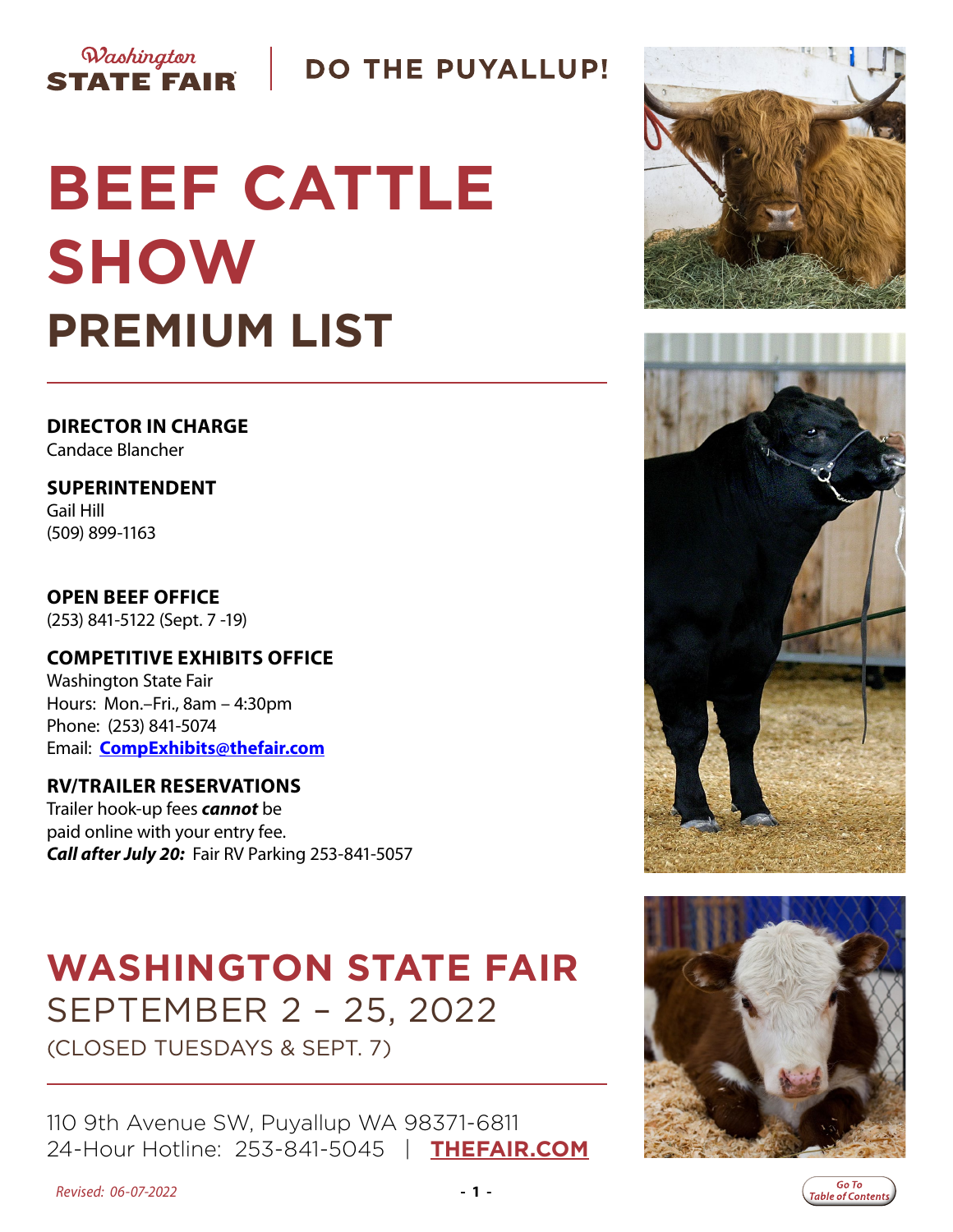# **2022 BEEF CATTLE SHOW CALENDAR**

<span id="page-1-0"></span>

| <b>SUN</b>                                                                                                                                                                                        | <b>MON</b>                                                                                                                              | <b>TUE</b>                   | <b>WED</b>                                                                                                     | <b>THU</b>      | <b>FRI</b>                                                                                                                                       | <b>SAT</b>                                                                                  |
|---------------------------------------------------------------------------------------------------------------------------------------------------------------------------------------------------|-----------------------------------------------------------------------------------------------------------------------------------------|------------------------------|----------------------------------------------------------------------------------------------------------------|-----------------|--------------------------------------------------------------------------------------------------------------------------------------------------|---------------------------------------------------------------------------------------------|
|                                                                                                                                                                                                   |                                                                                                                                         |                              |                                                                                                                | <b>SEPT. 1</b>  | SEPT. 2                                                                                                                                          | SEPT. 3                                                                                     |
| due by 10 pm on<br>TUESDAY, AUG. 16.                                                                                                                                                              | <b>Online entry registration</b>                                                                                                        | <b>TUESDAY, AUG. 23.</b>     | <b>All substitutions/changes</b><br>must be made by                                                            |                 | <b>OPENING DAY</b><br><b>OF FAIR</b>                                                                                                             |                                                                                             |
| <b>SEPT. 4</b>                                                                                                                                                                                    | SEPT. 5                                                                                                                                 | SEPT. 6                      | <b>SEPT. 7</b>                                                                                                 | SEPT. 8         | SEPT. 9                                                                                                                                          | <b>SEPT. 10</b>                                                                             |
|                                                                                                                                                                                                   |                                                                                                                                         | <b>FAIR</b><br><b>CLOSED</b> | <b>FAIR</b><br><b>CLOSED</b><br>Angus,<br><b>Shorthorn and</b><br><b>ShorthornPlus</b><br>arrive,<br>9am-4pm   |                 |                                                                                                                                                  | <b>TODAY'S SHOWS:</b><br>• Washington<br>State Fair R.O.V<br>Show, 10am-6pm                 |
| <b>SEPT. 11</b>                                                                                                                                                                                   | <b>SEPT. 12</b>                                                                                                                         | <b>SEPT. 13</b>              | <b>SEPT. 14</b>                                                                                                | <b>SEPT. 15</b> | <b>SEPT. 16</b>                                                                                                                                  | <b>SEPT. 17</b>                                                                             |
| <b>TODAY'S SHOWS:</b><br>· Regional<br>Shorthorn, 10am<br>• ShorthornPlus<br>Show 30 minutes<br>after Regional<br>Shorthorn Show<br>• Jr. Angus Show<br>30 minutes after<br>ShorthornPlus<br>Show | Angus, Shorthorn<br>and ShorthornPlus<br>released,<br>6-8:30pm                                                                          | <b>FAIR</b><br><b>CLOSED</b> | Red Angus,<br>Simmental,<br>Sim-Angus, Polled<br>& Horned Hereford<br>and Highland<br>Cattle arrive,<br>6-10am |                 | <b>TODAY'S SHOWS:</b><br>· Simmental, 1pm<br>• Sim-Angus to<br>follow Simmental<br>Show<br>• Jr Simmental,<br>30 minutes after<br>Sim-Angus Show | <b>TODAY'S SHOWS:</b><br>∙ Red Angus, 10am • Horned Hereford,<br>10am<br>• Jr Hereford, 1pm |
| <b>SEPT. 18</b>                                                                                                                                                                                   | <b>SEPT. 19</b>                                                                                                                         | <b>SEPT. 20</b>              | <b>SEPT. 21</b>                                                                                                | <b>SEPT. 22</b> | <b>SEPT. 23</b>                                                                                                                                  | <b>SEPT. 24</b>                                                                             |
| <b>TODAY'S SHOW:</b><br>· Polled Hereford,<br>10am<br>2pm                                                                                                                                         | Red Angus,<br>Simmental,<br>Sim-Angus, Polled<br>• Highland Cattle,   & Horned Hereford<br>and Highland<br>Cattle released,<br>6-8:30pm | <b>FAIR</b><br><b>CLOSED</b> |                                                                                                                |                 |                                                                                                                                                  |                                                                                             |
| <b>SEPT. 25</b>                                                                                                                                                                                   | <b>SEPT. 26</b>                                                                                                                         | <b>SEPT. 27</b>              | <b>SEPT. 28</b>                                                                                                | <b>SEPT. 29</b> | <b>SEPT. 30</b>                                                                                                                                  | <b>OCT.1</b>                                                                                |
| <b>LAST DAY</b><br><b>OF FAIR</b>                                                                                                                                                                 |                                                                                                                                         |                              |                                                                                                                |                 |                                                                                                                                                  |                                                                                             |

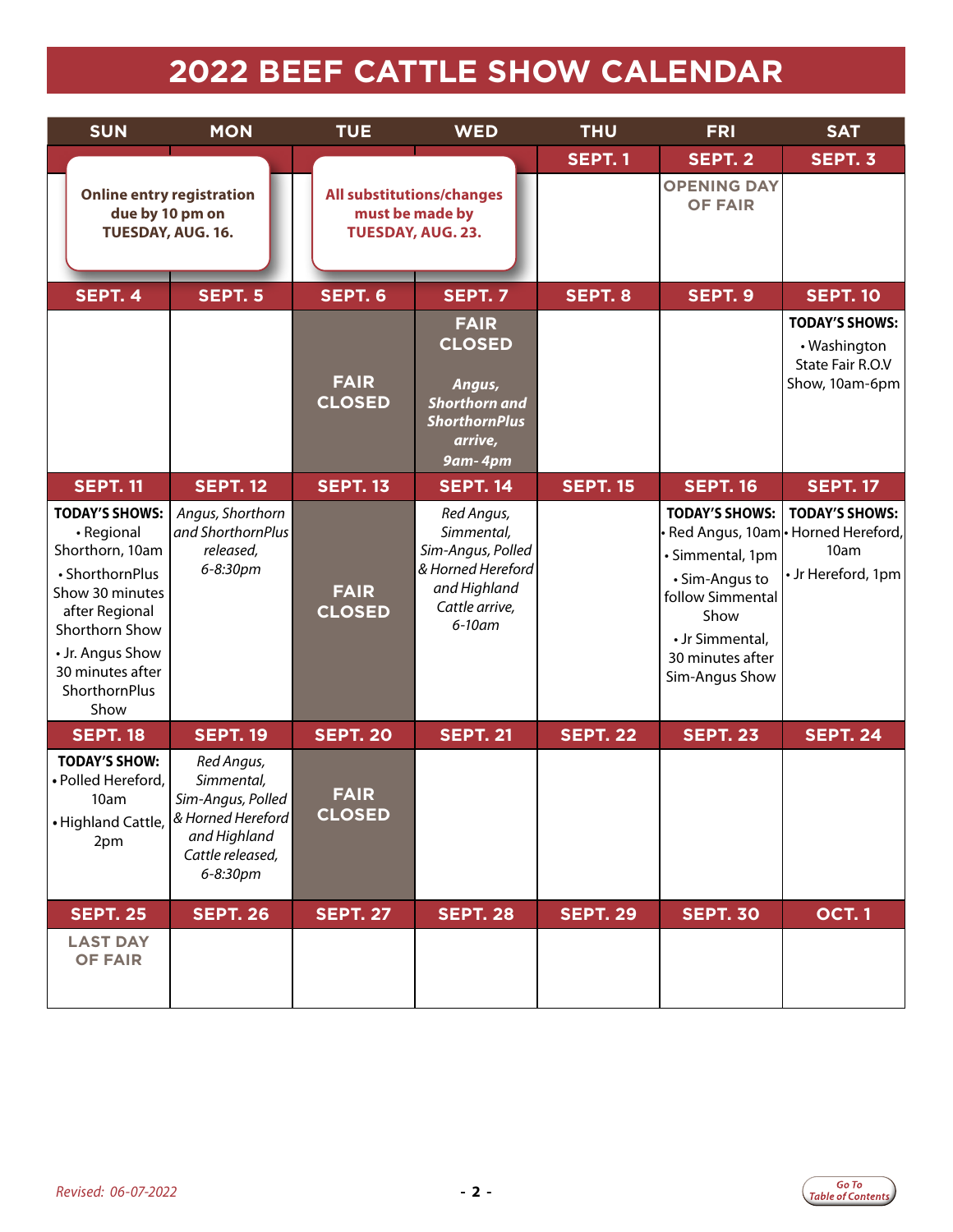# **CONTENTS**

| Links to important Fair Information  4          |
|-------------------------------------------------|
| <b>Online Entry Registration Instructions 4</b> |
| Beef Cattle Show General Information  5         |
| Beef Cattle Show Schedule of Events  5          |
|                                                 |
| Washington State Fair Angus R.O.V. Show  9      |
|                                                 |
| Junior Angus Showmanship  16                    |
| Regional Shorthorn Show  17                     |
|                                                 |
|                                                 |
|                                                 |
|                                                 |
| Junior Simmental Show  30                       |
| Junior Simmental Showmanship  30                |
| Horned Hereford Regional Point Show 31          |
| Polled Hereford Regional Point Show  33         |
| Hereford Junior Show  35                        |
| Hereford Junior Showmanship  36                 |
| Northwest Highland Cattle Association           |
| Prize Schedules and Additional Awards  39       |

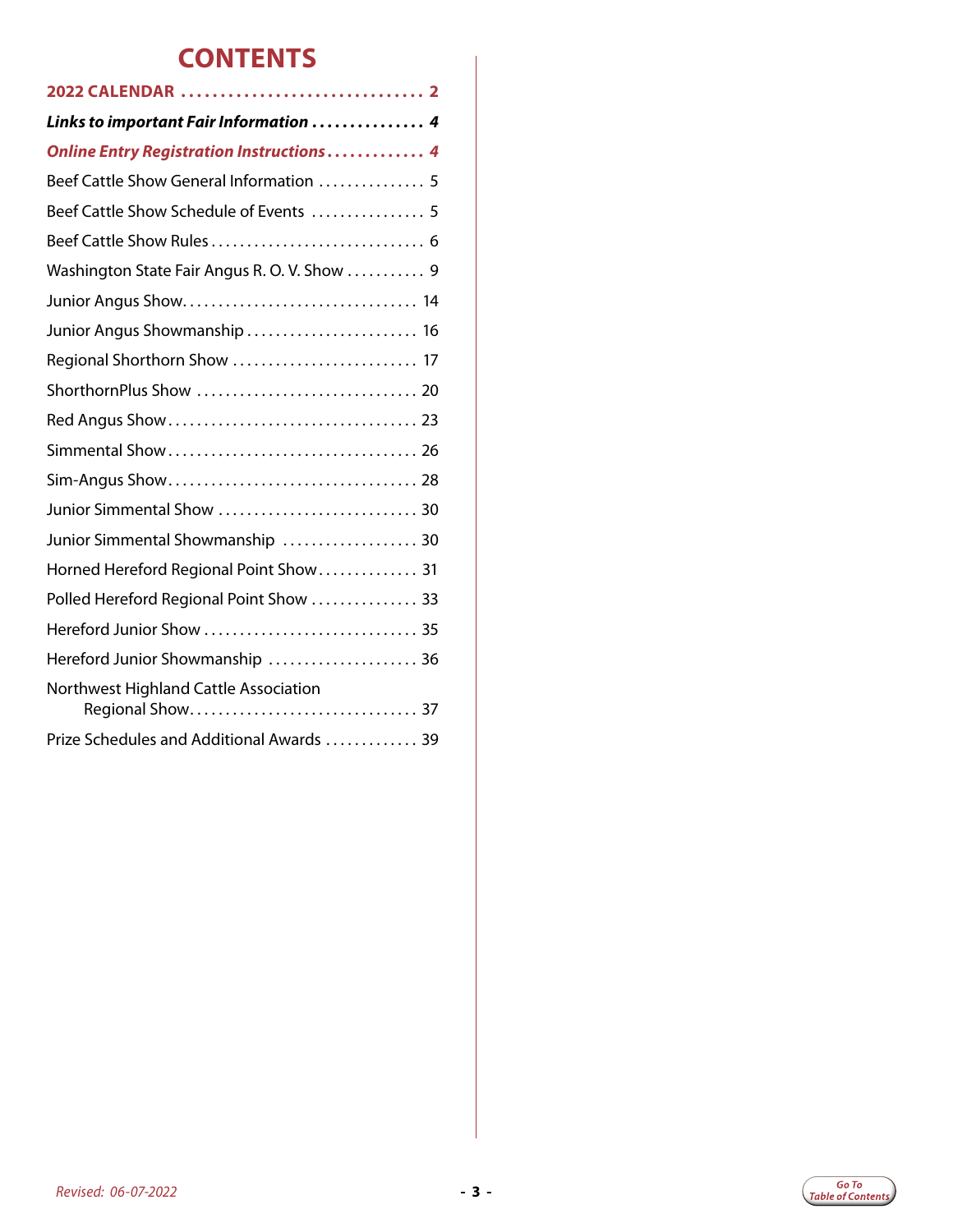<span id="page-3-0"></span>

**DO THE PUYALLUP!** 

### SEPTEMBER 2 - 25, 2022 (CLOSED TUESDAYS & SEPT. 7)

By submitting an entry into The Fair, exhibitors agree to abide by all rules, regulations and entry requirements of The Fair and of the department(s) to which they are submitting their entries. It is important that exhibitors read and be familiar with the rules in this book, as well as the Departmental Exhibitors Rules and Regulations.

#### **Please click here:** [Enter a Competition](https://www.thefair.com/get-involved/competitive-exhibits/) **and scroll down to 'ADDITIONAL INFORMATION' to find:**

- **Departmental Exhibitors Rules and Regulations**
- **Vehicle Unloading Procedures**
- **Insurance Information**
- **Veterinarian Information**
- **Area Lodging**
- **W-9 Form** (Exhibitors earning \$600 or more at The Fair will be required to submit a W-9 form.)

*You may not find it necessary to print this entire Premium List. While we ask that you read and be familiar with the information in the Premium List prior to entry, please feel free to print just the pages you need*.

# *QInchinaton Online Entry Registration* **Instructions**

*Read below, then register entry information online before bringing items to The Fair.* 

#### **www.thefair.com**

- **Read the complete rules, department and division descriptions, and entry information in this Premium List BEFORE going to online entry registration.**
- Then go to the **[ONLINE ENTRY REGISTRATION](http://wwf.fairmanager.com/)** page *(available starting in May)*
- Click **Register** or **Sign In**
	- Register using your First Name and Last Name and create a password *(write your password down or make sure it is something you will remember for future use.)* Fill in requested information, *including email address*. Click **Continue**.
	- Select **Department** *ex.: Beef Cattle Show*
	- Select a **Division** *ex.: Angus, Div. 600*
	- Select a **Class** *ex.: class 1000 Junior Heifer Calf*
	- Fill in all requested information for the class(es) you are entering, including registration and tattoo #s.
- When all your information is complete, click **Add Entry to Cart** and follow instructions to check out. *Entry fees must be paid online when you check out.*

*(NOTE:* If you think you may want to modify your entries, you may *save* your current session and *check out at a later session*. *Be sure to Check Out before the closing date listed for your classes; entries are not submitted to the Fair office until the check out process is complete.)*

- Fill in "yes" at the statement to agree to all the terms and conditions of entry as defined in this Premium List.
- Click **Submit**.
- Please print and bring a copy of your online entry summary/receipt **with your entries** when you bring them to The Fair.
- Please contact us with any questions regarding online entry registration: 253-841-5074, **[CompExhibits@thefair.com](mailto:CompExhibits%40thefair.com?subject=Beef%20Cattle%20Show)**

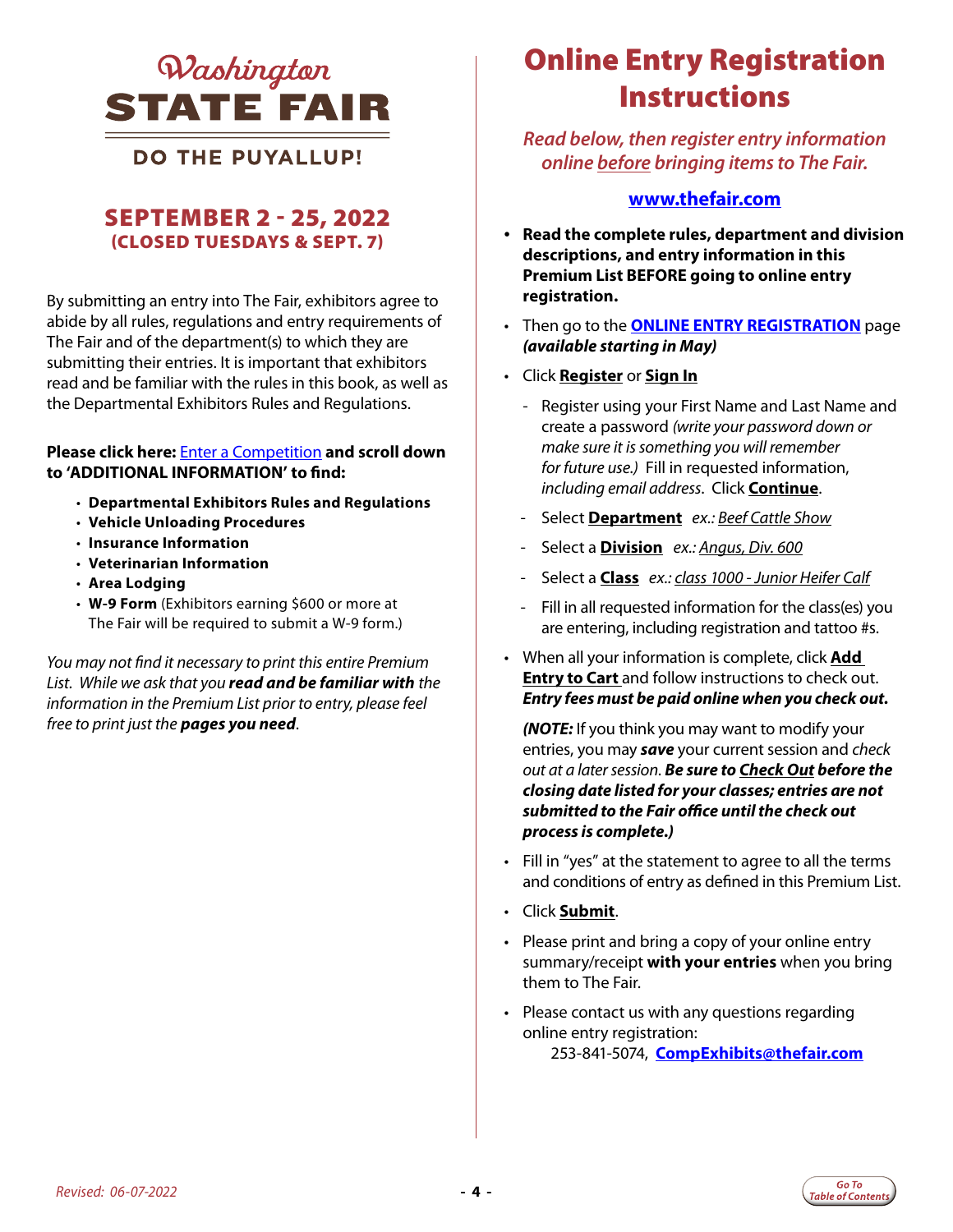# <span id="page-4-0"></span>BEEF CATTLE SHOW GENERAL INFORMATION

#### RV/TRAILER RESERVATIONS

Trailer hook-up fees *cannot* be paid online with your entry fee. *Call after July 20:* Fair RV Parking 253-841-5057

#### BEEF SHOW WILL BE HELD IN TWO SECTIONS:

#### **SECTION I**

Angus, Shorthorn and ShorthornPlus Sept. 7-12, 2022

#### SECTION II

Simmental, Sim-Angus, Red Angus, Polled/Horned Hereford and Highland Cattle Sept. 14-19, 2022

#### ENTRIES

Open Beef online entry registration is due by 10 pm (Pacific Time), Tuesday, Aug. 16 and **ENTRY FEES MUST BE PAID AT THE TIME OF ENTRY.** 

The superintendent has the sole discretion to limit entries due to capacity of the barn.

#### ENTRY FEES

\$17.00 – Angus and Shorthorn \$15.00 – All other Breeds There is no entry fee for group classes.

#### JUNIOR SHOW ENTRIES

All beef animals, including animals in the junior show must be entered in and pay entry fee for the open show. Junior show animals must also enter junior show classes, but need not pay an additional entry fee to The Fair. A fee may be charged by the junior associations. Do not send association fees to The Fair office. Animals must be entered in junior's name.

# BEEF CATTLE SHOW SCHEDULE OF EVENTS

### **ALSO SEE CALENDAR ON PAGE 2**

#### **TUESDAY, Aug. 16**

• All entries due

#### **TUESDAY, Aug. 23**

• All substitutions must be made within the SAME BREED. THIS IS THE LAST DATE FOR CHANGES TO APPEAR IN THE SHOW PROGRAM. MUST BE CLEARED THROUGH SUPERINTENDENT.

#### SECTION I

#### **WEDNESDAY, Sept. 7**

9am – 4pm Angus, Shorthorn and ShorthornPlus arrive

#### **SATURDAY, Sept. 10**

10am Washington State Fair Angus R. O. V. Show

#### **SUNDAY, Sept. 11**

- 10am Regional Shorthorn Show
- ShorthornPlus Show 30 minutes after Regional Shorthorn Show
- Jr. Angus Show 30 minutes after ShorthornPlus Show

#### SECTION I RELEASE SCHEDULE

#### **MONDAY, Sept. 12**

• 6pm – 8:30pm Angus, Shorthorn and ShorthornPlus released

### SECTION II

#### **WEDNESDAY, Sept. 14**

• 6am– 10am Simmental, Sim-Angus, Red Angus, Polled/ Horned Hereford and Highland Cattle arrive

#### **FRIDAY, Sept. 16**

- 10am Red Angus
- 1pm Simmental
- Sim-Angus to follow Simmental Show
- Jr. Simmental Show 30 minutes after Sim-Angus Show

#### **SATURDAY, Sept. 17**

- 10am Horned Hereford
- 1pm Jr. Hereford

#### **SUNDAY, Sept. 18**

- 10am Polled Hereford
	- 2pm Highland Cattle

#### SECTION II RELEASE SCHEDULE

#### **MONDAY, Sept. 19**

• 6pm – 8:30pm Red Angus, Sim-Angus, Simmental, Polled/Horned Hereford and Highland Cattle released

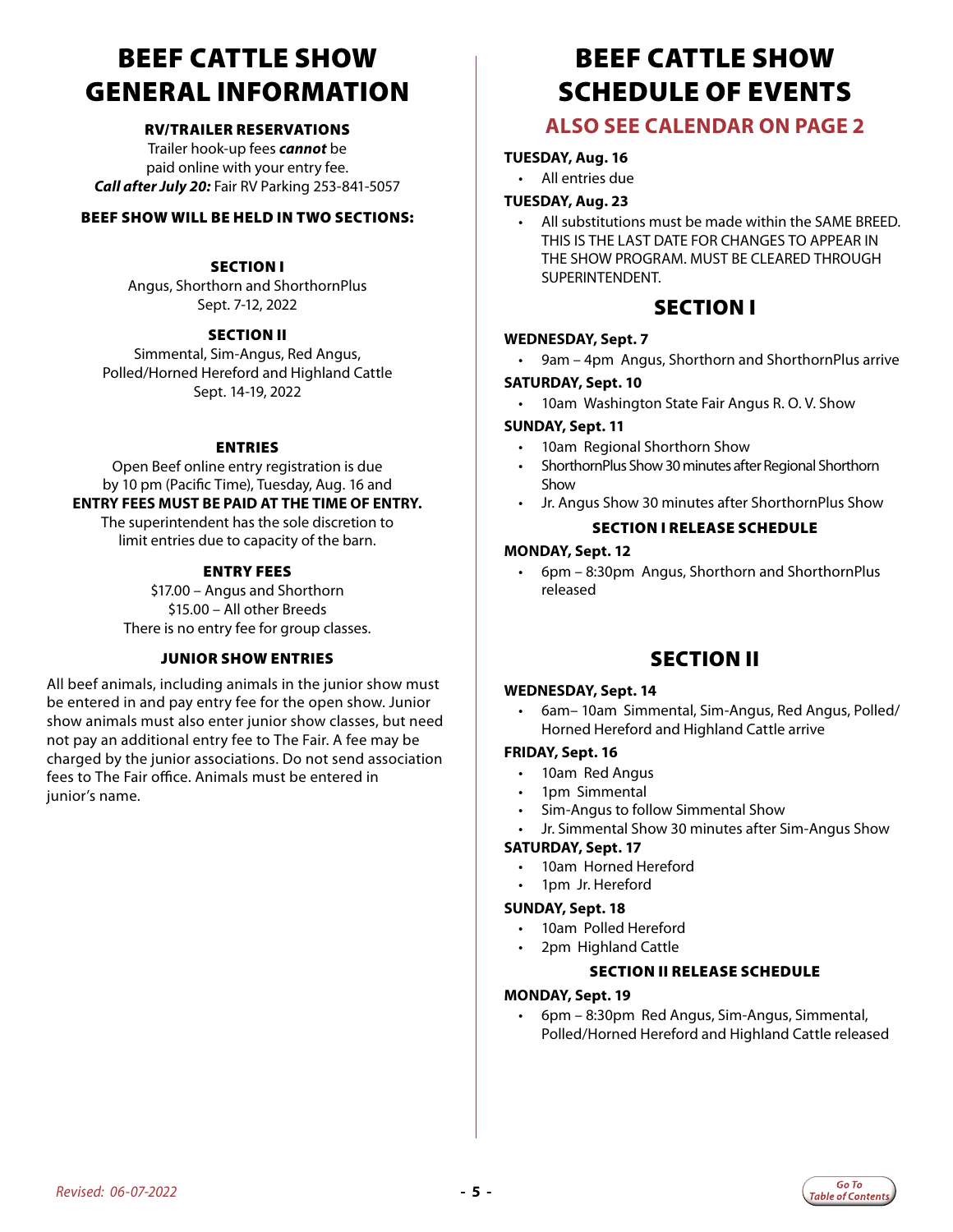# <span id="page-5-0"></span>*ATTENTION BEEF EXHIBITORS!*

### *\*\* Please Read \*\**

*Following are important rules and information you need to be aware of for the 2022 Fair.*

# BEEF CATTLE SHOW RULES

#### ALL CATTLE MUST BE VET CHECKED BEFORE ENTERING BARN.

#### **Exhibitors must submit vet check-in slip to the superintendent of their livestock department in order to proceed to livestock barn. NO EXCEPTIONS.**

REGISTRATION PAPERS MUST BE CHECKED IN AT BEEF OFFICE UPON ARRIVAL.

No smoking or alcoholic beverages are allowed in the barns.

If you can't handle your cattle, please leave them home.

### ENTRY FEES

Entry fees must be paid at the time online entry registration is submitted.

All beef animals, including animals in the junior show must be entered in and pay entry fee for the open show. Junior show animals must also enter junior show classes, but need not pay an additional entry fee to The Fair. A fee may be charged by the junior associations. Do not send association fees to The Fair office. Animals must be entered in junior's name.

### CANCELLATION AND SUBSTITUTION

Entry fees will not be refunded unless superintendent is presented with a veterinary certificate stating health reason for cancellation.

If you are unable to show after you have entered your animal, please notify the Entry Office, 253-841-5074 immediately.

Substitutions within same breed must be cleared through the Fair department superintendent. Substitutions must be received Tuesday, Aug. 23, 2022 in order to appear in the show program.

### SHOW REQUIREMENTS

Total entries of less than 30 head of any breed in a given year may be grounds for elimination of that breed from the show schedule the following year.

No calves shall be entered with birth dates later than April 30, 2022 unless breed so states.

Animals must be shown by a single individual in all classes, except group classes.

Bulls over one year old must be shown with a nose lead.

All animals entering the judging ring must have their entry numbers prominently displayed on the person showing the animal.

An exhibitor is defined as: Any person or partnership in whose name cattle are registered. This shall include individual members of a family.

#### JUNIOR EXHIBITORS

- 1. Junior exhibitors must be the sole registered owner of their animals to qualify for premiums in the junior show, unless otherwise specified by specific breed association rules, with the exception of Pee Wee Showmanship.
- 2. All junior shows must have at least 10 exhibitors to qualify for premium money. The Fair will limit matching premiums to \$750 for each junior show.

#### GROUP CLASSES

If you wish to compete in any group classes, you must enter those classes when registering your entry online. No entry fee for group classes.

Any animal to be shown in any group classes must first be shown in its proper individual class.

In group classes, an exhibitor is defined as: All members of a family or partnership where the cattle are housed on the same farm.

#### NURSE COWS

Any cow nursing a calf which is not her own is considered a nurse cow, and not permitted.

### REGISTRATION / OWNERSHIP

All animals entered for exhibition shall be registered in a recognized breed association, and the exhibitor shall present registration certificates to the Beef Cattle Show superintendent at the time the cattle are admitted.

All entrants must have current and valid registration in the breed association sponsoring the show in which they are to participate.

Fair officials shall check all certificates for ownership, age, correct entry in class and identification of the animal when cattle arrive at The Fair. Animals with incorrect or illegible tattoos will be barred from showing. Tattooing will not be allowed on Fair property. All exhibits must be exhibited under ownership of the person(s), partnership or company whose name appears on the registration papers. Signed transfer applications will not be accepted as evidence of ownership.

*Rules continued...*

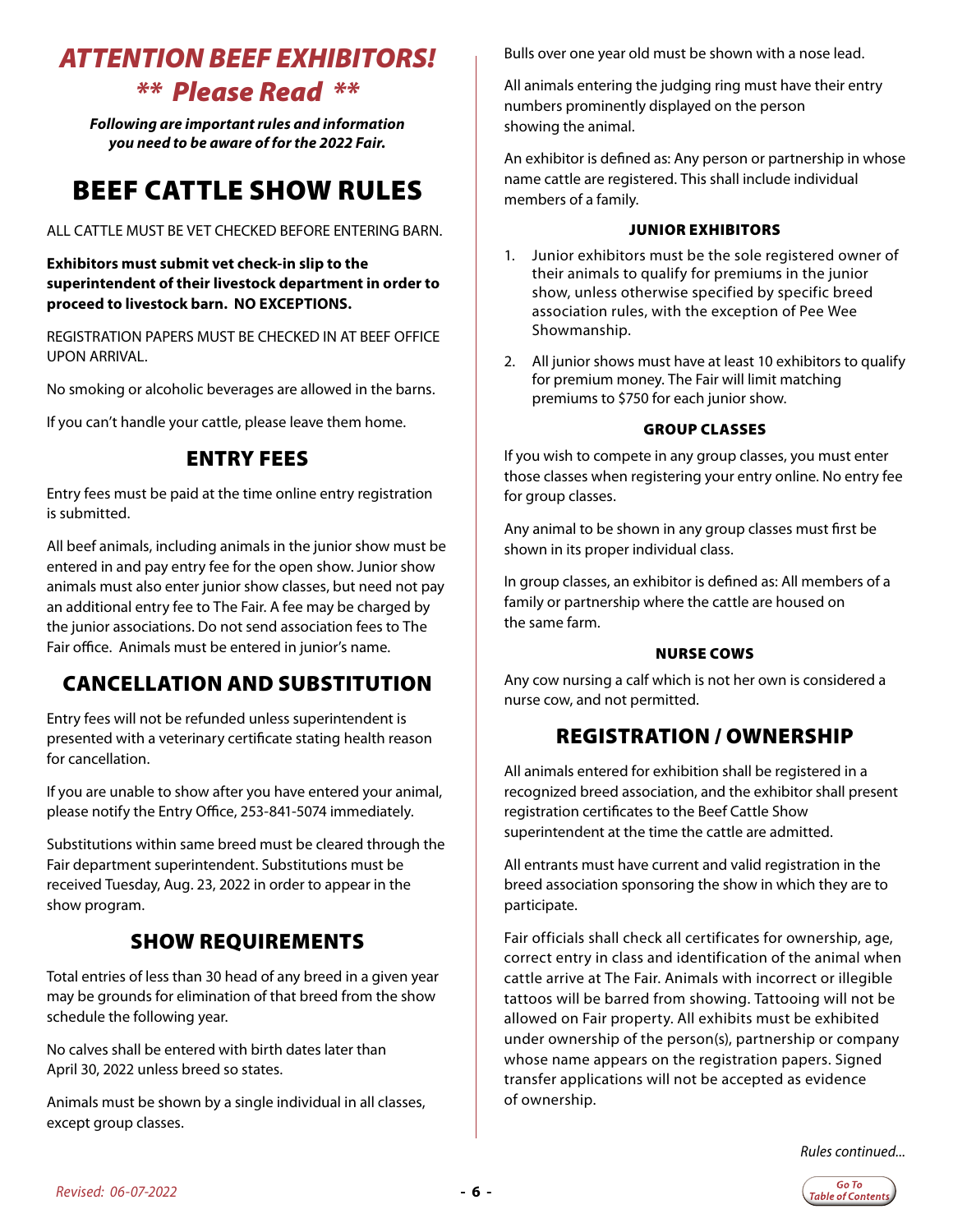### ARRIVAL AND DEPARTURE AND CATTLE RELEASE

Exhibitors are requested to have stalls and cattle ready by 8am for opening of The Fair each day. Only two head from a string may be tied to the wash rack at one time.

All animals must remain in barns until their designated release time as set by The Fair and department superintendents. Failure to do so could result in forfeiture of premium money and, potentially, the privilege to show at future Washington State Fair livestock shows. All exhibitors should make every effort to vacate their stalls as soon as possible after being released, during the designated time, to facilitate barn cleaning prior to the arrival of other animals.

Cattle must be out of the barn by 8:30pm on release nights.

Animals may no longer be walked on or off the grounds because of serious environmental concerns directly related to animal waste. Any animal (except horses) that cannot be transported in a solid bottom carrier must be removed in a truck, trailer or similar conveyance.

Exhibitors will need to have a haul slip in their possession for all cattle, out-of-state or in-state.

### HAY AND BEDDING

All feed must be kept in the stall area.

Shavings will be used for all bedding in the Beef Barn.

The hay storage shed will not be open to exhibitors. Please order hay in writing from your superintendent before 6pm for the following morning's requirements. Hay bales should not be used for purposes other than feed.

All hay and bedding for cattle exhibited in the cattle department will be furnished by The Fair, free of charge.

### BARNS AND STABLING

No butt fans will be allowed.

THERE WILL BE NO NIGHT TIE-OUTS.

All cattle must be double tied while in stalls (halter plus neck rope).

No dogs are permitted in the Beef Barn.

### TAMPERING

Tampering and Misrepresentation: Any artificial means of removing or remedying the physical defects or conformation in the exhibition of cattle, such as cutting ties or lifting and filling under the skin will be considered as fraud and deception. All animals showing evidence of such treatment will be barred from competition at the Washington State Fair. Misrepresentation of the age of an animal will be considered in the same light.

#### PREMIUMS

Each exhibitor is limited to two (2) premiums per class.

Premiums are awarded to exhibitor/owner name registered online, not handler.

A Social Security Number will no longer be required on the entry form. **If an exhibitor is likely to earn over \$600 in premiums, a W-9 form must be filled out by that exhibitor and turned into the beef office at the time of check-in.** A W-9 will be mailed to those exhibitors who earn over \$600 and don't have a W-9 on file in the entry office. **Premiums will be withheld until a completed W-9 form is received in the Entry Office (this is a requirement from the IRS.)** Canadian exhibitors are required to complete form 8233 before premiums can be paid.

### CHAMPIONSHIPS

The competition for reserve championship in both sexes shall include the animal winning second place in individual class which furnishes the grand champion, in addition to the first place winners in all other classes. The Grand Champion Heifer and Bull in each breed will receive a prize of \$50 (Prize Schedule #4). No Reserve premium.

### PREMIER AWARDS

In computing the award for Premier Breeder, credit will be given in all regular single classes. This award will be given to the breeder winning the most points on his best six head; including animals bred by him and exhibited by others. In case of a tie, the exhibitor with the most champions will be the winner, unless otherwise stated by breed.

The award for Premier Exhibitor will be computed in the same manner as Premier Breeder on the top six animals owned by the exhibitor. The calculations will be made on listed premiums. In case of a tie, the exhibitor with the most champions will be the winner, unless otherwise stated by breed.

*Rules continued...*

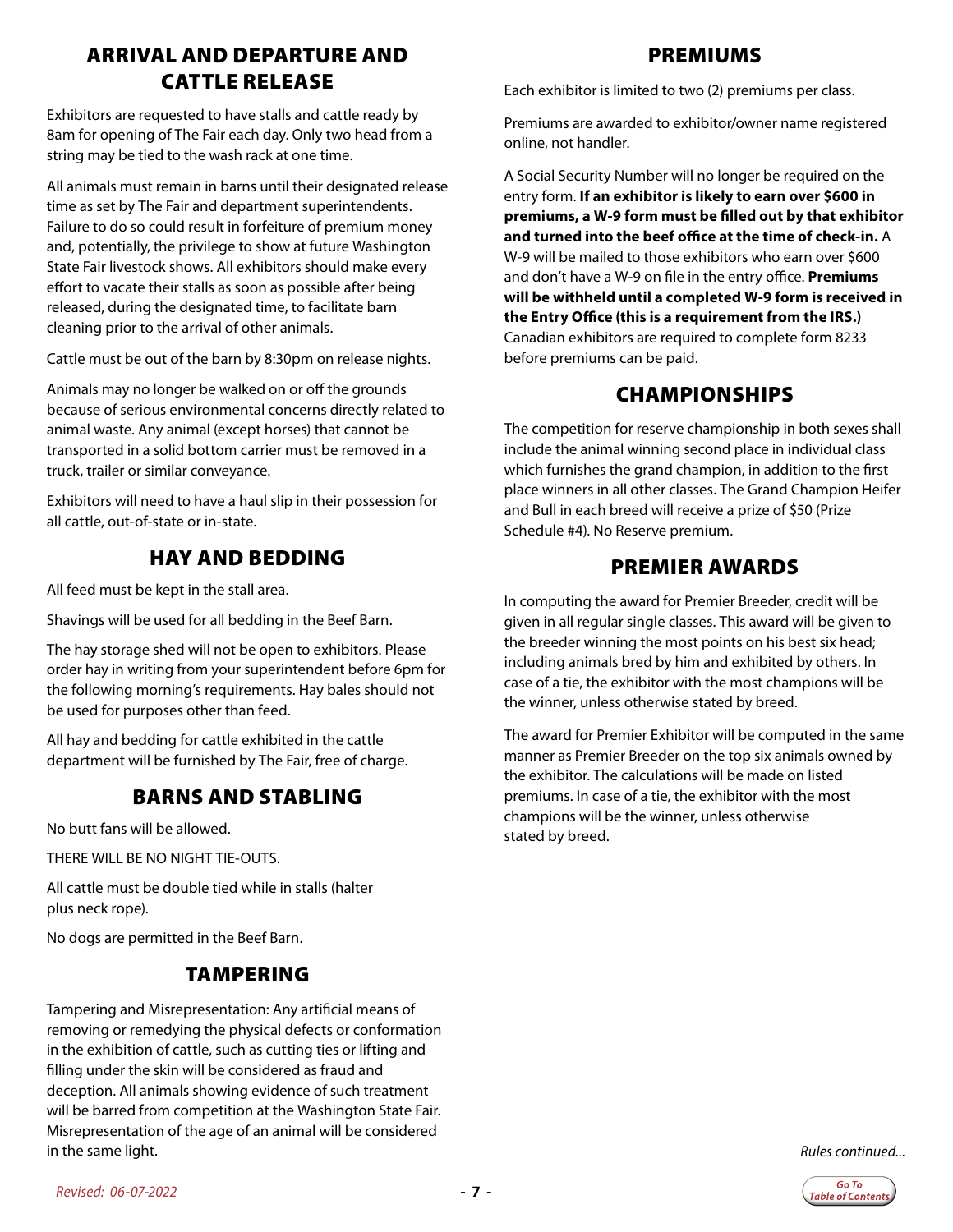### VETERINARY RULES

To see the general Livestock Health Requirements click on the Veterinarian information link in front of this book. PLEASE READ CAREFULLY. Out-of-state exhibitors should note there is a section applying specifically to out-of-state cattle exhibitors.

#### NOTE TO CANADIAN EXHIBITORS

(This information will apply when the border restrictions are lifted)

For show purposes, Canadian cattle, beef or dairy must comply with Washington's import requirements. Nonvaccinated Canadian cattle may enter The Fair. The Brucellosis and Tuberculosis tests are no longer required on Canadian cattle. Exhibitors should check with Agriculture Canada to determine most current requirements affecting their return to Canada from The Fair. A valid health certificate and entry permit must accompany shipments of all classes of cattle into the state of Washington. An entry permit may be used on all Canadian shipments coming to the 2022 Washington State Fair. This number is to appear on the health certificate accompanying the cattle. There is a 30-day limit on Canadian cattle using this entry permit. To obtain a permit the exhibitor must call the Department of Agriculture at 360-902-1878 Mon-Fri, 8am - 5pm and weekends/after hours/holidays at 1-800-942-1035.

### PASSES

Each exhibitor will be given one pass per day per each five head entered. Passes can be picked up from the superintendent at check in at The Fair for use by the exhibitor or their herdsmen.

### EXHIBITOR DINING AREA

#### **EATING IN THE BARNS VS. E. COLI O157:H7 – EXHIBITOR COOPERATION NEEDED**

Our barns have signage reminding Fair guests to "Wash your hands upon leaving any livestock area", as well as "Please refrain from eating in livestock areas."

The State Health Department has asked The Fair to request that our livestock exhibitors set an example for Fair guests and refrain from eating in most areas of the barns. In order to accommodate the Health Department's request, as well as address our exhibitors' needs, we have set aside an area, screened from public view, in the south end of the dairy barn where exhibitors may eat.

### ELECTRICAL APPLIANCES

All extension cords used in the barn must be 14 gauge or heavier.

Electrical appliances which draw more than 200 watts and which are used for the personal convenience of exhibitors (kettles, coffee pots, space heaters, air conditioners, hot plates, etc.) are not allowed without permission. Please check with your superintendent. A costly power failure can result from overloading circuits.

No cooking is allowed in the barns.

### **DORMS**

No 4-H dorm space will be available to open class exhibitors. Dormitories at the Washington State Fair are for use by 4-H State Fair and State FFA Exhibitors and chaperones, only while participating in the 4-H State Fair or the Washington State FFA Exhibition

### SUGGESTIONS FOR EXHIBITORS

Every animal exhibited must constantly be kept in the best possible condition. Stalls must be kept clean. The Fair will furnish sufficient help to remove manure from the barns to prevent an accumulation.

Attractive and informative signs concerning ownership and breeding are encouraged. The superintendent of the Beef Barn should be consulted to determine the most desirable location for them. No "FOR SALE" sign, or signs advertising any brand of feed or other commodity will be permitted in the cattle barns.

Every exhibitor should be interested in keeping the Cattle Department as attractive as possible. This cannot be done if each exhibitor undertakes to show his cattle in his own way, and not in harmony with the entire exhibit. All exhibitors are requested to have stalls and cattle ready by 8 am for the opening of The Fair each day.

An exhibitor is unfair to himself, or the owner of the cattle they are exhibiting, if they do not present the animals in the best of condition at all times. This cannot be done if a barrel of water, a few bales of hay or straw, and a lot of cast-off clothing and unattractive bedding are permitted to interfere with the general appearance of the exhibit.

Recently, blocking or grooming chutes have come into general usage. As alleyways must be kept clear for Fair visitors, a grooming chute must be placed in the clip chute area. No special fee will be collected. However the superintendent requests that, if an exhibitor is going to use a grooming chute, he indicate his intention at the time he completes his entries so space can be allowed. We cannot allow obstructed alleyways, and it should be the duty of every exhibitor to present their exhibit in the best manner possible. The mess that is evident with the use of grooming chutes must be kept to a minimum. *Rules continued...*

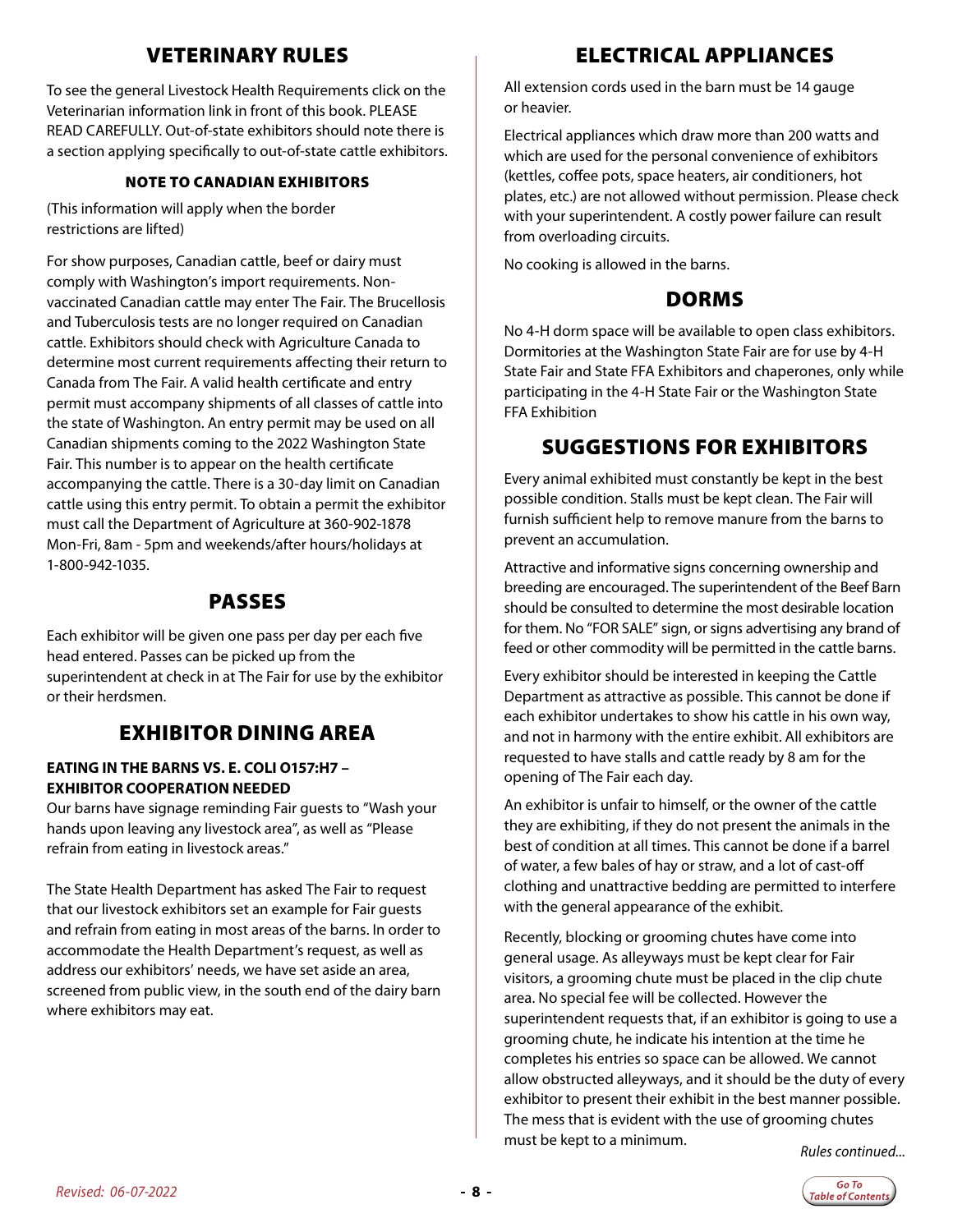# <span id="page-8-0"></span>WASHINGTON STATE FAIR ANGUS R. O. V. SHOW

### DIVISION 600

JUDGING

Saturday, Sept. 10, 2022, 10am

#### JUDGE **TRA**

### ANGUS SHOW RULES

The American Angus Association, 3201 Frederick Avenue, St. Joseph, Missouri, will participate in premiums offered for open class Angus breeding cattle classes according to the premium schedule based on the number of head shown. The premium assistance provided by the American Angus Association for participation in this show is in addition to the premiums offered by the show itself. The premium assistance should not be used to offset show expense, and shall be included in the premium payments distributed by the show to the exhibitors.

A minimum of 50 head must be shown in the open class division to receive American Angus Association premium participation for the following year.

Premiums from the Association are paid only to registered Angus cattle, and only if the registration number is a part of the show report provided to the Association. All cattle should be registered at the time of entry to make certain they receive the Association's portion of premiums. The Association does not pay on championship or any group classes, (i.e. get-of sire, junior get-of-sire or breeder six-head).

Exhibitors must have the original registration certificate issued by the American Angus Association available for inspection at the show for each animal or another current proof of ownership issued by the American Angus Association pedigree look up. Any animal, upon check-in, which does not have a legible permanent identification mark (ear tattoo marks, freezebranded marks or hot-branded marks) corresponding to the permanent identification mark on the registration certificate, is ineligible to show. Once disqualified due to an incorrect or illegible permanent identification mark, animals cannot be re-identified (tattooed/branded) and rechecked at the show.

Any female shown with a calf at side, the calf must be the cow's most recent natural calf, and the calf must be registered by show date and have the original registration certificate at check-in.

Only one person at a time shall lead animals into the show ring.

Exhibitors who participate in shows that accept premium monies contributed by the American Angus Association are subject to the Association rules, as found in the Breeders Reference Guide of the Association. These rules are found in Part 2, Association Rules. The rules relating directly with the exhibition of Angus cattle are Part 2: Association Rules; Rule 800 series; including Rules 800-810. These rules can be found at **[www.angus.org](http://www.angus.org/)**.

Altering the conformation and/or appearance of an animal for exhibition is prohibited. This includes the use of chin straps covering of white skin, false tail heads (or use of any false hair), with the exception of false tail switches. The use of graphite, powders, hemp or other similar substances used externally are also prohibited. Other prohibited products include those used internally such as steroids, illegal or unlicensed pharmaceuticals or artificial filling. Any animal found to be in violation will be barred from showing.

At any show for which the American Angus Association appropriates funds toward the payment of premiums, no exhibitors, individuals assisting exhibitors, or member owners at such show shall be allowed to use any coloring agents, on any animal exhibited. The Association may adopt and implement various tests designed to monitor this prohibition, including but not limited to a "white towel" or "white gloves" test. No aerosol cans or other pressurized containers will be allowed in designated line up areas.

All animals exhibited are subject to DNA marker or blood type test to verify accuracy of parentage as covered under the Association Rules, and for other testing as required by the individual show.

Authorized representatives of the Association have the authority to enforce the rules set forth herein as well as in the Association Rules, including the barring of a registered animal from a livestock show at which it is to be shown, if there are reasonable grounds to believe a violation has occurred.

#### AMERICAN ANGUS ASSOCIATION OPEN SHOW CLASSIFICATION FOR ANGUS

Any classes listed in this classification which exceed 15 head per class should be broken into smaller classes. This should be accomplished by dividing the class as evenly as possible without splitting animals with the same birth date.

Example 1: If 16 head are entered in Class 4, the class should be broken into two classes of 8, a class 7 and 9, or a class of 10 and 6.

Example 2: If 32 head are entered in Class 4, the class should be divided into three classes consisting of two classes with 11 head, and one class of 10 head, or similar, without putting animals with the same birth date in different classes.

Class breaks will be at the discretion of the American Angus Association staff in attendance.

This Classification is effective for shows July 16, 2022 to December 31, 2022.

Only registered Angus cattle that meet the age requirements listed within this classification are eligible to receive premium participation and be counted in the total number of head shown – champion and reserve champion placings are not counted in number of head shown.

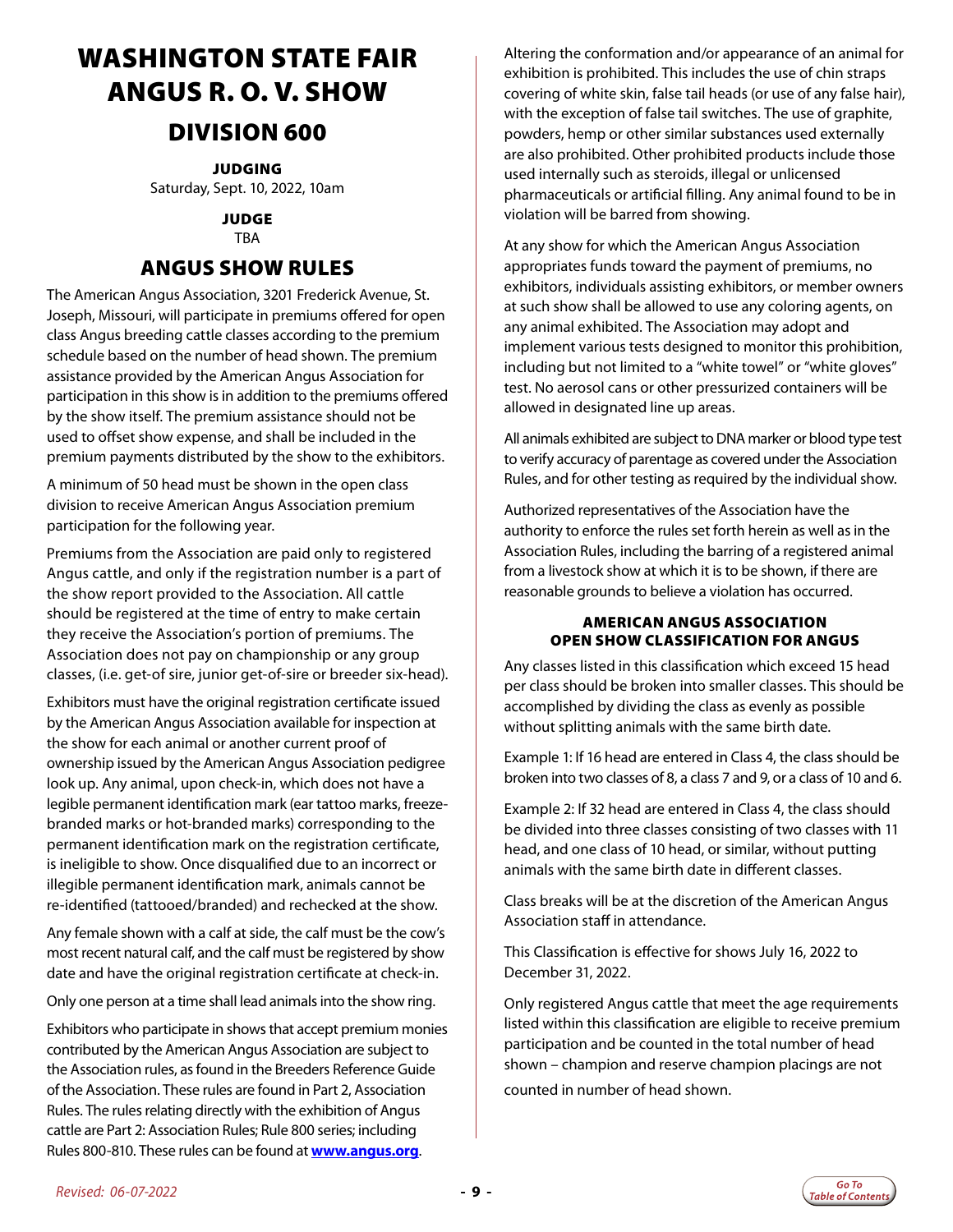### PREMIER EXHIBITOR CALCULATIONS

### AMERICAN ANGUS ASSOCIATION OPEN SHOWS

The Premier Exhibitor of an Angus open show is the exhibitor who exhibits the highest placing animal throughout the show.

Points will be awarded to each animal exhibited by the junior member, adult member or farm/ranch member however, only animals that place in the top three of their class will receive points. Points will be awarded for each entry as follows:

#### **Class Winners**

1st - 3 points 2nd - 2 points 3rd - 1 point

Division Champion/Reserve Divisions and Grand/Reserve overall are not included in these points and will only be used in the case of a tie. Overall Grand/Reserve Champions will always take precedence over Division Champions, regardless of the number of Division/Reserve Division Champions another exhibitor has.

#### Example 1: **Exhibitor Placing A B R**

| EXIIIDILUI FIACIIIY  |                                   | D                          |          |
|----------------------|-----------------------------------|----------------------------|----------|
| Entry 1              | $1$ (3pts)                        | 1 (3pts)                   | 1 (3pts) |
| Entry 2              | 2 (2pts)                          | 1 (3pts) Grand<br>Champion | 1 (3pts) |
| Entry 3              | 2(2pts)<br><b>ReserveDivision</b> | $1$ (3pts)                 | 1 (3pts) |
| Entry 4              | 2 (2pts) Reserve<br>Division      | 4 (0pts)                   | 1 (3pts) |
| Entry 5              | 2(1pt)                            | 3(1pt)                     |          |
| Entry 6              | 4 (0pts)                          |                            |          |
| <b>Total Points:</b> | 10 pts                            | 10 pts                     | 12 pts   |

Exhibitor C is the premier exhibitor because all four animals exhibited won their respective classes, each earning 3 points. Remember, Division Champion/Reserve Divisions and Grand/ Reserve Champions are not included in the point count, unless there is a tie.

### Example 2.

| <b>Exhibitor Placing</b> | A                                        | в                          | C          |
|--------------------------|------------------------------------------|----------------------------|------------|
| Entry 1                  | 1 (3pts)                                 | 1 (3pts)                   | 1 (3pts)   |
| Entry 2                  | 2(2pts)                                  | 1 (3pts) Grand<br>Champion | 1 (3pts)   |
| Entry 3                  | 2(2pts)<br><i><b>ReserveDivision</b></i> | 1 (3pts)                   | $1$ (3pts) |
| Entry 4                  | 2 (2pts) Reserve<br>Division             | 4 (0pts)                   | $4$ (Opts) |
| Entry 5                  | 2(1pt)                                   | 3(1pt)                     |            |
| Entry 6                  | 4 (0pts)                                 |                            |            |
| <b>Total Points:</b>     | 10 pts                                   | 10 pts                     | 9 pts      |

In the event of a tie, Exhibitor B is the Premier Exhibitor. Overall Grand/Reserve Champions will always take precedence over Division Champions.

## PREMIER BREEDER CALCULATIONS

### AMERICAN ANGUS ASSOCIATION OPEN SHOWS

The Premier Breeder of an Angus open show is the breeder (individual, farm or ranch) who has bred the highest placing animals.

Criteria:

- 1) The breeder must have a minimum of three first place entries exhibited at the show to qualify for eligibility of Premier Breeder.
- 2) If the breeder has more than three head exhibited in the show then the top five placing animals are considered in the calculations.

Calculations are as follows:

| <b>Class Winners</b> | <b>Division Winners</b> | <b>Overall Winners</b> |
|----------------------|-------------------------|------------------------|
| 1st - 3 points       | Champion-5 points       | Champion-7 points      |
| 2nd - 2 points       | Reserve                 | Reserve                |
| 3rd - 1 point        | Champion-4 points       | Champion-6points       |

- 3) Only live animal placing are considered for Premier Breeder. (i.e. - placings in the carcass steer category are not considered in the calculations of the Premier Breeder).
- 4) Cow/calf pairs are only considered if the breeder is the breeder of both the cow and the calf (i.e. -bred and owned cow/calf pairs).
- 5) In the event of a tie, Overall Grand/Reserve Champions will always take precedence over Division Champions, regardless of the number of Division/Reserve Division Champions another exhibitor has.

Note: Categories include on-hoof steers, bred and owned heifers, bred and owned cow/calf pairs and owned heifers.

#### Example:

| <b>Breeder Placing</b> | A                                     | B                                   |            |
|------------------------|---------------------------------------|-------------------------------------|------------|
| Entry 1                | 1 (3pts)                              | $1$ (3pts)                          | 6(0pts)    |
| Entry 2                | 1 Reserve<br>Division<br>$(3+4=7pts)$ | 1 Grand<br>Champ<br>$(3+5+7=15pts)$ | $1$ (Opts) |
| Entry 3                | 1 Division<br>Champ.<br>$(3+5=8pts)$  | 1 Division<br>Champ<br>$(3+5=8pts)$ | $1$ (3pts) |
| Entry 4                | 2(2pts)                               | 4 (0pts)                            | 5 (0pts)   |
| Entry 5                | 1 (3pt)                               | 4 (0pt)                             | $6$ (Opts) |
| <b>Total Points:</b>   | 23 pts                                | 26 pts                              |            |

Breeder C is not considered for Premier Breeder because only two entries placed first in class. In this calculation, the breeders would rank in the following order for Premier Breeder:

1st - B

2nd - A

ENTRY FEE IS \$17 FOR INDIVIDUAL CLASSES. NO ENTRY FEE FOR GROUP CLASSES.

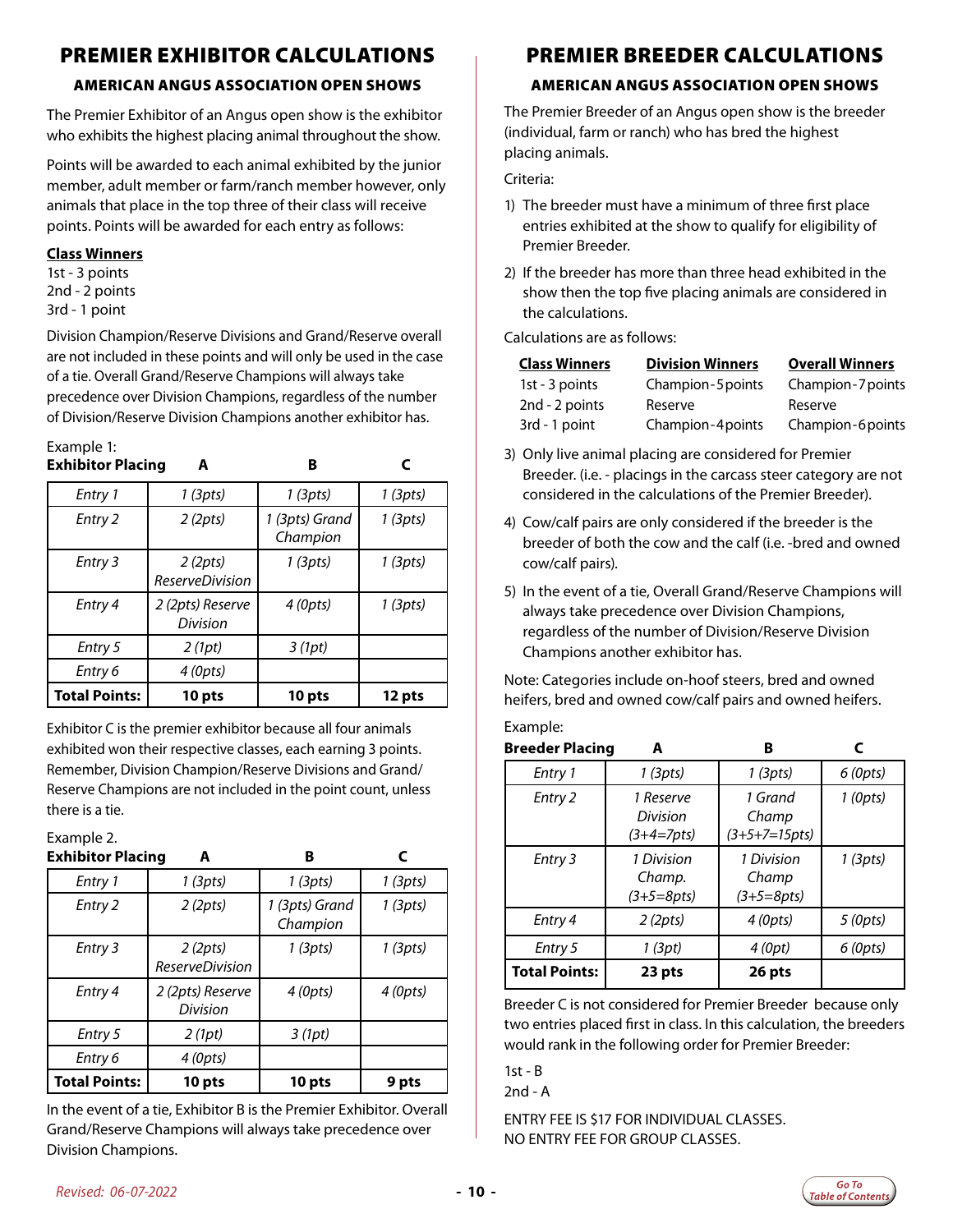### ANGUS R. O. V. SHOW PRIZE SCHEDULE #25

For shows under 100 or more head, the Angus Association offers a lump sum of \$325 to be dispersed with the 1st through 10th place open class premiums offered by The Fair in breed classes only. Amounts are based on last year's classes. The amounts shown below are approximate; the actual amount per placing awarded from the Angus Association will be determined by the number of placings used in each class.

#### *NOTE:*

#### *2022 ANGUS ROV SHOW DID NOT QUALIFY FOR ADDITIONAL ANGUS ASSOCIATION PREMIUMS*

#### **The Washington State Fair:**

|  | 1st   2nd   3rd   4th   5th   6th   7th   8th   9th   10th                         |  |  |  |  |
|--|------------------------------------------------------------------------------------|--|--|--|--|
|  | \$135   \$120   \$107.50   \$95   \$82.50   \$70.50   \$88.50   \$45   \$33   \$21 |  |  |  |  |

#### **American Angus Association:**

| 1st | 2nd | 3rd | 4th | 5th |
|-----|-----|-----|-----|-----|
| ٠.٨ |     | ະາ  |     | :1  |

#### **Total:**

|  | 1st   2nd   3rd   4th   5th   6th   7th   8th   9th   10th                         |  |  |  |  |
|--|------------------------------------------------------------------------------------|--|--|--|--|
|  | \$137   \$123   \$109.50   \$96   \$83.50   \$70.50   \$58.50   \$45   \$33   \$21 |  |  |  |  |

### ANGUS R. O. V. SHOW PRIZE SCHEDULE #26

| ıst |  |
|-----|--|
| 549 |  |

### R. O. V. ANGUS SHOW CLASS DESCRIPTIONS

Any female that qualifies for female classes in the Association's standard classifications are not eligible to show in the cow/calf classes. However, the calf at the side of the female is eligible to show in its respective class.

#### **Class**

| 1250. COW/CALF CLASS: Cows three (3)       |
|--------------------------------------------|
| years of age and younger, cows             |
| must be born 01-01-19 through              |
| 08-31-20. Calf must be cow's most          |
| recent natural calf and be no more         |
| than 280 days of age on the day of         |
| the show. Born 12-2-21 or after.           |
| One entry per exhibitor Prize Schedule #25 |
|                                            |

| 1260. COW/CALF CLASS: Cows four (4)                                          |
|------------------------------------------------------------------------------|
| years of age and older, cows must                                            |
| be born 12-31-18 or earlier. Calf must                                       |
| be cow's most recent natural calf                                            |
| and be no more than 280 days of                                              |
| age on the day of the show. Born                                             |
| 12-2-21 or after. One entry per                                              |
|                                                                              |
| <b>AWARD – 1270 –</b> GRAND CHAMPION COW/CAI E PAIR:<br>Class 1250 and 1260. |
|                                                                              |

### *AWARD – 1280 –* RESERVE GRAND

CHAMPION COW/CALF PAIR: Grand and Reserve Grand Champion cow/calf pairs do not show for Grand Champion Female, and are ineligible to compete in the Get-of-Sire, Junior Get-of-Sire and Breeder's Six Head classes.

- 1000. JUNIOR HEIFER CALF: Calved 03-01-22 and after  $\dots\dots\dots\dots$  Prize Schedule # 25
- 1010. JUNIOR HEIFER CALF: Calved Feb. 2022  $\ldots$ ................. Prize Schedule # 25
- 1020. JUNIOR HEIFER CALF: Calved Jan. 2022. . . Prize Schedule # 25
- *AWARD 1030* JUNIOR HEIFER CALF CHAMPION: Class 1000, 1010, and 1020.
- *AWARD 1040* JUNIOR HEIFER CALF RESERVE CHAMPION.
- 1050. LATE SENIOR HEIFER CALF: Calved Nov. - Dec. 2021. . . . . . . . . . . . . . Prize Schedule  $#25$
- 1060. EARLY SENIOR HEIFER CALF: Calved Sept. - Oct. 2021 . . . . . . . . . . . . . Prize Schedule # 25
- *AWARD 1070* SENIOR HEIFER CALF CHAMPION: Class 1050 and 1060.
- *AWARD 1080* SENIOR HEIFER CALF RESERVE CHAMPION.
- 1090. LATE SUMMER YEAR. HEIFER: Calved July - Aug. 2021. . . . . . . . . . . . . . Prize Schedule # 25
- 1100. EARLY SUMMER YEAR. HEIFER: Calved May - June 2021 . . . . . . . . . . . . . Prize Schedule # 25
- *AWARD 1110* INTERMEDIATE HEIFER CHAMPION: Class 1090 and 1100.
- *AWARD 1120* INTERMEDIATE HEIFER RESERVE CHAMPION.
- 1130. APRIL JUNIOR YEARLING HEIFER: Calved April 2021  $\ldots$   $\ldots$   $\ldots$   $\ldots$  Prize Schedule # 25
- 1140. MARCH JUNIOR YEARLING HEIFER: Calved March 2021. . . . . . . . . . . . . . . . . . . Prize Schedule # 25

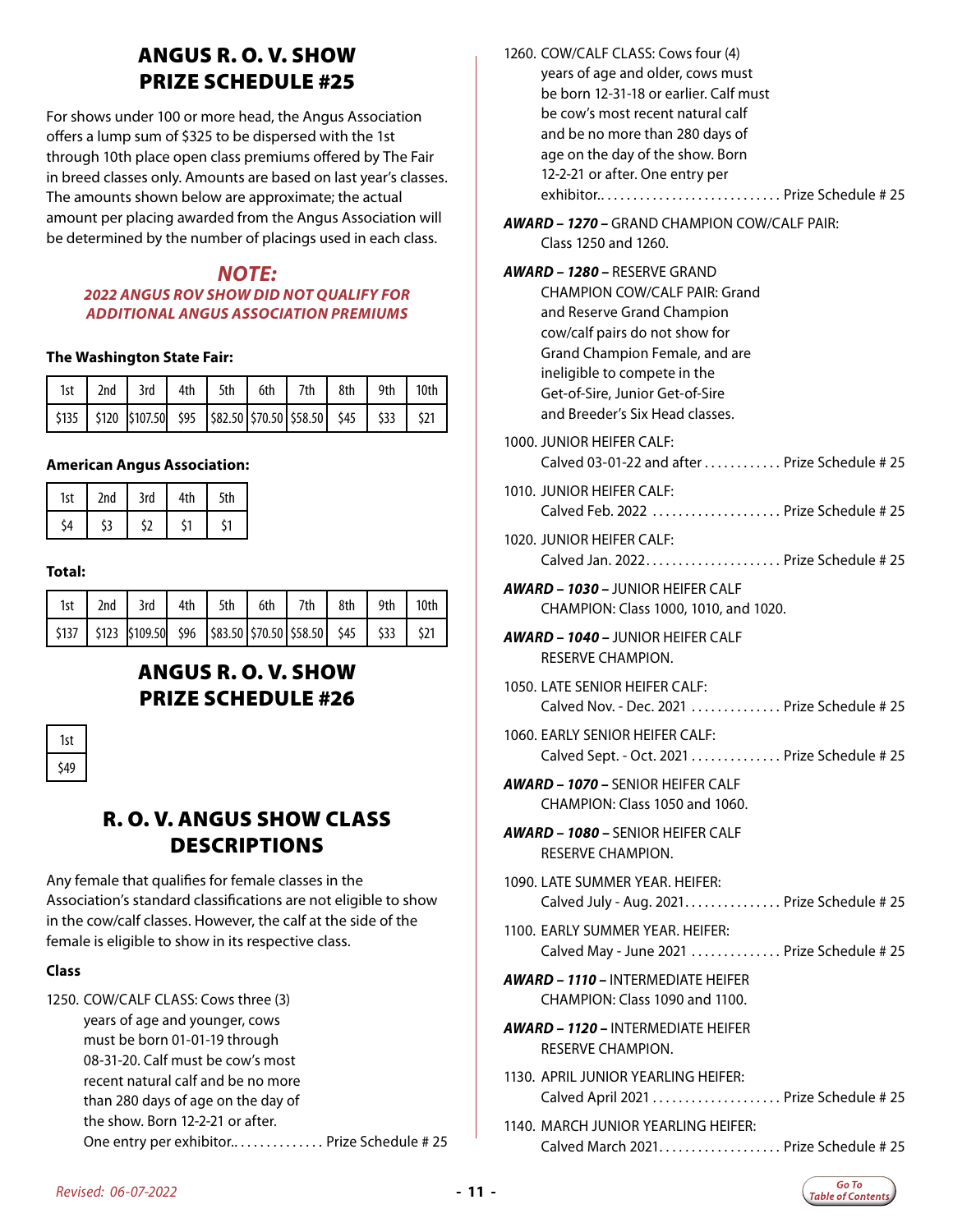1150. EARLY JUNIOR YEARLING HEIFER: Calved Feb. 2021. . . . . . . . . . . . . . . . . . . . . Prize Schedule # 25 1160. EARLY JUNIOR YEARLING HEIFER: Calved Jan. 2021.  $\ldots$ .  $\ldots$ . . . . . . . . . . . . Prize Schedule # 25 *AWARD – 1170 –* JUNIOR HEIFER CHAMPION: Class 1130, 1140, 1150 and 1160. *AWARD – 1180 –* JUNIOR HEIFER RESERVE CHAMPION. 1190. LATE SENIOR YEARLING HEIFER: Calved Nov. - Dec. 2020. . . . . . . . . . . . . Prize Schedule # 25 1200. EARLY SENIOR YEARLING HEIFER: Calved Sept. - Oct. 2020 . . . . . . . . . . . . Prize Schedule # 25 *AWARD – 1210 –* SENIOR CHAMPION FEMALE: Class 1190 and 1200. *AWARD – 1220 –* SENIOR RESERVE CHAMPION FEMALE. *AWARD – 1230 –* GRAND CHAMPION FEMALE. . . Prize Schedule # 26 *AWARD – 1240 –* RESERVE GRAND CHAMPION FEMALE. 1290. JUNIOR BULL CALF: Born 03-01-22 and after  $\dots\dots\dots\dots$  Prize Schedule # 25 1300. JUNIOR BULL CALF: Calved Jan. – Feb. 2022 $\ldots, \ldots, \ldots$ . Prize Schedule # 25 *AWARD – 1310 –* JUNIOR BULL CALF CHAMPION: Class 1290 and 1300) *AWARD – 1320 –* RESERVE JUNIOR BULL CALF CHAMPION. 1330. LATE SENIOR BULL CALF: Calved Nov. - Dec. 2021.............. Prize Schedule  $#25$ 1340. EARLY SENIOR BULL CALF: Calved Sept. - Oct. 2021 . . . . . . . . . . . . Prize Schedule # 25 *AWARD – 1350 –* SENIOR BULL CALF CHAMPION: Class 1330 and 1340. *AWARD – 1360 –* RESERVE SENIOR BULL CALF CHAMPION. 1370. LATE SUMMER YEARLING BULL: Calved July - Aug. 2021  $\dots$ .  $\dots$ . Prize Schedule # 25 1380. EARLY SUMMER YEARLING BULL: Calved May - June 2021.............. Prize Schedule  $#25$ *AWARD – 1390 –* INTERMEDIATE CHAMPION BULL: Class 1370 and 1380. *AWARD – 1400 –* RESERVE INTERMEDIATE CHAMPION BULL. 1410. APRIL JUNIOR YEARLING BULL: Calved April 2021 . . . . . . . . . . . . . . . . . . Prize Schedule # 25

| 1420. MARCH JUNIOR YEARLING BULL:<br>Calved March 2021. Prize Schedule # 25                                                                                                                                                                                                                                                                                                                                                                                                                                                                                                                                                                 |
|---------------------------------------------------------------------------------------------------------------------------------------------------------------------------------------------------------------------------------------------------------------------------------------------------------------------------------------------------------------------------------------------------------------------------------------------------------------------------------------------------------------------------------------------------------------------------------------------------------------------------------------------|
| 1430. EARLY JUNIOR YEARLING BULL:<br>Calved Jan. - Feb. 2021. Prize Schedule # 25                                                                                                                                                                                                                                                                                                                                                                                                                                                                                                                                                           |
| <b>AWARD – 1440 –</b> JUNIOR CHAMPION<br>BULL: Class 1410, 1420 and 1430.                                                                                                                                                                                                                                                                                                                                                                                                                                                                                                                                                                   |
| <b>AWARD - 1450 - RESERVE JUNIOR</b><br><b>CHAMPION BULL.</b>                                                                                                                                                                                                                                                                                                                                                                                                                                                                                                                                                                               |
| 1460. SENIOR YEAR, BULL:<br>Calved Sept. - Dec. 2020 Prize Schedule # 25                                                                                                                                                                                                                                                                                                                                                                                                                                                                                                                                                                    |
| 1470. SUMMER SENIOR YEARLING BULL:<br>Calved May - Aug. 2020 Prize Schedule # 25                                                                                                                                                                                                                                                                                                                                                                                                                                                                                                                                                            |
| 1480. TWO YEAR OLD BULL:<br>Calved Jan. - April 2020 Prize Schedule # 25                                                                                                                                                                                                                                                                                                                                                                                                                                                                                                                                                                    |
| <b>AWARD - 1490 - SENIOR CHAMPION</b><br>BULL: Class 1460, 1470 and 1480.                                                                                                                                                                                                                                                                                                                                                                                                                                                                                                                                                                   |
| <b>AWARD - 1500 - RESERVE SENIOR</b><br><b>CHAMPION BULL.</b>                                                                                                                                                                                                                                                                                                                                                                                                                                                                                                                                                                               |
| <b>AWARD - 1510 - GRAND CHAMPION BULL Prize Schedule #26</b>                                                                                                                                                                                                                                                                                                                                                                                                                                                                                                                                                                                |
| <b>AWARD - 1520 - RESERVE GRAND</b><br><b>CHAMPION BULL (Champions and</b><br>Reserve Champions competing).                                                                                                                                                                                                                                                                                                                                                                                                                                                                                                                                 |
| 1530. JUNIOR GET OF SIRE: Three animals<br>by one sire, both sexes represented,<br>shown in class 1000, 1010, 1020, 1050,<br>1060, 1090, 1100, 1290, 1300, 1330,<br>1340, 1370 and 1380. Sire to be<br>named on entry. One entry per<br>exhibitor per sire  Prize Schedule # 25                                                                                                                                                                                                                                                                                                                                                             |
| 1540. GET OF SIRE: Four animals by one<br>sire, shown in the above classes,<br>both sexes represented. Sire to be<br>named on entry. One entry per<br>exhibitor per sire  Prize Schedule # 25                                                                                                                                                                                                                                                                                                                                                                                                                                               |
| 1550. BREEDER'S SIX HEAD: The exhibitor of<br>the breeders six head must be breeder<br>and first owner, identified by the same<br>member code for the animals exhibited.<br>Cattle owned by other exhibitors may<br>be included provided the exhibitor of<br>the breeders six head is the breeder<br>and first owner of the included animal(s).<br>Animals must be exhibited in individual<br>classes. Cattle bred and owned by a<br>junior member(s) may be included if<br>the exhibitor of the breeders six head<br>is an individual or married couple and<br>is the parent or legal guardian of the<br>junior member(s). Limit one entry |
| per exhibitor  Prize Schedule # 25                                                                                                                                                                                                                                                                                                                                                                                                                                                                                                                                                                                                          |

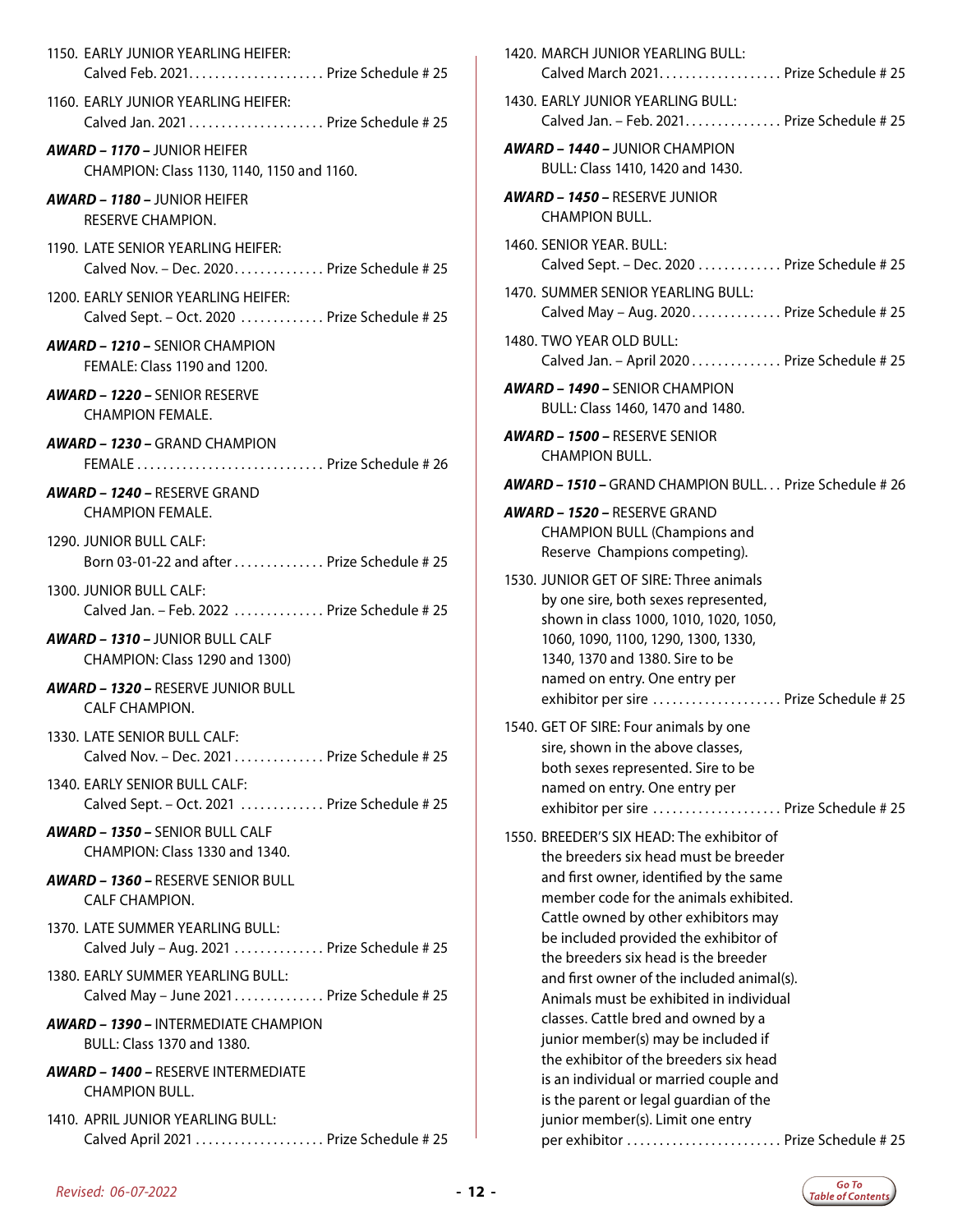- 1556. PAIR OF FEMALES: Must be owned by one exhibitor or family, and have been shown in individual classes. One entry per exhibitor.................... Prize Schedule # 25
- 1557. Washington State Classic Award: Best three head, any age, both sexes represented must be bred in Washington. Limit one entry per exhibitor. . . Prize Schedule # 25

#### *AWARD - 1580 -*PREMIER BREEDER: Premier

Breeder shall be awarded to that breeder winning the most points, not to exceed six head, in the open single classes. In the case of a tie, the breeder with the most champions will be the winner.

#### *AWARD - 1590* - PREMIER EXHIBITOR:

Premier Exhibitor shall be awarded to that exhibitor winning the most points, not to exceed six head, in the open, single classes. In the case of a tie, the exhibitor with the most champions will be the winner.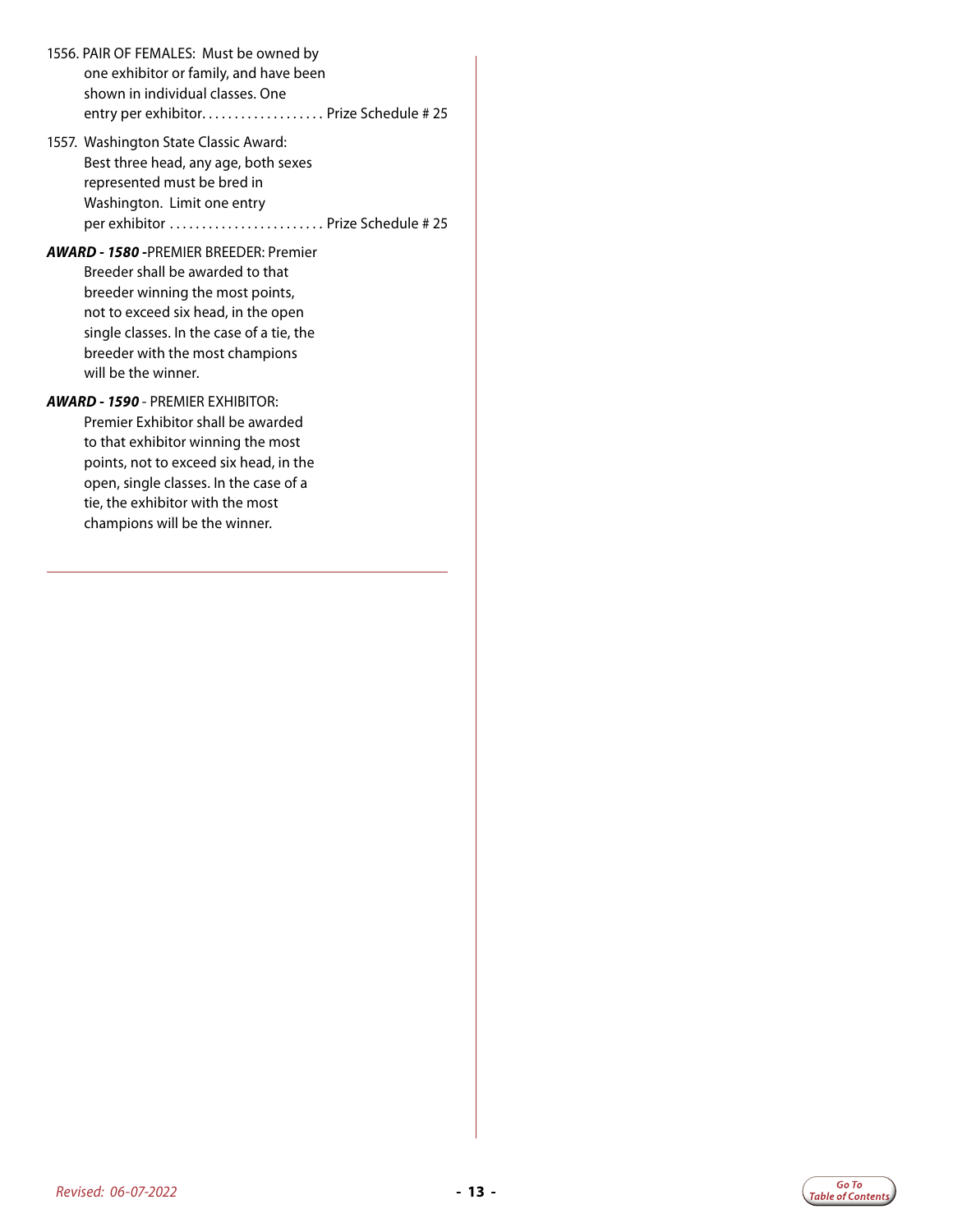# <span id="page-13-0"></span>JUNIOR ANGUS SHOW

### DIVISION 601

**JUDGING** 

Sunday, Sept. 11, 2022, 30 minutes after Shorthorn Plus Show

> JUDGE TBA

### JUNIOR ANGUS SHOW RULES

#### **The Junior Association will assess a \$5 per head fee to be collected before the show. Please pay the Western Washington Jr. Angus Association treasurer at the show. DO NOT SEND TO FAIR!**

The American Angus Association, 3201 Frederick Avenue, St. Joseph, Missouri, will participate in premiums offered in individual classes for Junior Angus Heifers as included in its standard show classifications according to the premium schedule based on the number of head shown. The premium assistance provided by the American Angus Association for participation in this show is in addition to the premiums offered by the show itself. The premium assistance should not be used to offset show expense and shall be included in the premium payments distributed by the show to the exhibitors.

A minimum of fifteen (15) head must be shown in the Junior Angus Heifer classes to receive American Angus Association premium participation. The show is not required to have all classes to be eligible for premiums.

Separate classes for bred and owned heifers may be held if the size of the show merits a separate class.

To be eligible for Association premiums heifer entries must be recorded in the sole name of the junior exhibitor and the issue date on the registration certificate must conform to the individual show's requirements regarding ownership. The Association's contribution is included in the total premiums listed in each class.

Premiums from the Association are paid only to registered Angus cattle and only if the registration number is a part of the show report provided to the Association. Therefore, all cattle should be registered at the time of entry to make certain they receive the Association's portion of premiums. The Association does not pay a percentage on premiums offered in championship classes. An animal may only be counted one time toward the total count for premium participation by the Association.

Exhibitors must have the original registration certificate issued by the American Angus Association available for inspection at the show for each animal or another current proof of ownership issued by the American Angus Association pedigree look up. Any animal, upon check-in, which does not have a

legible permanent identification mark (ear tattoo marks, freezebranded marks or hot-branded marks) corresponding to the permanent identification mark on the registration certificate, is ineligible to show. Once disqualified due to an incorrect or illegible permanent identification mark, animals cannot be re-identified (tattooed/branded) and rechecked at the show.

Any female shown with a calf at side, the calf must be the cow's most recent natural calf and the calf must be registered by show date and have the original registration certificate at check-in.

Only one person at a time shall lead animals into the show ring.

Exhibitors who participate in shows that accept premium monies contributed by the American Angus Association are subject to the Association rules as found in the Breeders Reference Guide of the Association. These rules are found in part 2; Association rules. The rules relating directly with the exhibition of Angus cattle are part 2: association rules; rule 800 series; including rule 800-810. These rules can be found at **[www.angus.org](http://www.angus.org)**.

Altering the conformation and/or appearance of an animal for exhibition is prohibited. This includes the use of chin straps covering of white skin, false tail heads (or use of any false hair), with the exception of false tail switches. The use of graphite, powders, hemp or other similar substances used externally are also prohibited. Other prohibited products include those used internally such as steroids, illegal or unlicensed pharmaceuticals or artificial filling. Any animal found to be in violation will be barred from showing.

At any show for which the American Angus Association appropriates funds toward the payment of premiums, no exhibitors, individuals assisting exhibitors or member owners at such show shall be allowed to use any coloring agents, on any animal exhibited. The Association may adopt and implement various tests designed to monitor this prohibition, including but not limited to a "white towel" or "white glove" test. No aerosol cans or other pressurized containers will be allowed in designated line up areas.

All animals exhibited are subject to DNA marker or blood type test to verify accuracy of parentage as covered under the Association rules and for other testing as required by the individual show.

Authorized representatives of the Association have the authority to enforce the rules set forth herein as well as in the Association rules, including the barring of a registered animal from a livestock show at which it is to be shown, if there are reasonable grounds to believe a violation has occurred.

All entries must be received by Aug. 16, 2022.

The Washington State Fair will pay premiums to match those being offered to the Junior Angus Exhibitors by the Washington Angus Association, not to exceed \$750. Juniors must have 10 exhibitors to receive money from The Fair.

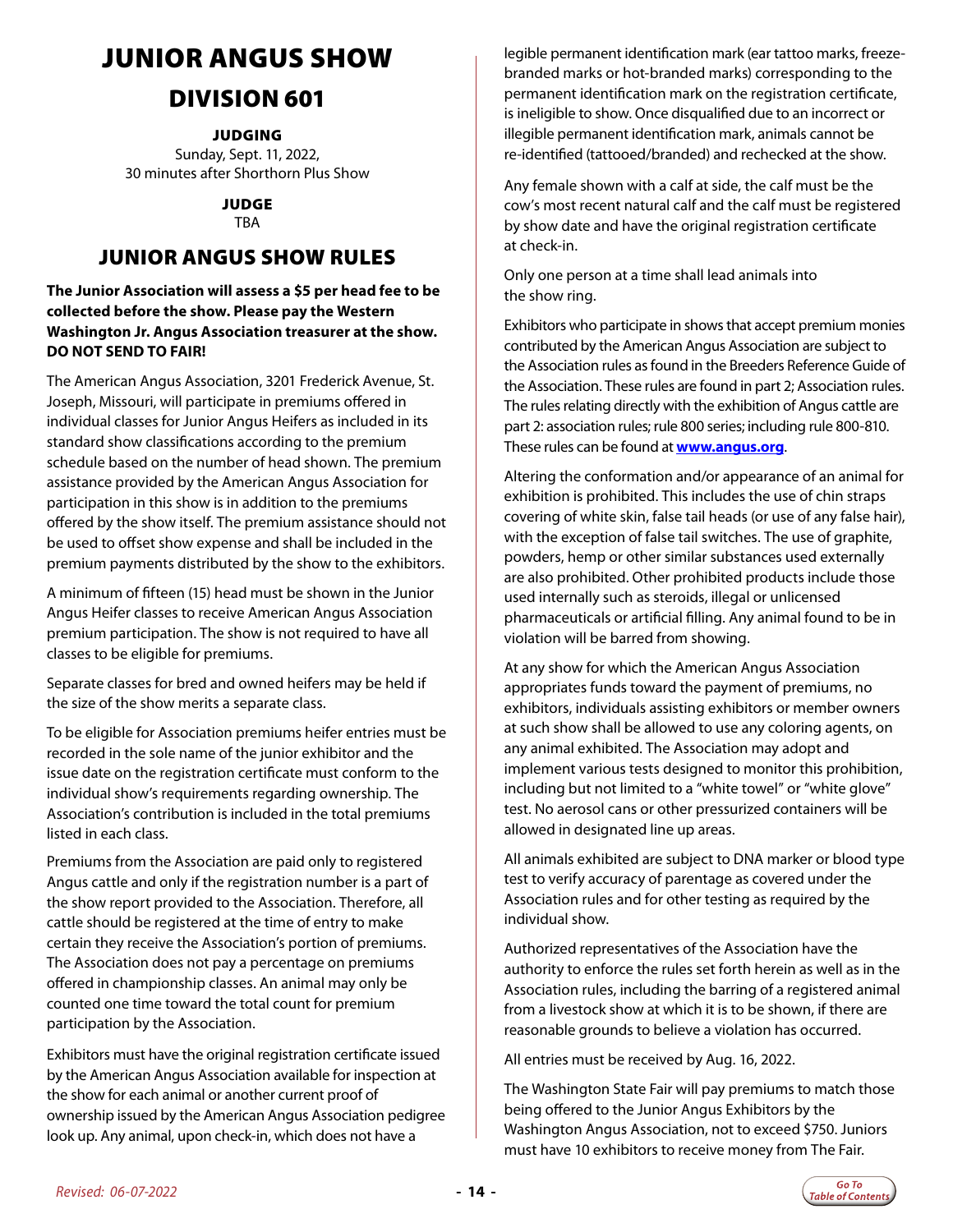#### AMERICAN ANGUS ASSOCIATION STANDARD CLASSIFICATION FOR JUNIOR HEIFER SHOWS

Any class listed in this classification, which exceeds 15 head per class, should be broken into smaller classes. This should be accomplished by dividing the class as evenly as possible without splitting animals with the same birth date.

Example 1: If 16 head are entered in class 4, the class should be broken into two classes of 8, a class of 7 and 9, or a class of 10 and 6.

Example 2: If 32 head are entered in class 4, the class should be divided into three classes consisting of two classes with 11 head and one class of 10 head or similar without putting animals with the same birth date in different classes.

Class breaks will be at the discretion of the American Angus Association staff in attendance.

This classification is effective for shows July 16, 2022 – December 31, 2022.

Only registered Angus cattle that meet the age requirements listed within this classification are eligible to receive premium participation and be counted in the total number of head shown. Champion and reserve champion placings are not counted in number of head shown.

### JUNIOR ANGUS SHOW PRIZE SCHEDULE #10

Up to \$750 in contributions from the Washington Angus Association will pay up to five places in 18 individual classes, including showmanship.

Up to \$750 in matching money from The Washington State Fair will pay up to five places in 18 individual classes, including showmanship. **Must have 10 exhibitors for matching money from The Fair.**

#### **Washington Angus Association:**

| --- | <br>ີ |  |
|-----|-------|--|
|     | -     |  |

#### **The Washington State Fair:**

| مہ<br>. ک د | - 14 | 3rd | * LI + |
|-------------|------|-----|--------|
| . .         |      | ۰o  |        |

#### **Total:**

| r+ | 2nd        | )いへ<br>ч | . . | -+L |
|----|------------|----------|-----|-----|
|    | <u>_ _</u> |          | O   |     |

(SHOWMANSHIP CLASSES 1910, 1920, 1930, 1940)

In shows with 25 to 50 head, the American Angus Association offers a lump sum of \$300 to be distributed to the 1st through 5th place winners in the BREED CLASSES ONLY. The amounts shown below are approximate; the actual amount per placing awarded from the Angus Association will be determined by the number of placings used in each class.

#### **The Washington State Fair:**

| . .<br>ا د ا | ົີ<br>-114 | ີ້<br>JIU | . | . |
|--------------|------------|-----------|---|---|
|              |            |           |   |   |

#### **Washington Angus Association:**

|   | $-$                      | $\mathcal{L}_{\mathcal{L}}$ | . . | . . |
|---|--------------------------|-----------------------------|-----|-----|
| . | <b>1-</b><br>$\cdot$ $-$ |                             |     |     |

#### **American Angus Association:**

| --<br>. u | איר<br>יי |  |
|-----------|-----------|--|
|           |           |  |

#### **Total:**

| c+  | `ๆd | 3rd | .      | ีน เ |
|-----|-----|-----|--------|------|
| סכי |     | 19  | $\sim$ |      |

(BREED CLASSES 1600, 1610, 1640, 1650, 1660, 1690, 1700, 1730, 1740, 1770, 1780, 1790, 1800, 1830, 1840)

Please enter all classes where you are eligible to compete, including showmanship. Remember to use class numbers.

### JUNIOR ANGUS SHOW CLASS DESCRIPTIONS

#### **Class**

| 1600. COW/CALF CLASS: Cows three (3)  |  |
|---------------------------------------|--|
| years of age and younger. Cows        |  |
| must be born January 1, 2019 through  |  |
| August 31, 2020. Calf must be the     |  |
| cow's most recent natural calf, and   |  |
| be no more than 280 days old on       |  |
| the day of the show. Born 12-01-21    |  |
| or later                              |  |
| 1610. COW/CALF CLASS: Cows four (4)   |  |
| years of age and older. Cows must     |  |
| be born December 31, 2018 or earlier. |  |

Calf must be the cow's most recent

natural calf, and be no more than 280 days old on the day of

the show. Born 12-1-21 or later.  $\dots \dots$ . Prize Schedule #10

#### *AWARD – 1620 –* GRAND CHAMPION COW/CALF PAIR : Class 1600-1610 (1,2).

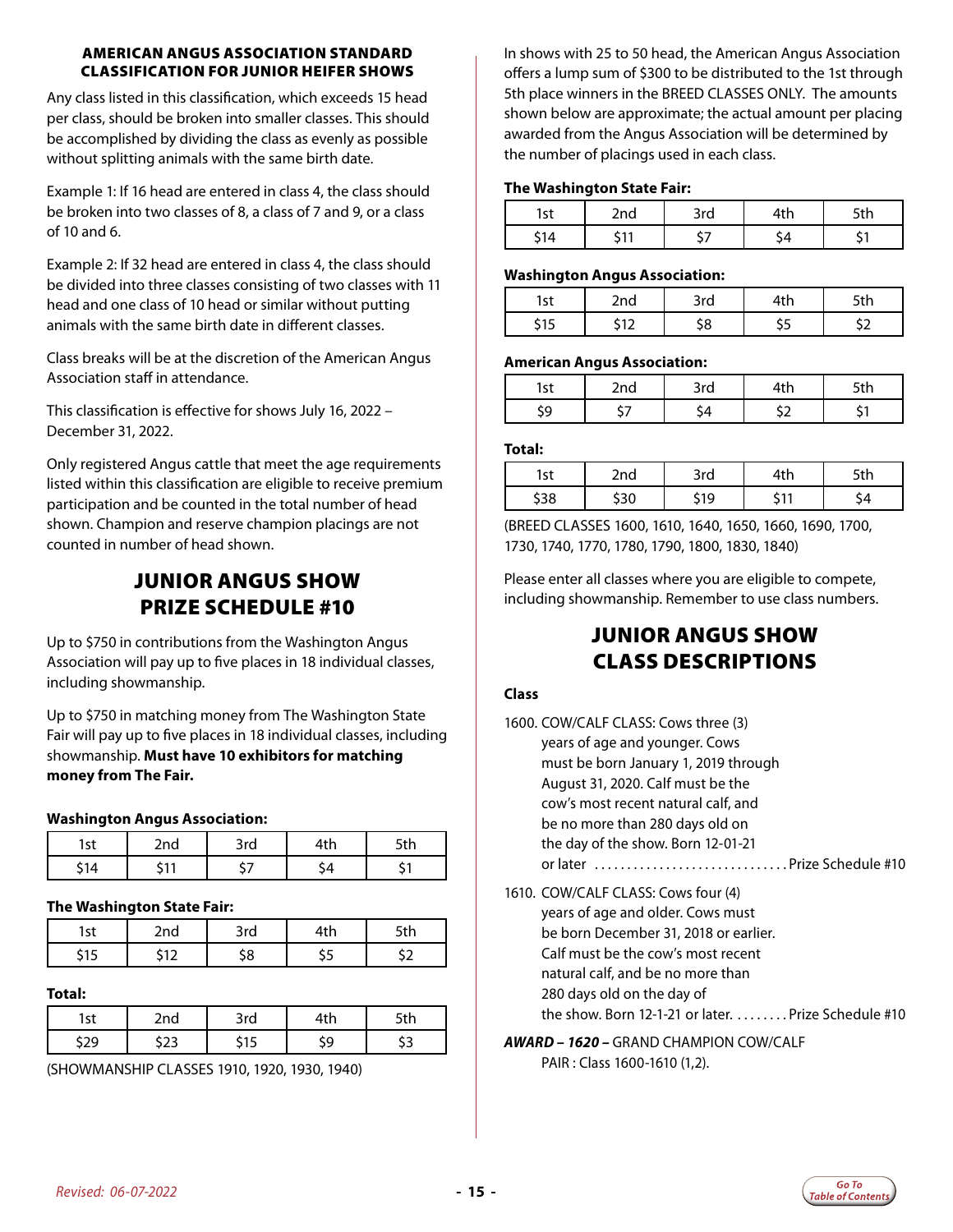- <span id="page-15-0"></span>*AWARD – 1630 –* RESERVE GRAND CHAMPION COW/CALF PAIR: Grand and Reserve Grand Champion Cow/Calf Pairs do not show for Grand Champion Female.
- 1640. JUNIOR HEIFER CALF: Born 03-01-22 and after  $\ldots$  . . . . . . . . . . . . Prize Schedule #10

1650. JUNIOR HEIFER CALF: Calved Feb. 2022  $\ldots$ . . . . . . . . . . . . . . . . . Prize Schedule #10

1660. JUNIOR HEIFER CALF: Calved Jan 2022  $\ldots$ . . . . . . . . . . . . . . . . . Prize Schedule #10

- *AWARD 1670* JUNIOR HEIFER CALF CHAMPION: Class 1640 – 1660.
- *AWARD 1680* RESERVE JUNIOR HEIFER CALF CHAMPION.

1690. LATE SENIOR HEIFER CALF: Calved Nov. - Dec. 2021................ Prize Schedule #10

1700. EARLY SENIOR HEIFER CALF: Calved Sept. - Oct. 2021 . . . . . . . . . . . . . . Prize Schedule #10

*AWARD – 1710 –* SENIOR HEIFER CALF CHAMPION: Class 1690 – 1700.

*AWARD – 1720 –* RESERVE SENIOR HEIFER CALF CHAMPION.

1730. LATE SUMMER YEAR. HEIFER: Calved July - Aug. 2020  $\ldots$ ............ Prize Schedule #10

1740. EARLY SUMMER YEAR. HEIFER: Calved May - June 2020. . . . . . . . . . . . . . . Prize Schedule #10

*AWARD – 1750 –* INTERMEDIATE CHAMPION: Class 1730 – 1740.

- *AWARD 1760* RESERVE INTERMEDIATE CHAMPION.
- 1770. APRIL JUNIOR YEARLING HEIFER: Calved April 2021. . Prize Schedule #10
- 1780. MARCH JUNIOR YEARLING HEIFER: Calved March 2021. . . . . . . . . . . . . . . . . . . . Prize Schedule #10
- 1790. EARLY JUNIOR YEARLING HEIFER: Calved Feb. 2021. . . . . . . . . . . . . . . . . . . . . . Prize Schedule #10
- 1800. EARLY JUNIOR YEARLING HEIFER: Calved Jan 2021. . Prize Schedule #10
- *AWARD 1810* JUNIOR CHAMPION FEMALE: Class 1770, 1780, 1790 and 1800.

#### *AWARD – 1820 –* RESERVE JUNIOR CHAMPION FEMALE.

1830. LATE SENIOR YEAR. HEIFER: Calved Nov. – Dec. 2020. . Prize Schedule #10

1840. EARLY SENIOR YEAR. HEIFER: Calved Sept. - Oct. 2020 . . . . . . . . . . . . . Prize Schedule #10 *AWARD – 1850 –* SENIOR CHAMPION FEMALE: Class 1830 – 1840.

*AWARD – 1860 –* RESERVE SENIOR CHAMPION FEMALE.

*AWARD – 1870 –* GRAND CHAMPION FEMALE.

*AWARD – 1880 –* RESERVE GRAND CHAMPION FEMALE.

1890. BRED AND OWNED HEIFER . . . . . Rosette only, no premium

1900. BRED AND OWNED BULL....... Rosette only, no premium

# JUNIOR ANGUS SHOWMANSHIP DIVISION 602

#### **Class**

1910. PEE WEE SHOWMANSHIP: 6–7 years old, as of January 1, 2022

> Must pre-enter by Aug. 11, 2022  $(need not own animal)$ ...............Prize Schedule #10

- 1920. JUNIOR SHOWMANSHIP: 8–14 years old, as of January 1, 2022 . . . Prize Schedule #10
- 1930. INTERMEDIATE SHOWMANSHIP: 15–17 years old, as of January 1, 2022. . Prize Schedule #10
- 1940. SENIOR SHOWMANSHIP: Ages 18 –21 years old , as of January 1, 2022. Prize Schedule #10

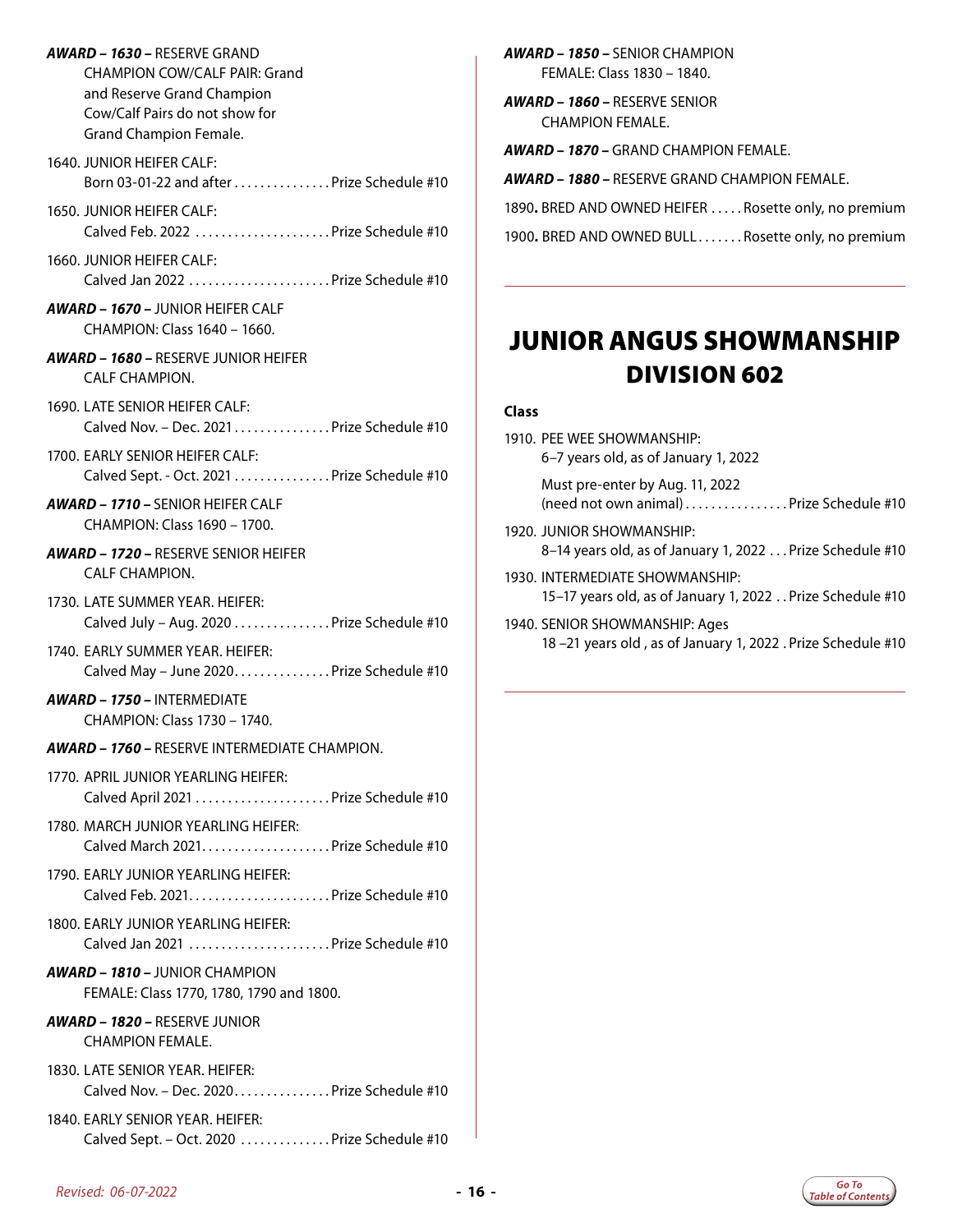# <span id="page-16-0"></span>SHORTHORN & HORTHORNPLUS SHOWS

### SHORTHORN SHOW RULES

All cattle must be purebred and have an original American Shorthorn Association registration paper (no copies or faxed accepted) to be eligible to show.

The Fair must adhere to these Show Classifications regardless of entry numbers. Age divisions (ie. Junior Calf, Senior Calf, Junior, Senior) are not flexible.

No exhibitor shall be permitted to win more than two prizes in any one class. All animals must be registered as the property of the exhibitor in the records of the ASA by the time of the Fair or Show. No additional premiums in championship or group classes.

Individual animals shown in any of the group classes listed below must have been entered and shown in one of the following classes for single animals. Multiple owned animals must be exhibited in the name of all owners.

All Shorthorns are subject to a tattoo inspection by representatives of the ASA. All Purebred and ShorthornsPlus are also subject to an age inspected if deemed necessary by the ASA and the decision of the examining veterinarian is final. Use of artificial fins on show animals is not permitted.

Entry in the Shorthorn and ShorthornPlus shows binds the exhibitor to all regulations pertaining thereto.

ENTRY FEE IS \$17 FOR INDIVIDUAL CLASSES. NO ENTRY FEE FOR GROUP CLASSES.

### REGIONAL SHORTHORN SHOW

### DIVISION 607

**JUDGING** 

Sunday, Sept. 11, 2022, 10am

JUDGE TBA

### SHORTHORN SHOW CLASS DESCRIPTIONS

#### FEMALE CLASSES

#### **Class**

| Class |                                                                                                                                                                                                                                                       |
|-------|-------------------------------------------------------------------------------------------------------------------------------------------------------------------------------------------------------------------------------------------------------|
|       | 4490.  COW/CALF: Cows can be 2 years<br>old, born between 01-1-20 and 8-31-20,<br>with natural nursing calf at side. Both<br>cow and calf must be purebred<br>Shorthorn. Calf age may not exceed<br>280 days of age on show day Prize Schedule #1     |
|       | 4492. COW/CALF: Cows can be 3 - 4 years<br>old, born between 01-1-18 and 12-31-19,<br>with natural nursing calf at side. Both<br>cow and calf must be purebred<br>Shorthorn. Calf age may not exceed<br>280 days of age on show day Prize Schedule #1 |
|       | <b>AWARD – 4494 –</b> COW/CALF CHAMPION:<br>Chosen from 1st place<br>winners in classes 4490 and 4492.                                                                                                                                                |
|       | AWARD – 4496 – COW/CALF RESERVE<br><b>CHAMPION: Chosen from 1st and</b><br>2nd place winners in classes 4490<br>and 4492.                                                                                                                             |
|       | 4000. LATE SPRING HEIFER CALVES:<br>Calved after May 1, 2022  Prize Schedule # 1                                                                                                                                                                      |
|       | <b>AWARD – 4002 –</b> LATE SPRING HEIFER CALF<br>CHAMPION: Chosen from 1st place<br>winners in classes 4000.                                                                                                                                          |
|       | <b>AWARD – 4004 –</b> LATE SPRING HEIFER CALF<br>RESERVE CHAMPION: Chosen from<br>1st and 2nd place winners in<br>classes 4000.                                                                                                                       |
|       | 4010. EARLY SPRING HEIFER CALVES:<br>Calved in April 2022  Prize Schedule # 1                                                                                                                                                                         |
|       | 4012. EARLY SPRING HEIFER CALVES:<br>Calved in March 2022  Prize Schedule # 1                                                                                                                                                                         |
|       | AWARD - 4014 - EARLY SPRING HEIFER<br>CALF CHAMPION: Chosen from 1st<br>place winners in classes 4010<br>and 4012.                                                                                                                                    |

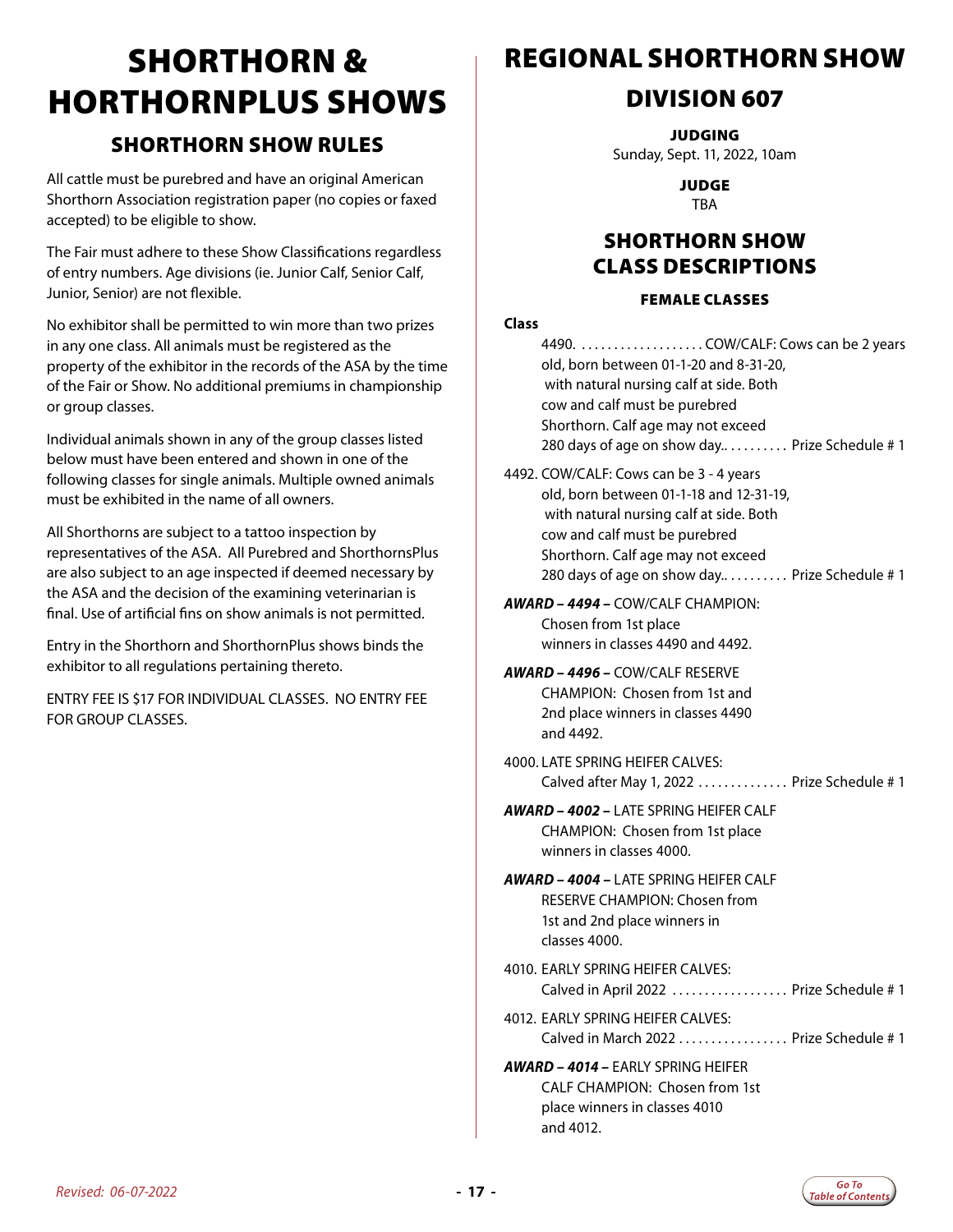*AWARD – 4016 –* EARLY SPRING HEIFER CALF RESERVE CHAMPION: Chosen from 1st and 2nd place winners in classes 4010 and 4020.

4020. JUNIOR HEIFER CALVES: Calved in February 2022 . . . . . . . . . . . . . Prize Schedule # 1

4022. JUNIOR HEIFER CALVES: Calved in January 2022. . . . . . . . . . . . . . . Prize Schedule  $#1$ 

*AWARD – 4030 –* JUNIOR HEIFER CALF CHAMPION: Chosen from 1st place winners in classes 4020 and 4022.

*AWARD – 4040 –* JUNIOR HEIFER CALF RESERVE CHAMPION: Chosen from 1st and 2nd place winners in classes 4020 and 4022.

4050. WINTER HEIFER CALVES: 11-01-21 to 12-31-21. . . Prize Schedule # 1

4060. SENIOR HEIFER CALVES: 09-01-21 to 10-31-21.................. Prize Schedule # 1

*AWARD – 4070 –* SENIOR HEIFER CALF CHAMPION: Chosen from 1st place winners in classes 4050 and 4060.

*AWARD – 4080 –* SENIOR HEIFER CALF

RESERVE CHAMPION: chosen from 1st and 2nd place winners in classes 4050 and 4060.

4090. SUMMER YEARLING FEMALES: 07-01-21 to 08-31-21 . . . . . . . . . . . . . . . . . Prize Schedule # 1

4100. LATE SPRING YEARLING FEMALES: 05-01-21 to 06-30-21 . . . . . . . . . . . . . . . . . Prize Schedule # 1

*AWARD – 4110 –* INTERMEDIATE CHAMPION FEMALE: chosen from 1st place winners in classes 4090 and 4100.

- *AWARD 4120* RESERVE INTERMEDIATE CHAMPION FEMALE: chosen from 1st and 2nd place winners in classes 4090 and 4100.
- 4130. EARLY SPRING YEARLING FEMALES: 03-01-21 to 04-30-21 . . . . . . . . . . . . . . . . Prize Schedule # 1

*AWARD – 4140 –* JUNIOR CHAMPION FEMALE: chosen from 1st place winners in class 4130.

*AWARD – 4150 –* RESERVE JUNIOR CHAMPION FEMALE: Chosen from 1st and 2nd place winners from class 4130.

| 4160. JUNIOR YEARLING FEMALES:<br>01-01-21 to 02-28-21  Prize Schedule # 1                                                                                                                                                                                                                                                                                                                                                                                                                                                                                                                                                                                                                    |
|-----------------------------------------------------------------------------------------------------------------------------------------------------------------------------------------------------------------------------------------------------------------------------------------------------------------------------------------------------------------------------------------------------------------------------------------------------------------------------------------------------------------------------------------------------------------------------------------------------------------------------------------------------------------------------------------------|
| 4170. SENIOR YEARLING FEMALES:<br>09-01-20 to 12-31-20 Prize Schedule # 1                                                                                                                                                                                                                                                                                                                                                                                                                                                                                                                                                                                                                     |
| <b>AWARD - 4180 - SENIOR CHAMPION</b><br>FEMALES: chosen from 1st place<br>winners in classes 4160 and 4170                                                                                                                                                                                                                                                                                                                                                                                                                                                                                                                                                                                   |
| <b>AWARD - 4190 - RESERVE SENIOR</b><br><b>CHAMPION FEMALE: chosen from</b><br>1st and 2nd place winners in classes<br>4160 and 4170.                                                                                                                                                                                                                                                                                                                                                                                                                                                                                                                                                         |
| <b>AWARD - 4200 - GRAND CHAMPION FEMALE:</b><br>chosen from Late Spring Calf, Early<br>Spring Calf, Junior Calf, Senior Calf,<br>Intermediate, Junior, Senior and<br>Cow/Calf Champion females  Prize Schedule #4                                                                                                                                                                                                                                                                                                                                                                                                                                                                             |
| <b>AWARD - 4210 - RESERVE GRAND CHAMPION</b><br>FEMALE: chosen from Late Spring Calf,<br>Early Spring Calf, Junior Calf, Senior Calf,<br>Intermediate, Junior, Senior and<br>Cow/Calf Champion and Reserve<br>Champion females Prize Schedule # 4                                                                                                                                                                                                                                                                                                                                                                                                                                             |
| 4220. GROUP OF TWO FEMALES: Bred and<br>owned or co-owned by the breeder<br>(exhibitor). One entry per exhibitor Prize Schedule # 1                                                                                                                                                                                                                                                                                                                                                                                                                                                                                                                                                           |
| <b>FEMALES WITH CALVES AT SIDE RULE</b><br><b>FOR EXHIBITORS AT ALL OPEN SHOWS:</b>                                                                                                                                                                                                                                                                                                                                                                                                                                                                                                                                                                                                           |
| If Purebred Female has a ShorthornPlus calf at side, it is not<br>eligible for the Purebred Shorthorn Show, however, it is<br>eligible for the ShorthornPlus show if such a show is available.                                                                                                                                                                                                                                                                                                                                                                                                                                                                                                |
| <b>SENIOR/JUNIOR YEARLING PREGNANCY RULE</b><br><b>FOR EXHIBITORS AT ALL OPEN SHOWS:</b>                                                                                                                                                                                                                                                                                                                                                                                                                                                                                                                                                                                                      |
| All females 20 months old at the time of show need to have a<br>60-day pregnancy verification signed by an accredited,<br>non-owner veterinarian at the time the female is processed<br>for the show and are subject to a blood test to prove<br>pregnancy. Exhibitors may be asked to present said<br>verification upon the request of the Show officials or ASA<br>representatives. If verification cannot be produced, the<br>female may be allowed to participate if the exhibitor can<br>produce a qualified veterinarian to examine the female at the<br>show site and verify a 60-day pregnancy. Any infractions<br>against this rule will lead to disqualification of that animal for |

#### BULL CLASSES

Entry in this show binds the exhibitor to all regulations pertaining thereto.

4230. LATE SPRING BULL CALVES:

that specific show.

After 05-01-22. . . Prize Schedule # 1

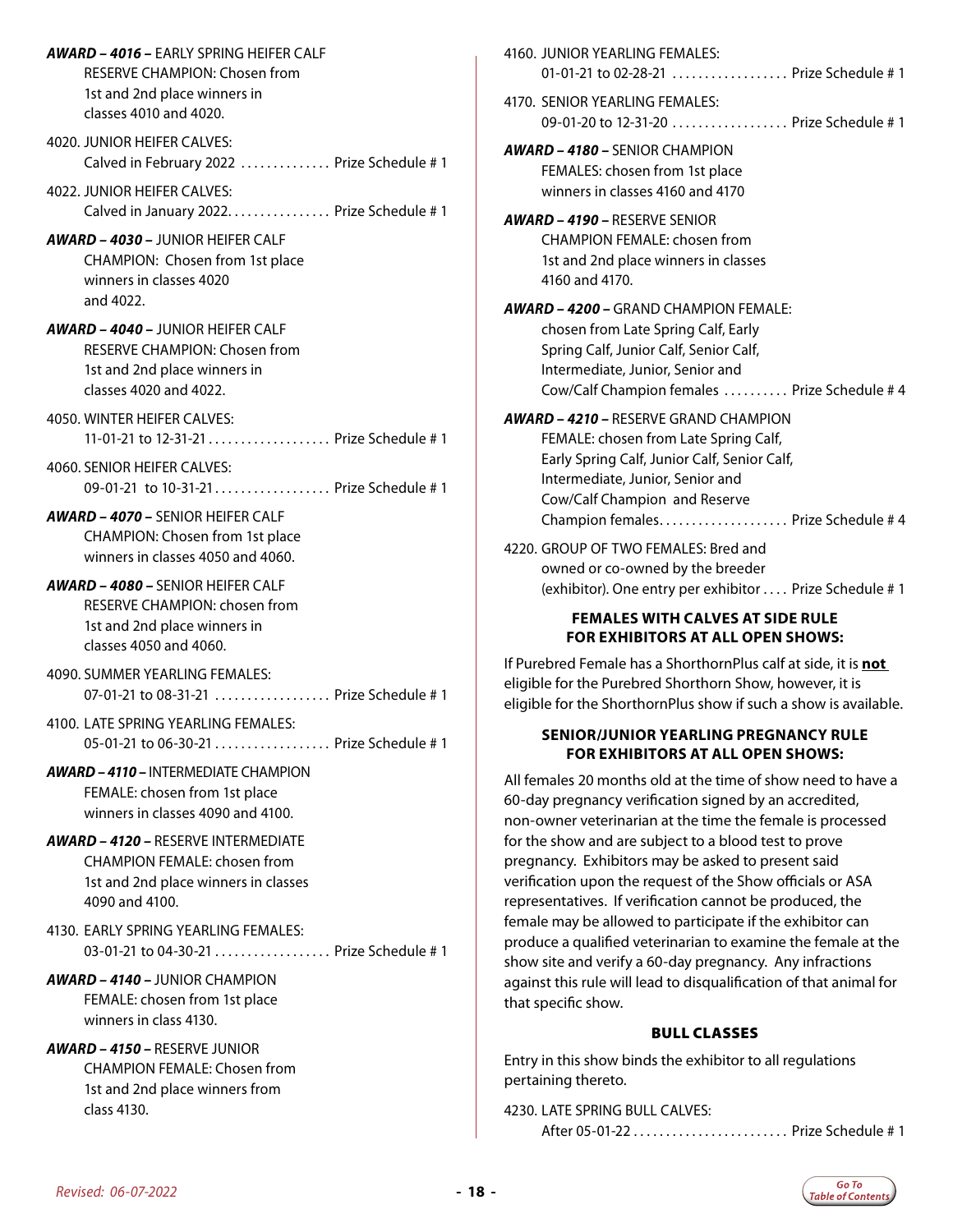*AWARD – 4236 –* LATE SPRING BULL CALF CHAMPION: Chosen from 1st place winners in class 4230.

*AWARD – 4238 –* LATE SPRING BULL CALF RESERVE CHAMPION: Chosen from 1st and 2nd place winners in classes 4230.

4240. EARLY SPRING BULL CALVES: 03-01-22 to 04-30-22................... Prize Schedule # 1

*AWARD – 4260 –* EARLY SPRING BULL CALF CHAMPION: Chosen from 1st place winners in class 4240 .

*AWARD – 4270 –* EARLY SPRING BULL CALF RESERVE CHAMPION: Chosen from 1st and 2nd place winners in class 4240.

4250. JUNIOR BULL CALVES: 01-01-22 to 02-28-22 . . . . . . . . . . . . . . . . . Prize Schedule # 1

*AWARD – 4260 –* JUNIOR BULL CALF CHAMPION: Chosen from 1st place winners in class 4250.

*AWARD – 4270 –* JUNIOR BULL CALF RESERVE CHAMPION: Chosen from 1st and 2nd place winners in class 4250.

4280. WINTER BULL CALVES: 11-01-21 to 12-31-21. . . Prize Schedule # 1

4290. SENIOR BULL CALVES: 09-01-21 to 10-31-21 ................... Prize Schedule # 1

*AWARD – 4300 –* SENIOR BULL CALF CHAMPION: Chosen from 1st place winners in classes 4280 and 4290.

*AWARD – 4310 –* SENIOR BULL CALF RESERVE CHAMPION: Chosen from 1st and 2nd place winners in classes 4280 and 4290.

4320. SUMMER YEARLING BULLS: 07-01-21 to 08-31-21 .................... Prize Schedule # 1

4330. LATE SPRING YEARLING BULLS: 05-01-21 to 06-30-21 . . . . . . . . . . . . . . . . . Prize Schedule # 1

*AWARD – 4340 –* INTERMEDIATE CHAMPION BULL: Chosen from 1st place winners from classes 4320 and 4330.

#### *AWARD – 4350 –* RESERVE INTERMEDIATE CHAMPION BULL: Chosen from 1st and 2nd place winners from classes 4320 and 4330.

4360. EARLY SPRING YEARLING BULLS: 03-01-21 to 04-30-21 . . . . . . . . . . . . . . . . Prize Schedule # 1

4370. JUNIOR YEARLING BULLS: 01-01-21 to 02-28-21 ................... Prize Schedule # 1 *AWARD – 4380 –* JUNIOR CHAMPION BULL: Chosen from 1st place winners from classes 4360 and 4370.

*AWARD – 4390 –* RESERVE JUNIOR CHAMPION BULL: Chosen from 1st and 2nd place winners from classes 4360 and 4370.

4400. SENIOR YEARLING BULL: 07-01-20 to 12-31-20. . . . . . . . . . . . . . . . . . Prize Schedule # 1

4410. TWO YEAR OLD BULLS: 01-01-20 to 06-30-20. . . Prize Schedule # 1

*AWARD – 4420 –* SENIOR CHAMPION BULL: Chosen from 1st place winners in classes 4400 and 4410.

*AWARD – 4430 –* RESERVE SENIOR CHAMPION BULL: Chosen from 1st and 2nd place winners in classes 4400 and 4410.

*AWARD – 4440 –* GRAND CHAMPION BULL: Calf, Intermediate, Junior, and Senior Champion bulls. . . Prize Schedule # 4

#### *AWARD – 4450 –* RESERVE GRAND CHAMPION BULL: Chosen from Junior Calf, Senior Calf, Intermediate,

Junior, and Senior Champion and Reserve Champion Bulls.

4460. GROUP OF TWO BULLS: Bred and owned or co-owned by the breeder (exhibitor.) One entry per exhibitor. . . Prize Schedule # 1

#### 4470. SUPER COW CLASS: Class should consist of two offspring of either or same sex of show age classification. Offspring do not need to be owned by the same exhibitor. No more than one pair from each cow can win a prize in the class. One entry per exhibitor............................. Prize Schedule # 1

4480. GET OF SIRE: Class should consist of three offspring of either or same sex of any age from the same sire. Offspring do not need to be owned by the same exhibitor. No more than one group from each sire can win a prize in the class. Sire to be named on entry. One entry per exhibitor.. . . . . . . . . . . . . . Prize Schedule # 1

4500. BREEDERS HERD: Class should consist of 4 offspring owned or co-owned by the exhibitor or working family. One entry per exhibitor. .............. Prize Schedule #1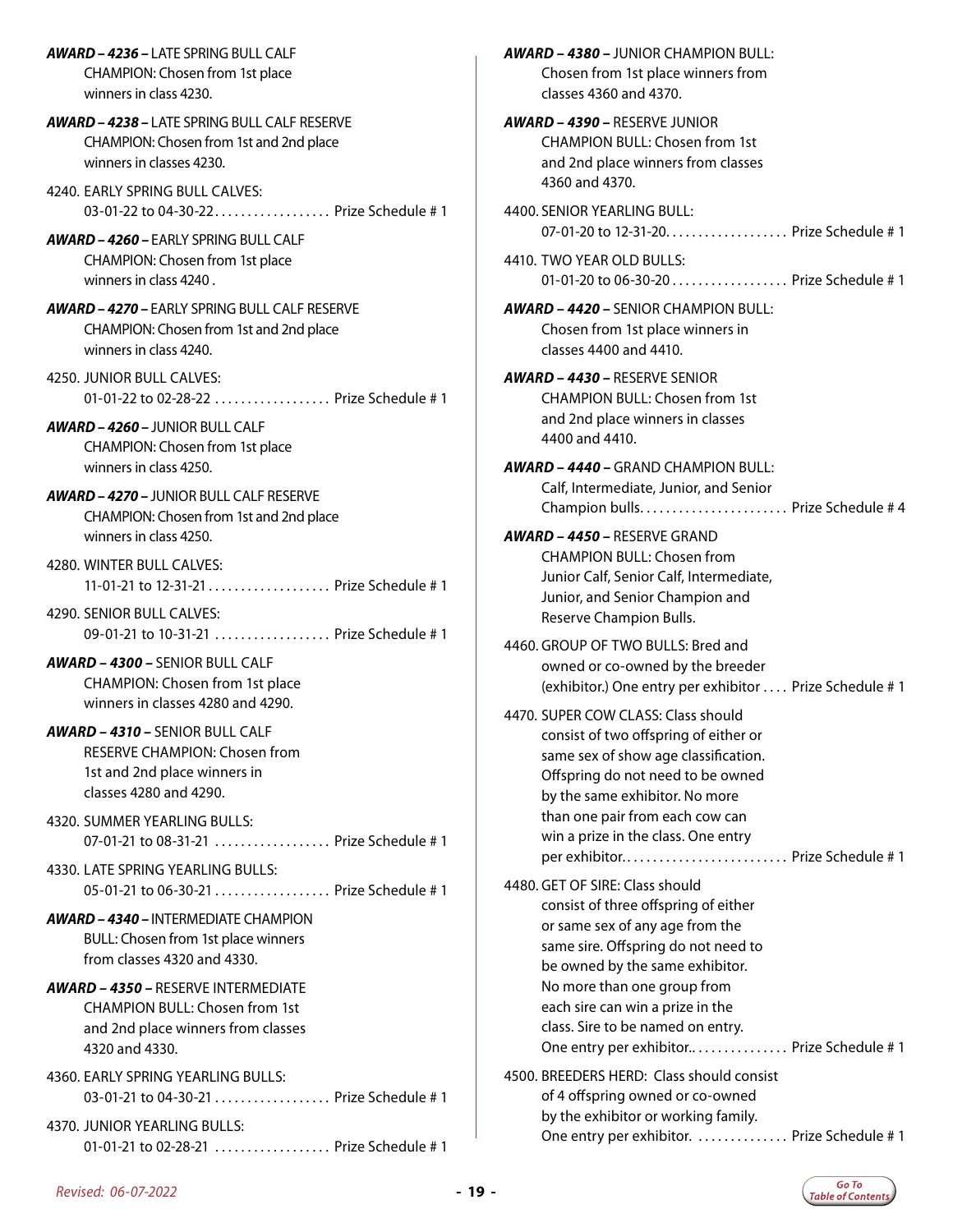- <span id="page-19-0"></span>*AWARD - 4510 -* PREMIER BREEDER: Premier Breeder shall be awarded to that breeder winning the most points, not to exceed six head, in the open single classes. In the case of a tie, the breeder with the most champions will be the winner.
- *AWARD 4520* PREMIER EXHIBITOR: Premier Exhibitor shall be awarded to that exhibitor winning the most points, not to exceed six head, in the open, single classes. In the case of a tie, the exhibitor with the most champions will be the winner.

# SHORTHORNPLUS SHOW DIVISION 620

#### JUDGING

Sunday, Sept. 11, 2022 30 minutes after Regional Shorhorn Show

> JUDGE **TBA**

### SHORTHORNPLUS SHOW CLASS DESCRIPTIONS

#### FEMALE CLASSES

#### **Class**

- 4525. COW/CALF: Cows can be 2 years old, born between 01-1-20 and 8-31-20, with natural nursing calf at side. Both cow and calf must be purebred Shorthorn. Calf age may not exceed 280 days of age on show day.......... Prize Schedule # 1
- 4530. COW/CALF: Cows can be 3 4 years old, born between 01-1-18 and 12-31-19, with natural nursing calf at side. Both cow and calf must be purebred Shorthorn. Calf age may not exceed 280 days of age on show day.......... Prize Schedule # 1
- *AWARD 4535 –* COW/CALF CHAMPION: Chosen from 1st place winners in classes 4525 and 4530
- *AWARD 4540 –* COW/CALF RESERVE CHAMPION: Chosen from 1st and 2nd place winners in classes 4525 and 4530.

|  | 4542. LATE SPRING HEIFER CALVES:<br>Calved after May 1, 2022  Prize Schedule # 1                                                          |
|--|-------------------------------------------------------------------------------------------------------------------------------------------|
|  | <b>AWARD - 4545 - I ATF SPRING HEIFER CALE</b><br>CHAMPION: Chosen from 1st place<br>winners in classes 4542                              |
|  | <b>AWARD - 4550 - LATE SPRING HEIFER CALF</b><br><b>RESERVE CHAMPION: Chosen from</b><br>1st and 2nd place winners in<br>classes 4542.    |
|  | 4555. FARI Y SPRING HEIFFR CALVES:<br>Calved in April 2022  Prize Schedule #1                                                             |
|  | 4560. EARLY SPRING HEIFER CALVES:<br>Calved in March 2022  Prize Schedule # 1                                                             |
|  | <b>AWARD – 4565 –</b> EARLY SPRING HEIFER<br><b>CALF CHAMPION: Chosen from 1st</b><br>place winners in classes 4010<br>and 4012.          |
|  | <b>AWARD - 4570 - EARLY SPRING HEIFER CALF</b><br>RESERVE CHAMPION: Chosen from<br>1st and 2nd place winners in<br>classes 4555 and 4560. |
|  | 4575. JUNIOR HEIFER CALVES:<br>Calved in February 2022  Prize Schedule #1                                                                 |
|  | 4580. JUNIOR HEIFER CALVES:<br>Calved in January 2022. Prize Schedule # 1                                                                 |
|  | <b>AWARD - 4585 - JUNIOR HEIFER CALF</b><br>CHAMPION: Chosen from 1st place<br>winners in classes 4575<br>and 4580.                       |
|  | <b>AWARD - 4590 - JUNIOR HEIFER CALF</b><br>RESERVE CHAMPION: Chosen from<br>1st and 2nd place winners in<br>classes 4575 and 4580.       |
|  | 4595. WINTER HEIFER CALVES:<br>11-01-21 to 12-31-21  Prize Schedule # 1                                                                   |
|  | 4600. SENIOR HEIFER CALVES:<br>09-01-21 to 10-31-21 Prize Schedule # 1                                                                    |
|  | <b>AWARD - 4605 - SENIOR HEIFER CALF</b><br>CHAMPION: Chosen from 1st place<br>winners in classes 4595 and 4600.                          |
|  | <b>AWARD - 4610 - SENIOR HEIFER CALF</b><br>RESERVE CHAMPION: chosen from<br>1st and 2nd place winners in<br>classes 4595 and 4600.       |
|  | 4615. SUMMER YEARLING FEMALES:<br>07-01-21 to 08-31-21  Prize Schedule # 1                                                                |
|  | 4620. LATE SPRING YEARLING FEMALES:<br>05-01-21 to 06-30-21  Prize Schedule # 1                                                           |

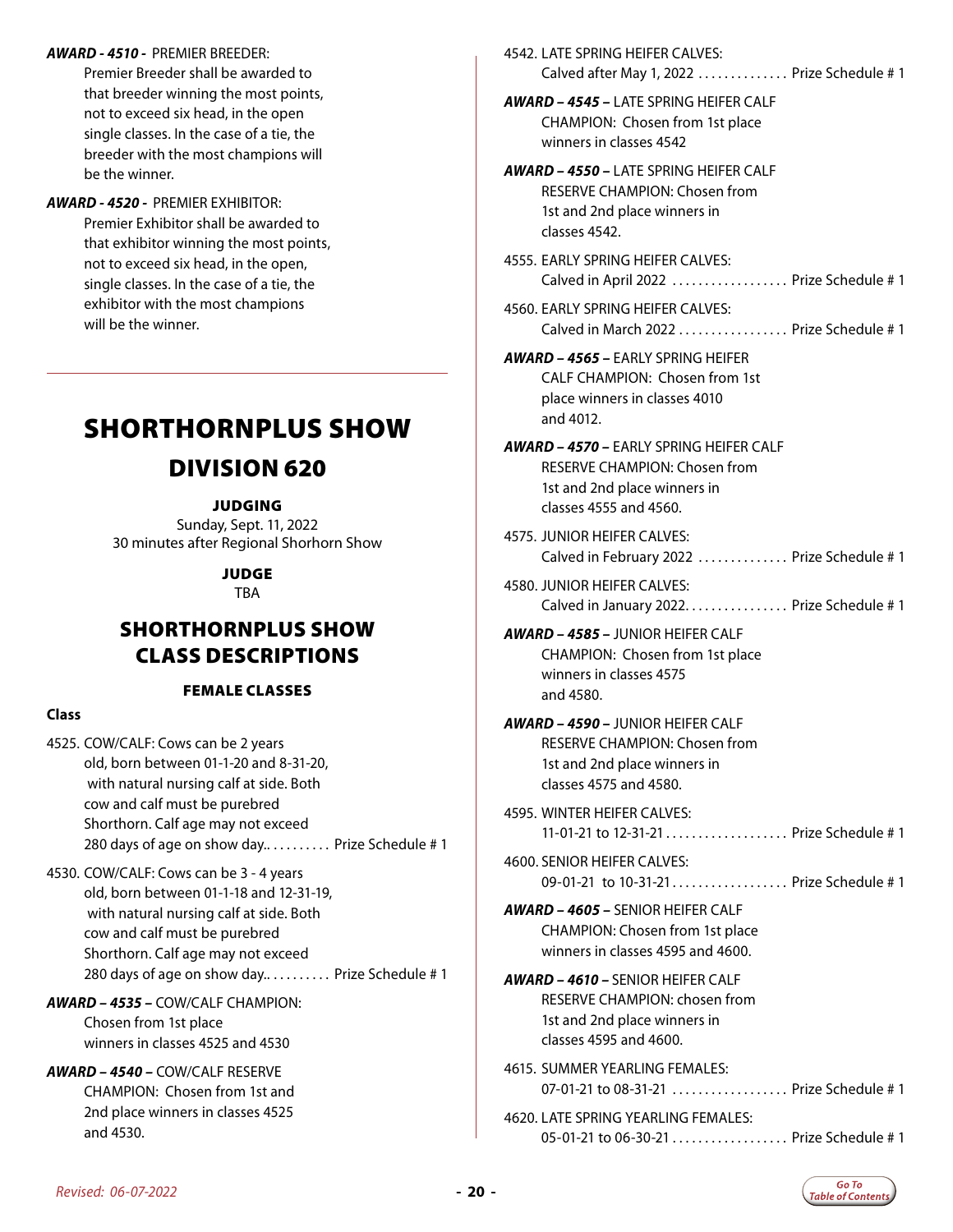- *AWARD 4625* INTERMEDIATE CHAMPION FEMALE: chosen from 1st place winners in classes 4615 and 4620.
- *AWARD 4630* RESERVE INTERMEDIATE CHAMPION FEMALE: chosen from 1st and 2nd place winners in classes 4615 and 4620.

4635. EARLY SPRING YEARLING FEMALES: 03-01-21 to 04-30-21 . . . . . . . . . . . . . . . . Prize Schedule # 1

*AWARD – 4640 –* JUNIOR CHAMPION FEMALE: chosen from 1st place winners in class 4635.

- *AWARD 4645* RESERVE JUNIOR CHAMPION FEMALE: Chosen from 1st and 2nd place winners from class 4635.
- 4650. JUNIOR YEARLING FEMALES: 01-01-21 to 02-28-21 ................... Prize Schedule # 1

4655. SENIOR YEARLING FEMALES: 09-01-20 to 12-31-20 . . . . . . . . . . . . . . . . Prize Schedule # 1

*AWARD – 4660 –* SENIOR CHAMPION FEMALES: chosen from 1st place winners in classes 4650 and 4655.

- *AWARD 4665* RESERVE SENIOR CHAMPION FEMALE: chosen from 1st and 2nd place winners in classes 4650 and 4655.
- *AWARD 4670* GRAND CHAMPION FEMALE: chosen from Late Spring Calf, Early Spring Calf, Junior Calf, Senior Calf, Intermediate, Junior, Senior and Cow/Calf Champion females . . . . . . . . . . Prize Schedule # 4
- *AWARD 4675* RESERVE GRAND CHAMPION FEMALE: chosen from Late Spring Calf, Early Spring Calf, Junior Calf, Senior Calf, Intermediate, Junior, Senior and Cow/Calf Champion and Reserve Champion females. . . Prize Schedule # 4

4680. GROUP OF TWO FEMALES: Bred and owned or co-owned by the breeder (exhibitor). One entry per exhibitor. . . Prize Schedule # 1

#### **FEMALES WITH CALVES AT SIDE RULE FOR EXHIBITORS AT ALL OPEN SHOWS:**

If Purebred Female has a ShorthornPlus calf at side, it is **not**  eligible for the Purebred Shorthorn Show, however, it is eligible for the ShorthornPlus show if such a show is available.

#### **SENIOR/JUNIOR YEARLING PREGNANCY RULE FOR EXHIBITORS AT ALL OPEN SHOWS:**

All females 20 months old at the time of show need to have a 60-day pregnancy verification signed by an accredited, non-owner veterinarian at the time the female is processed for the show and are subject to a blood test to prove pregnancy. Exhibitors may be asked to present said verification upon the request of the Show officials or ASA representatives. If verification cannot be produced, the female may be allowed to participate if the exhibitor can produce a qualified veterinarian to examine the female at the show site and verify a 60-day pregnancy. Any infractions against this rule will lead to disqualification of that animal for that specific show.

#### BULL CLASSES

Entry in this show binds the exhibitor to all regulations pertaining thereto.

4685. LATE SPRING BULL CALVES: After 05-01-22. . . Prize Schedule # 1

- *AWARD 4690* LATE SPRING BULL CALF CHAMPION: Chosen from 1st place winners in class 4685.
- *AWARD 4695* LATE SPRING BULL CALF RESERVE CHAMPION: Chosen from 1st and 2nd place winners in classes 4685.
- 4698. EARLY SPRING BULL CALVES: 03-01-22 to 04-30-22.................... Prize Schedule # 1
- *AWARD 4700* EARLY SPRING BULL CALF CHAMPION: Chosen from 1st place winners in class 4698 .
- *AWARD 4705* EARLY SPRING BULL CALF RESERVE CHAMPION: Chosen from 1st and 2nd place winners in class 4698.
- 4710. JUNIOR BULL CALVES: 01-01-22 to 02-28-22 . . . . . . . . . . . . . . . . . Prize Schedule # 1
- *AWARD 4715* JUNIOR BULL CALF CHAMPION: Chosen from 1st place winners in class 4710.
- *AWARD 4720* JUNIOR BULL CALF RESERVE CHAMPION: Chosen from 1st and 2nd place winners in class 4710.
- 4725. WINTER BULL CALVES: 11-01-21 to 12-31-21. . . Prize Schedule # 1
- 4730. SENIOR BULL CALVES: 09-01-21 to 10-31-21 ................... Prize Schedule # 1

*AWARD – 4735 –* SENIOR BULL CALF CHAMPION: Chosen from 1st place winners in classes 4725 and 4730.

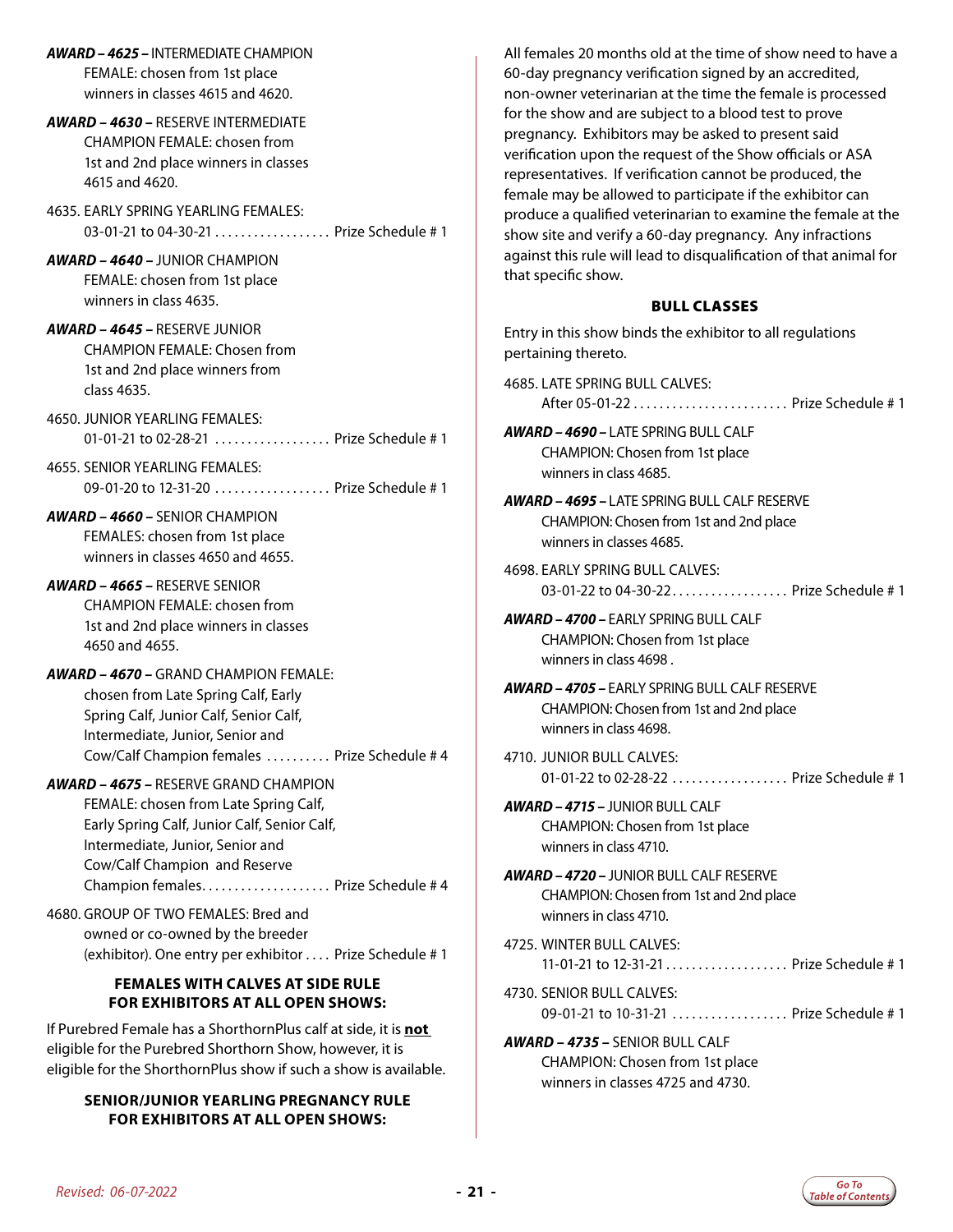| AWARD - 4740 - SENIOR BULL CALF                                            | 4820. SUPER COW CLASS: Class should         |
|----------------------------------------------------------------------------|---------------------------------------------|
| <b>RESERVE CHAMPION: Chosen from</b>                                       | consist of two offspring of either or       |
| 1st and 2nd place winners in                                               | same sex of show age classification.        |
| classes 4725 and 4730.                                                     | Offspring do not need to be owned           |
| 4745. SUMMER YEARLING BULLS:                                               | by the same exhibitor. No more              |
| 07-01-21 to 08-31-21  Prize Schedule # 1                                   | than one pair from each cow can             |
|                                                                            | win a prize in the class. One entry         |
| 4750. LATE SPRING YEARLING BULLS:                                          | per exhibitor Prize Schedule # 1            |
| 05-01-21 to 06-30-21  Prize Schedule # 1                                   | 4825. GET OF SIRE: Class should             |
| <b>AWARD - 4755-INTERMEDIATE CHAMPION</b>                                  | consist of three offspring of either        |
| BULL: Chosen from 1st place winners                                        | or same sex of any age from the             |
| from classes 4745 and 4750.                                                | same sire. Offspring do not need to         |
|                                                                            | be owned by the same exhibitor.             |
| <b>AWARD - 4760 - RESERVE INTERMEDIATE</b>                                 | No more than one group from                 |
| <b>CHAMPION BULL: Chosen from 1st</b>                                      | each sire can win a prize in the            |
| and 2nd place winners from classes                                         | class. Sire to be named on entry.           |
| 4745and 4750.                                                              | One entry per exhibitor Prize Schedule #1   |
| 4765. EARLY SPRING YEARLING BULLS:                                         |                                             |
| 03-01-21 to 04-30-21  Prize Schedule # 1                                   | 4830. BREEDERS HERD: Class should consist   |
|                                                                            | of 4 offspring owned or co-owned            |
| 4770. JUNIOR YEARLING BULLS:<br>01-01-21 to 02-28-21  Prize Schedule # 1   | by the exhibitor or working family.         |
|                                                                            | One entry per exhibitor.  Prize Schedule #1 |
| <b>AWARD - 4775 - JUNIOR CHAMPION BULL:</b>                                | AWARD - 4835 - PREMIER BREEDER:             |
| Chosen from 1st place winners from                                         | Premier Breeder shall be awarded to         |
| classes 4765 and 4770.                                                     | that breeder winning the most points,       |
| AWARD - 4780 - RESERVE JUNIOR                                              | not to exceed six head, in the open         |
| <b>CHAMPION BULL: Chosen from 1st</b>                                      | single classes. In the case of a tie, the   |
| and 2nd place winners from classes                                         | breeder with the most champions will        |
| 4765 and 4770.                                                             | be the winner.                              |
|                                                                            |                                             |
| 4785. SENIOR YEARLING BULL:                                                | AWARD - 4840 - PREMIER EXHIBITOR:           |
| 07-01-20 to 12-31-20. Prize Schedule # 1                                   | Premier Exhibitor shall be awarded to       |
| 4790 TWO YEAR OLD BULLS:                                                   | that exhibitor winning the most points,     |
| 01-01-20 to 06-30-20 Prize Schedule # 1                                    | not to exceed six head, in the open,        |
|                                                                            | single classes. In the case of a tie, the   |
| <b>AWARD - 4795 - SENIOR CHAMPION BULL:</b>                                | exhibitor with the most champions           |
| Chosen from 1st place winners in                                           | will be the winner.                         |
| classes 4785 and 4790.                                                     |                                             |
| <b>AWARD - 4800 - RESERVE SENIOR</b>                                       |                                             |
| <b>CHAMPION BULL: Chosen from 1st</b>                                      |                                             |
| and 2nd place winners in classes                                           |                                             |
| 4785and 4790.                                                              |                                             |
| <b>AWARD - 4805- GRAND CHAMPION BULL:</b>                                  |                                             |
|                                                                            |                                             |
| Calf, Intermediate, Junior, and Senior<br>Champion bulls Prize Schedule #4 |                                             |
|                                                                            |                                             |
| <b>AWARD - 4810 - RESERVE GRAND</b>                                        |                                             |
| <b>CHAMPION BULL: Chosen from</b>                                          |                                             |
| Junior Calf, Senior Calf, Intermediate,                                    |                                             |
| Junior, and Senior Champion and                                            |                                             |
| Reserve Champion Bulls.                                                    |                                             |
| 4815. GROUP OF TWO BULLS: Bred and                                         |                                             |
| owned or co-owned by the breeder                                           |                                             |
| (exhibitor.) One entry per exhibitor  Prize Schedule #1                    |                                             |
|                                                                            |                                             |

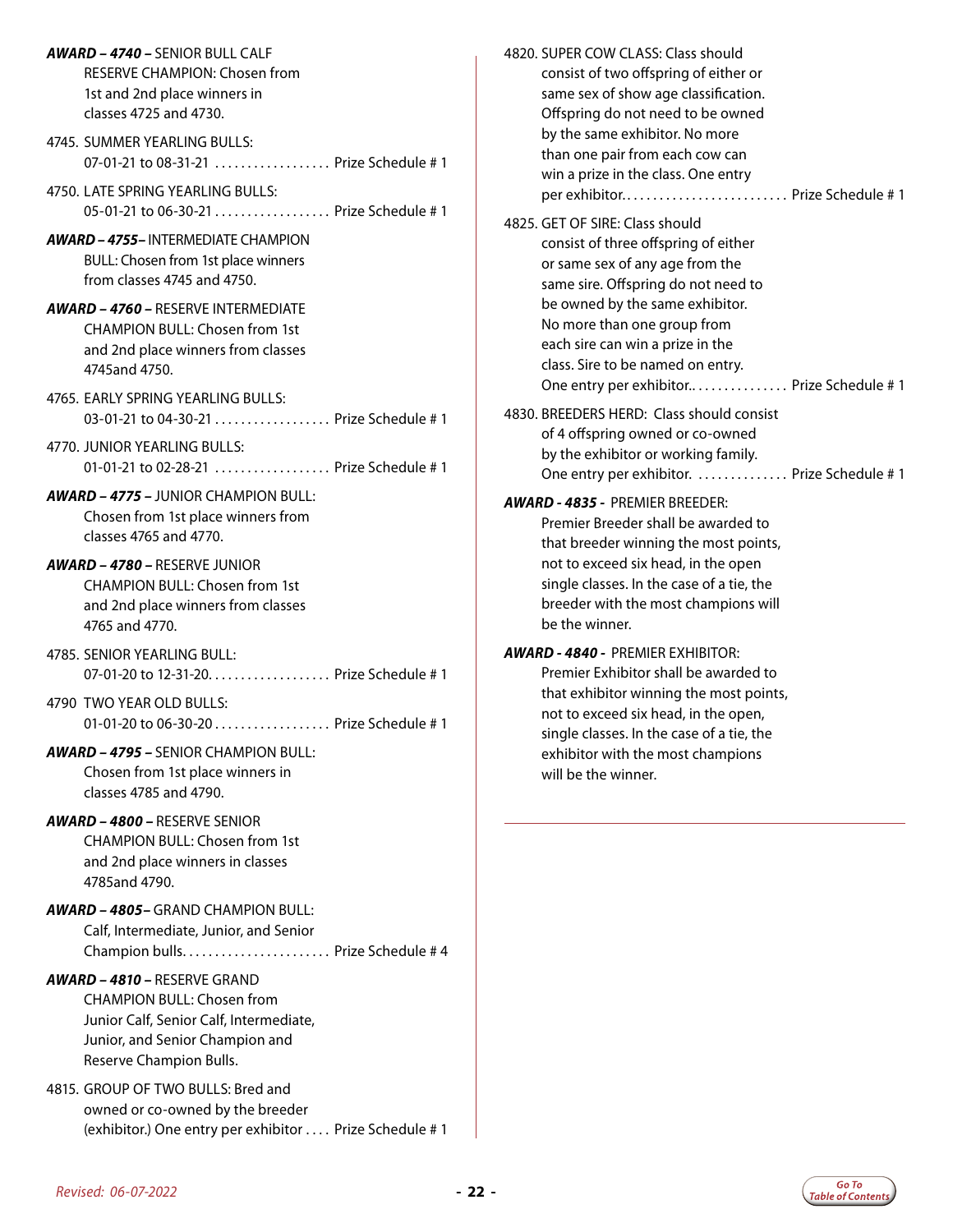# <span id="page-22-0"></span>RED ANGUS SHOW

### DIVISION 608

**JUDGING** Friday, Sept. 16, 2022, 10am

> JUDGE TBA

### RED ANGUS SHOW RULES

ENTRY FEE IS \$15 FOR INDIVIDUAL CLASSES. NO ENTRY FEE FOR GROUP CLASSES.

- 1. All registration papers must be checked at the Beef Office. Must be original paper.
- 2. Cattle must be vet checked off trailer before entering barn.
- 3. All animals must be at current registered status and exhibitor must be a member of RAAA at time of entry closing date.
- 4. Substitutions will only be permitted for animals already entered.
- 5. All animals must have legible tattoo that match registration paper. No tattooing at Washington State Fair facility.
- 6. Illegible or lack of tattoo animals cannot show.
- 7. Each animal will be exhibited in its natural conformation and structure and without any alterations or modifications, with the exception of acceptable fitting and grooming practices.
- 8. The use of coloring agents, paints, and/or the addition of any hair or hair-like substances will not be allowed.
- 9. All bulls nine months of age or older on publicized date of show must be shown with a nose lead.

### RED ANGUS SHOW CLASS DESCRIPTIONS

#### **Class**

6260. TWO-YEAR-OLD-COW with CALF: Cow must be born **after** January 2020. Calf must be under 250 days old and still nursing on show day. Born 01-08-22 or later...................Prize Schedule #2 6270. MATURE COW & CALF: Cow must be born **before** January 2020. Calf must be under 250 days old and still nursing on show day. Born 01-08-22 or later. . Prize Schedule #2

6000. MARCH HEIFER CALVES: 03-01-22 & later, same year as beginning of show year................. .Prize Schedule #2

*AWARD – 6010 –* SPRING HEIFER CALF CHAMPION: Winner from class 6000

*AWARD – 6020 –* RESERVE SPRING CALF CHAMPION: 2nd place winner from the class of the Spring Calf Champion.

- 6030. FEBRUARY HEIFER CALVES: 02-01-22 to 02-28-22 ..................Prize Schedule #2
- 6040. JANUARY HEIFER CALVES: 01-01-22 to 01-31-22 ...................Prize Schedule #2
- *AWARD 6050* JUNIOR HEIFER CALF CHAMPION: Winners of class 6030 and 6040.
- *AWARD 6060* RESERVE JUNIOR HEIFER CALF CHAMPION: Remaining class winners and the 2nd place winner from the class of the Junior Calf Champion.
- 6070. WINTER HEIFER CALVES: 11-01-22 to 12-31-22. . Prize Schedule #2
- 6080. SENIOR HEIFER CALVES: 09-01-21 to 10-31-21 ...................Prize Schedule #2
- *AWARD 6090* FALL HEIFER CALF CHAMPION: Winners from Class 6070 and 6080.

#### *AWARD – 6100 –* RESERVE FALL HEIFER CALF CHAMPION: Remaining class winners and the 2nd place winner from the class of the Fall Calf Champion.

- 6110. LATE SUMMER HEIFER YEARLINGS: 07-01-21 to 08-31-21 . . . . . . . . . . . . . . . . . . Prize Schedule #2
- 6120 SUMMER HEIFER YEARLINGS: 05-01-21 to 06-30-21.  $\ldots$   $\ldots$   $\ldots$   $\ldots$  Prize Schedule #2
- *AWARD 6130* INTERMEDIATE HEIFER CHAMPION: Winners from Class 6110 and 6120

#### *AWARD – 6140 –* RESERVE INTERMEDIATE HEIFER CHAMPION: Remaining class winners and 2nd place winner from the class of the Intermediate Champion.

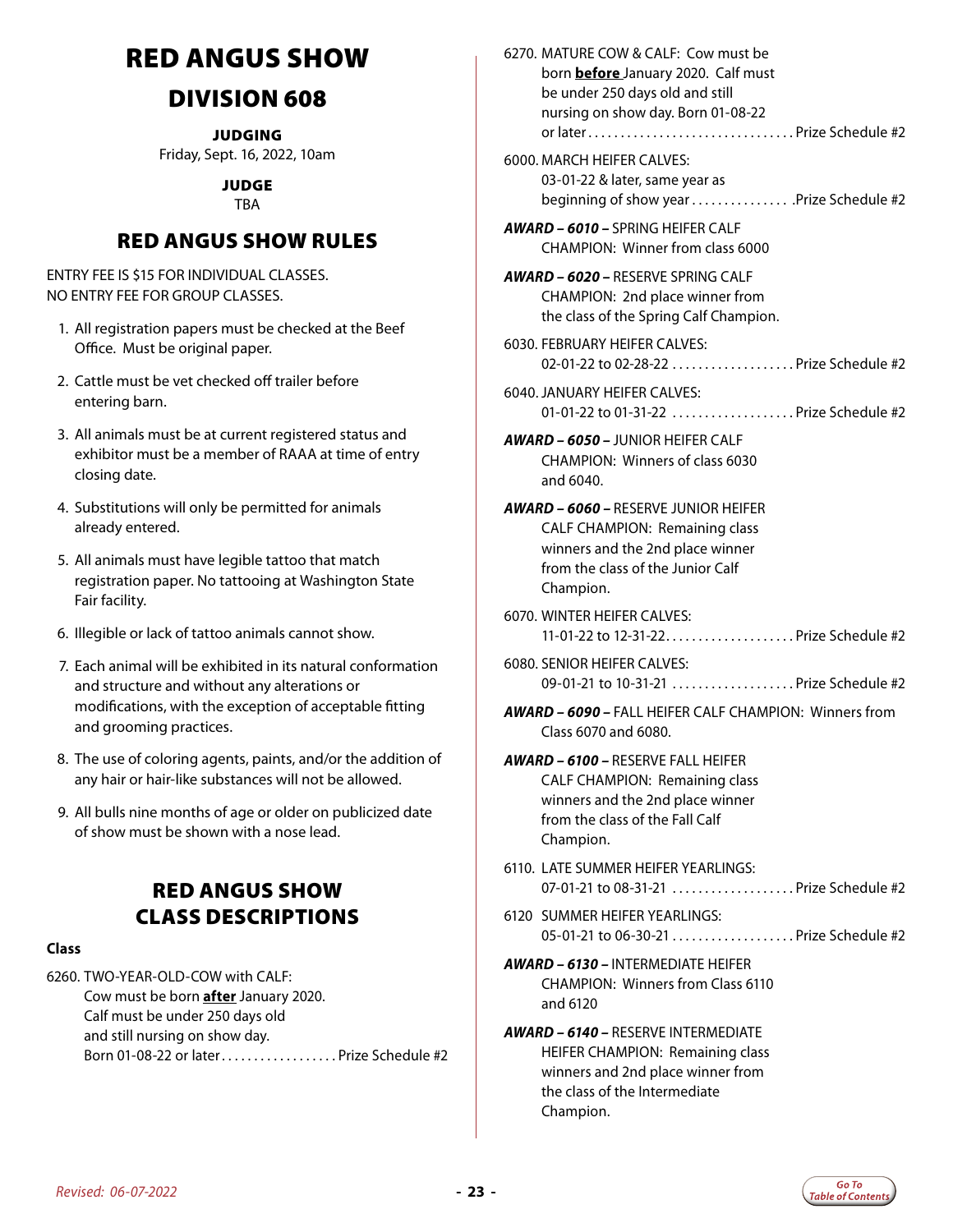- 6150. APRIL SPRING YEARLINGS: 04-01-21 to 04-30-21..................Prize Schedule #2
- 6160. MARCH SPRING HEIFER YEARLINGS: 03-01-21 to 03-31-21 ..................... Prize Schedule #2
- 6170. FEBRUARY JUNIOR HEIFER YEARLINGS: 02-01-21 to 02-28-21..................... Prize Schedule #2
- 6180. JANUARY JUNIOR HEIFER YEARLINGS: 01-01-21 to 01-31-21....................Prize Schedule #2
- *AWARD 6190* JUNIOR HEIFER CHAMPION: Winners from class 6150, 6160, 6170 and 6180.
- *AWARD 6200* RESERVE JUNIOR HEIFER CHAMPION: Remaining class winners and the 2nd place winner from the class of the Junior Champion.
- 6210. SENIOR HEIFER YEARLINGS: 09-01-19 to 12-31-19. . . . . . . . . . . . . . . . . . Prize Schedule #2

*AWARD – 6220 –* SENIOR HEIFER CHAMPION: Winner from Class 6210

- *AWARD 6230* RESERVE SENIOR HEIFER CHAMPION: Remaining class winners and 2nd place winner from the class of the Senior champion.
- *AWARD 6240* GRAND CHAMPION HEIFER: From all Division Champions . . . . . . . . . . Prize Schedule #4
- *AWARD 6250* RESERVE GRAND HEIFER CHAMPION: Remaining division winners and the 2nd place winner from the class of the Grand Champion.
- 6300. MARCH BULL CALVES: 03-01-22 and later  $\ldots$   $\ldots$   $\ldots$   $\ldots$   $\ldots$  . Prize Schedule #2
- *AWARD 6310* SPRING BULL CHAMPION: Winner from Class 6300 .
- *AWARD 6320* RESERVE SPRING BULL CHAMPION: Remaining class winners and 2nd place winner from the Spring class of champion 6300.
- 6330. FEBRUARY BULL CALVES: 02-01-22 to 02-28-22 .................... Prize Schedule #2
- 6340. JANUARY BULL CALVES: 01-01-22 to 01-31-22  $\ldots$   $\ldots$   $\ldots$   $\ldots$  Prize Schedule #2
- *AWARD 6350* JUNIOR CALF BULL CHAMPION: Winner from class 6330 and 6340.
- *AWARD 6360* RESERVE JUNIOR CALF BULL CHAMPION: Remaining class winners and 2nd place winner from the class of the Junior Calf Champion.

| 6370. WINTER BULL CALVES:<br>11-01-21 to 12-31-21  Prize Schedule #2                                                                                                   |
|------------------------------------------------------------------------------------------------------------------------------------------------------------------------|
| 6380. SENIOR BULL CALVES:<br>09-01-21 to 10-31-21  Prize Schedule #2                                                                                                   |
| <b>AWARD - 6390 - FALL CALF BULL</b><br><b>CHAMPION: Winner from Class 6370</b><br>and 6380.                                                                           |
| <b>AWARD - 6400 - RESERVE FALL BULL CALF</b><br><b>CHAMPION: Remaining class winners</b><br>and 2nd place winner from the class<br>of the Fall Calf Champion.          |
| 6410. LATE SUMMER BULL YEARLINGS:<br>07-01-21 to 08-31-21  Prize Schedule #2                                                                                           |
| 6420. SUMMER BULL YEARLINGS:<br>05-01-21 to 06-30-21 Prize Schedule #2                                                                                                 |
| <b>AWARD - 6430 - INTFRMEDIATE BULL</b><br><b>CHAMPION: Winner from class 6410</b><br>and 6420.                                                                        |
| <b>AWARD – 6440 –</b> RESERVE INTERMEDIATE<br><b>BULL CHAMPION: Remaining class</b><br>winners and 2nd place winner<br>from the class of the Intermediate<br>Champion. |
| 6450. APRIL SPRING BULL YEARLINGS:<br>04-01-21 to 04-30-21Prize Schedule #2                                                                                            |
| 6460. MARCH SPRING BULL YEARLINGS:<br>03-01-20 to 03-31-20 Prize Schedule #2                                                                                           |
| 6470. FEBRUARY JUNIOR BULL YEARLINGS:<br>02-01-21 to 02-28-21  Prize Schedule #2                                                                                       |
| 6480. JANUARY JUNIOR BULL YEARLINGS:<br>01-01-21 to 01-31-21Prize Schedule #2                                                                                          |
| <b>AWARD - 6490 - JUNIOR BULL CHAMPION:</b><br>Winner from class 6450, 6460, 6470<br>and 6480.                                                                         |
| <b>AWARD - 6500 - RESERVE JUNIOR BULL</b><br><b>CHAMPION: Remaining class winners</b><br>and 2nd place winner from the class<br>of the Junior Champion.                |
| 6510. SENIOR BULL YEARLINGS:<br>09-01-20 to 12-31-20  Prize Schedule #2                                                                                                |
| 6520. SUMMER SENIOR BULL YEARLINGS:<br>05-01-20 to 08-31-20 Prize Schedule #2                                                                                          |
| 6530. TWO YEAR OLD BULLS:<br>Born 01-01-20 to 04-30-20Prize Schedule #2                                                                                                |
| <b>AWARD - 6540 - SENIOR BULL CHAMPION:</b><br>Winner from Class 6510, 6520, 6530.                                                                                     |

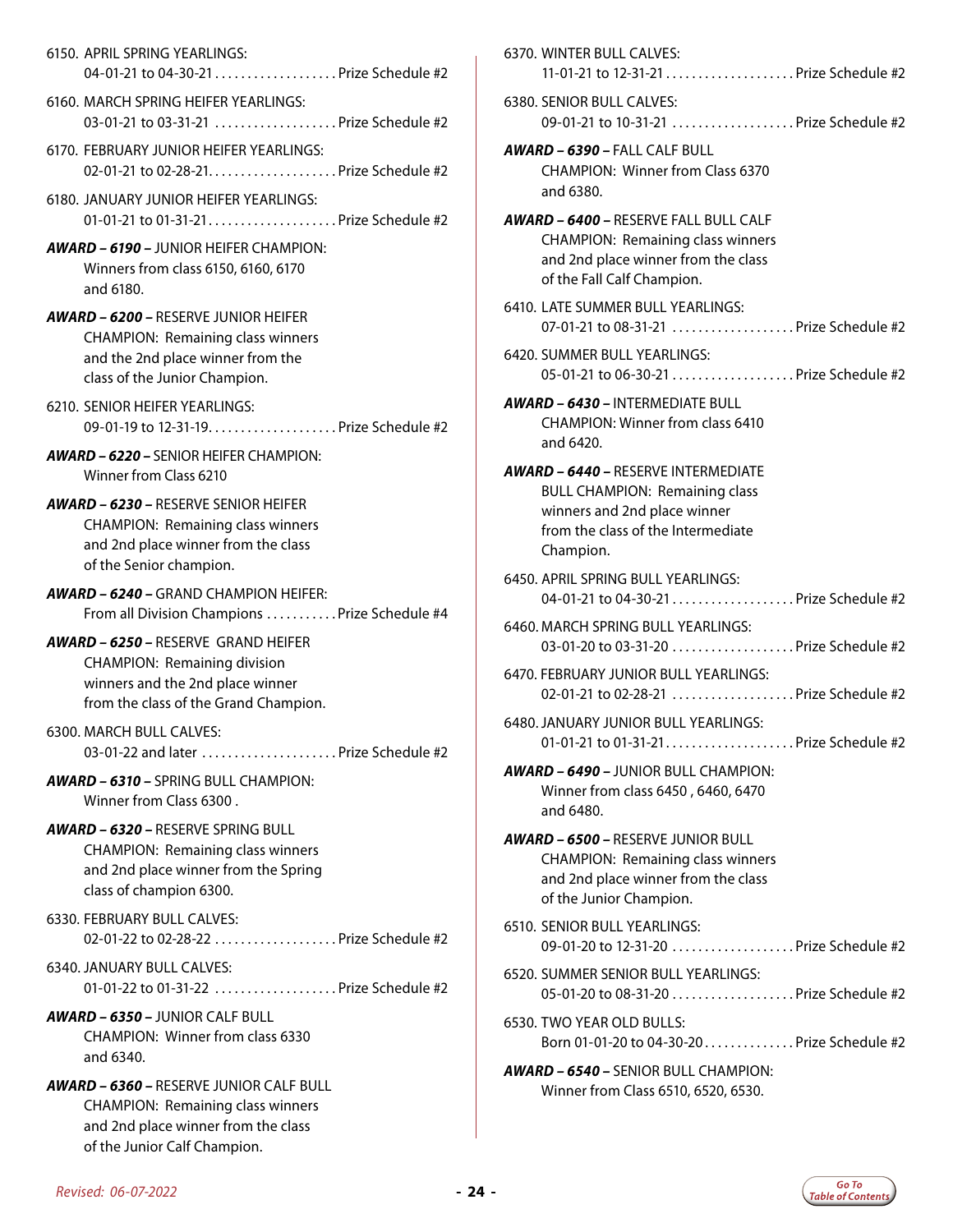*AWARD – 6550 –* RESERVE SENIOR BULL CHAMPION: Remaining Division winners and 2nd place winner from the Class of the Senior Champion.

- *AWARD 6560* GRAND CHAMPION: Bull from all division champions. . . . . . . . Prize Schedule #4
- *AWARD 6570* RESERVE GRAND CHAMPION BULL: Remaining division winners and 2nd place winner from the class of the Grand Champion.
- 6580. PRODUCE OF DAM: Two animals by the same dam, either or both sexes, both shows in their respective classes. Animals shown in this class need not be owned by the exhibitor. 1 entry per exhibitor per dam ...................... Prize Schedule #2
- 6582. PAIR OF BULLS: Must be owned by one exhibitor or family and have been shown in individual classes. Limit one entry per exhibitor. . Prize Schedule #2
- 6584. PAIR OF HEIFERS: Must be owned by one exhibitor or family and have been shown in individual classes. Limit one entry per exhibitor. . Prize Schedule #2
- 6586. PAIR OF CALVES: Both sexes must be represented and have been shown in individual classes. They must be owned by one exhibitor. Limit one entry per exhibitor. . Prize Schedule #2
- 6590. SENIOR GET-OF-SIRE: Four animals by the same sire, both sexes represented, need not be owned by the exhibitor. All animals must have been shown in their respective classes. 1 entry per exhibitor per sire. . Prize Schedule #2
- 6600. JUNIOR GET-OF-SIRE: three animals by the same sire, both sexes represented, need not be owned by the exhibitor. Entries must have been calved on or after Sept. 1, 2020. 1 entry per exhibitor per sire . . . . . . . . . . Prize Schedule #2
- 6610. BEST FIVE HEAD: Either or both sexes represented. Must have been show in individual classes. Must be owned by exhibitor or immediate family members. 1 entry per exhibitor..................Prize Schedule #2
- *AWARD 6670*  PREMIER BREEDER: Will be computed from breeders; placement in individual classes only as follows: 3 points for each 1st; 2 points for each 2nd; 1 point for each 3rd. Maximum number of placements to be used to determine winner shall be limited to 5. Calculated on breeders of animals for exhibitors only. In case of a tie, the exhibitor with most champions will be the winner.
- *AWARD -6680* PREMIER EXHIBITOR: Will be computed from exhibitors; placement in individual classes only as follows: 3 points for each 1st; 2 points for each 2nd; 1 point for each 3rd. Maximum number of placements to be used to determine winner shall be limited to 5. In case of a tie, the exhibitor with most champions will be the winner.

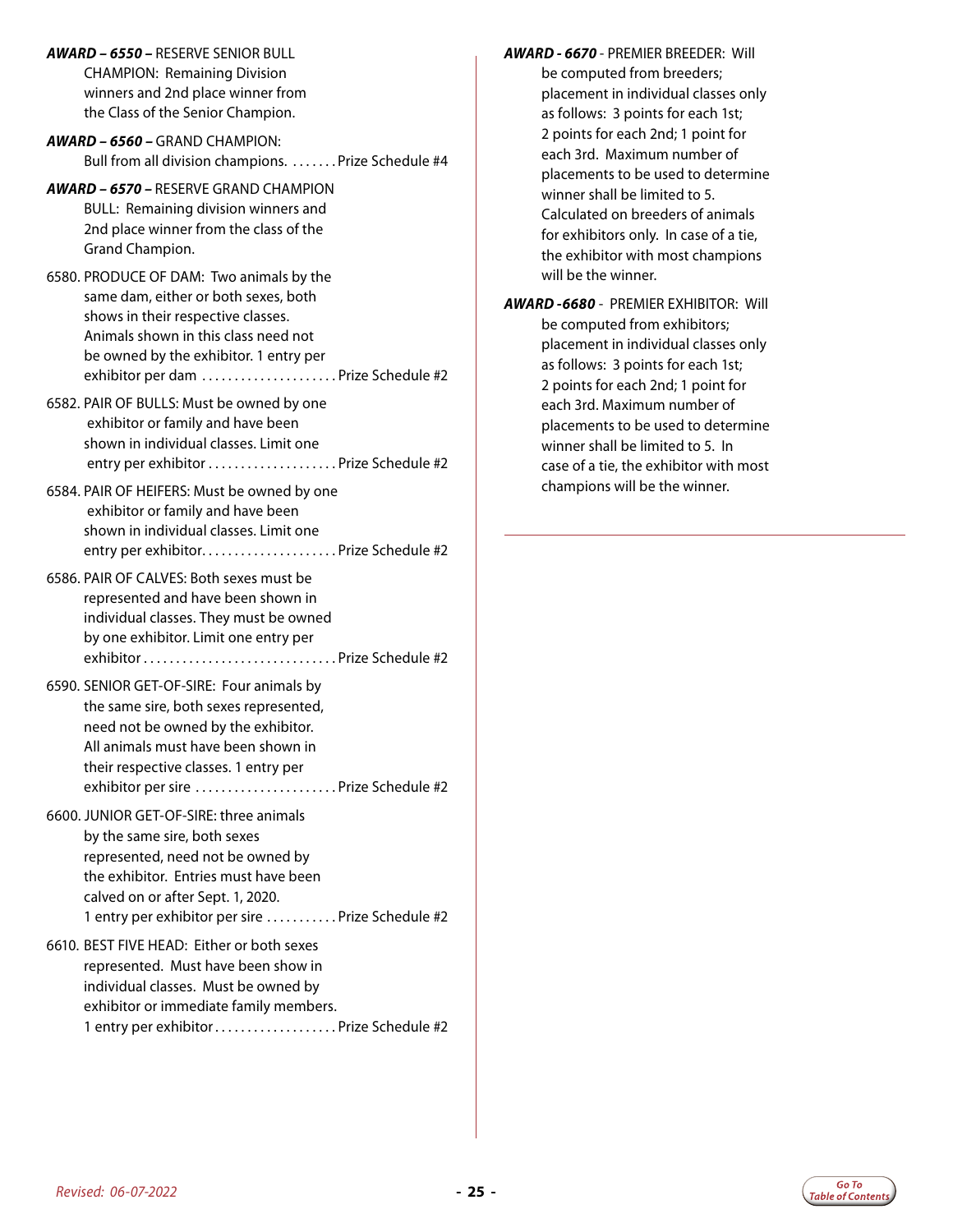# <span id="page-25-0"></span>SIMMENTAL SHOW

### DIVISION 613

**JUDGING** Friday, Sept. 16, 2022, 1pm

#### JUDGE

#### TBA

### SIMMENTAL SHOW RULES

Registration papers need to be checked in with office upon arrival.

All animals must be registered with the American Simmental Association. Animals competing in purebred Simmental classes must be 7/8-blood Simmental or higher. Animals compeing in the Sim-Angus classes must be between 1/2-blood and less than 7/8-blood Simmental (with the remainder being Angus or Red Angus). Original registration papes must accompany all animals at time of check-in. In the junior show, exhibitors may show purebred and/or Sim-Angus heifers.

All bulls 12 months of age or older must be shown with a nose lead or ring.

All animals in class 7130 are required to be bred and must be accompanied with a certificate of pregnancy. Heifers must be bred to calve by thirty months of age. Papers must be shown at vet check to Association representative. NO PAPERS, NO ADMITTANCE. FAXING THESE PAPERS WILL NOT BE ALLOWED.

Females will be judged first, starting with the youngest class. Animals are to enter the ring in order of age, oldest to youngest. All animals will be at ringside, one class ahead of the class in which they are to show. Any animal not at ringside when its class enters the ring will be scratched from the class.

All animals must have a legible tattoo that corresponds with the animal's tattoo on registration papers. All entries will be subject to an inspection for tattoos, registration and health papers prior to the show. No tattooing will be allowed at The Fair.

ENTRY FEE IS \$15 FOR INDIVIDUAL CLASSES. NO ENTRY FEE FOR GROUP CLASSES.

### SIMMENTAL SHOW CLASS DESCRIPTIONS

#### **Class**

| 7010. COW/CALF PAIR: Calf must be eligible<br>and entered in one of the following<br>classes: 7020, 7030, 7040, 7180, 7200 Prize Schedule # 2 |
|-----------------------------------------------------------------------------------------------------------------------------------------------|
| 7020. JUNIOR HEIFER CALF:<br>Born 03-01-22 and after  Prize Schedule #2                                                                       |
| 7030. FEBRUARY HEIFER CALF:<br>02-01-22 to 02-28-22  Prize Schedule # 2                                                                       |
| 7040. JANUARY HEIFER CALF:<br>01-01-22 to 01-31-22 Prize Schedule #2                                                                          |
| 7050. SENIOR HEIFER CALF:<br>09-01-22 to 12-31-22  Prize Schedule # 2                                                                         |
| <b>AWARD – 7060 –</b> CHAMPION AND<br>RESERVE CHAMPION HEIFER CALF.                                                                           |
| 7070. SUMMER YEARLING HEIFER:<br>05-01-21 to 08-31-21  Prize Schedule # 2                                                                     |
| 7080. APRIL JUNIOR YEARLING HEIFER:<br>04-01-21 to 04-30-21 Prize Schedule # 2                                                                |
| 7090. MARCH JUNIOR YEARLING HEIFER:<br>03-01-21 to 03-31-21  Prize Schedule # 2                                                               |
| <b>AWARD – 7100 –</b> CHAMPION AND RESERVE<br>CHAMPION JUNIOR FEMALE.                                                                         |
| 7110. EARLY SENIOR YEARLING HEIFER:<br>02-01-21 to 02-28-21  Prize Schedule # 2                                                               |
| 7120. EARLY SENIOR YEARLING HEIFER:<br>01-01-21 to 01-31-21 Prize Schedule # 2                                                                |
| 7130. SENIOR YEARLING FEMALE:<br>(Must be bred.)<br>09-01-20 to 12-31-20  Prize Schedule # 2                                                  |
| <b>AWARD - 7140 - CHAMPION AND RESERVE</b><br>CHAMPION SENIOR FEMALE.                                                                         |
| <b>AWARD – 7150 –</b> GRAND CHAMPION AND<br>RESERVE GRAND CHAMPION FEMALE  Prize Schedule #4                                                  |
| 7180. SPRING BULL CALF:<br>03-01-22 and after  Prize Schedule # 2                                                                             |
| 7200. JUNIOR BULL CALF:<br>01-01-22 to 02-28-22  Prize Schedule # 2                                                                           |
| 7210. SENIOR BULL CALF:<br>09-01-21 to 12-31-21  Prize Schedule # 2                                                                           |
| <b>AWARD – 7220 –</b> CHAMPION AND RESERVE<br><b>CHAMPION BULL CALF.</b>                                                                      |
| 7230. LATE SUMMER YEARLING BULL:<br>05-01-21 to 8-31-21  Prize Schedule # 2                                                                   |

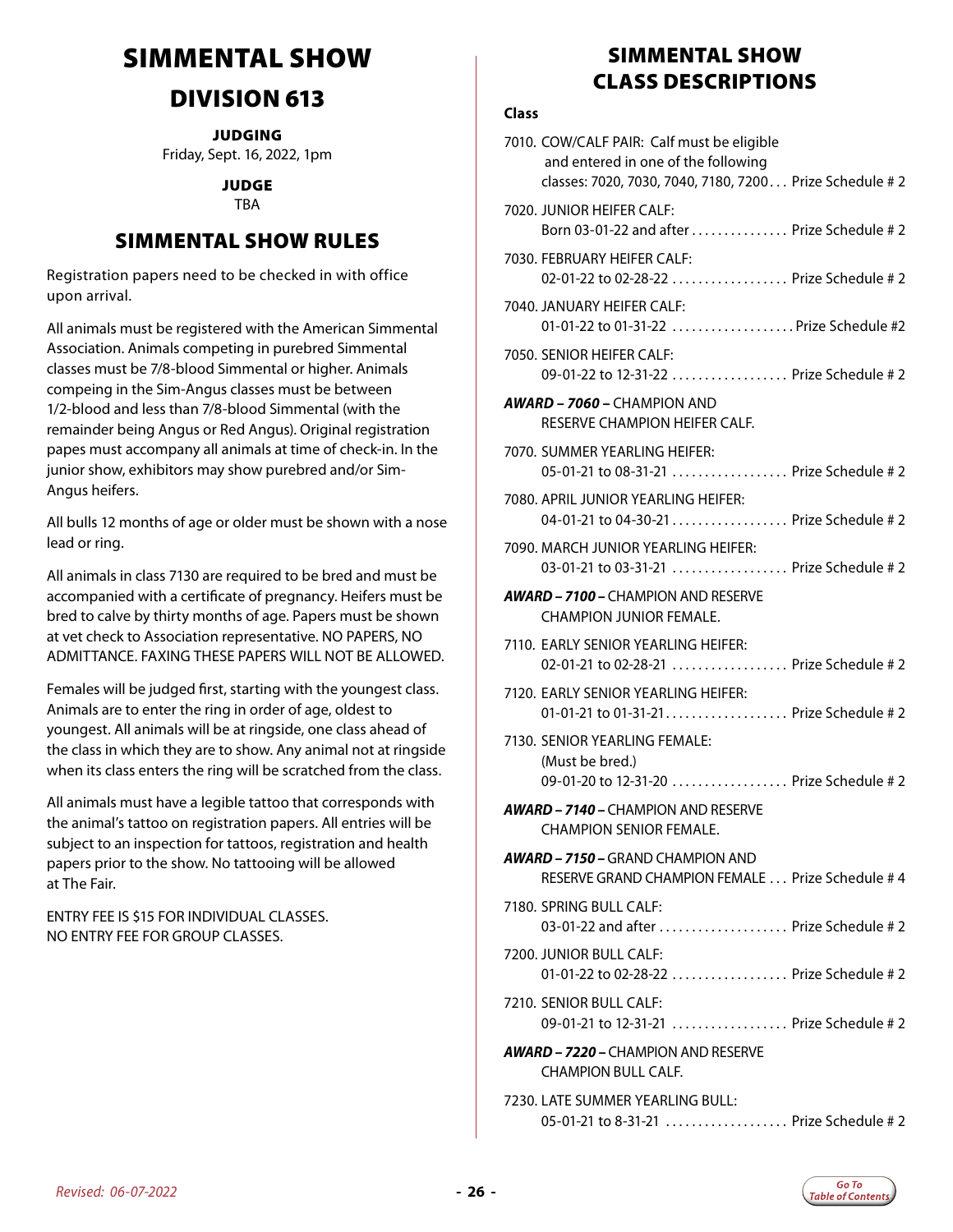#### 7232. JUNIOR YEARLING BULL:

03-01-21 to 04-30-21 . . . . . . . . . . . . . . . . . Prize Schedule # 2

#### *AWARD – 7270 –* CHAMPION AND RESERVE CHAMPION JUNIOR BULL.

- 7280. EARLY SENIOR YEARLING BULL: 01-01-21 to 02-28-21 .................... Prize Schedule # 2
- 7290. SENIOR YEARLING BULL: 09-01-20 to 12-31-20 . . . . . . . . . . . . . . . . . Prize Schedule # 2
- 7300. SUMMER SENIOR YEARLING BULL: 05-01-20 to 08-31-20. . . Prize Schedule # 2
- 7310. TWO YEAR OLD BULL: 01-01-20 to 04-30-20 . . . . . . . . . . . . . . . . Prize Schedule # 2
- *AWARD 7320* CHAMPION AND RESERVE CHAMPION SENIOR BULL.
- *AWARD 7330* GRAND CHAMPION AND RESERVE GRAND CHAMPION BULL. Prize Schedule # 4
- 7340. GET OF SIRE: Three head, both sexes represented, all by the same sire. Sire to be named on entry. One entry per exhibitor for one sire. All animals must be shown in individual classes. . . Prize Schedule # 2
- 7360. PAIR OF CALVES: Two calves, both sexes, must be shown in individual classes. One entry per exhibitor ....... Prize Schedule # 2
- 7370. PRODUCE OF DAM: Two head either or both sexes produced by one cow, not necessarily owned by exhibitor. Dam to be named on entry. One entry per exhibitor ........ Prize Schedule # 2
- 7380. PAIR OF HEIFERS: Must be owned by exhibitor and have been shown in individual classes. One entry per exhibitor. ........................... Prize Schedule #2
- 7390. PAIR OF YEARLINGS: Two yearlings, both sexes must be shown in individual classes. One entry per exhibitor. . . Prize Schedule # 2
- 7400. PAIR OF BULLS: Must be owned by exhibitor and exhibited in individual classes. One entry per exhibitor. . . Prize Schedule # 2
- 7410. BEST FIVE HEAD: Owned by exhibitor. All must be shown in individual classes. One entry per exhibitor. . . Prize Schedule # 2

#### *AWARD - 7420 -* PREMIER BREEDER:

Premier Breeder shall be awarded to the breeder winning the most points, not to exceed six head, in the open single classes. In the case of a tie, the breeder with the most champions will be the winner.

*AWARD - 7430* - PREMIER EXHIBITOR: Premier Exhibitor shall be awarded to that exhibitor winning the most points, not to exceed six head, in the open single classes. In the case of a tie, the exhibitor with the most champions will be the winner.

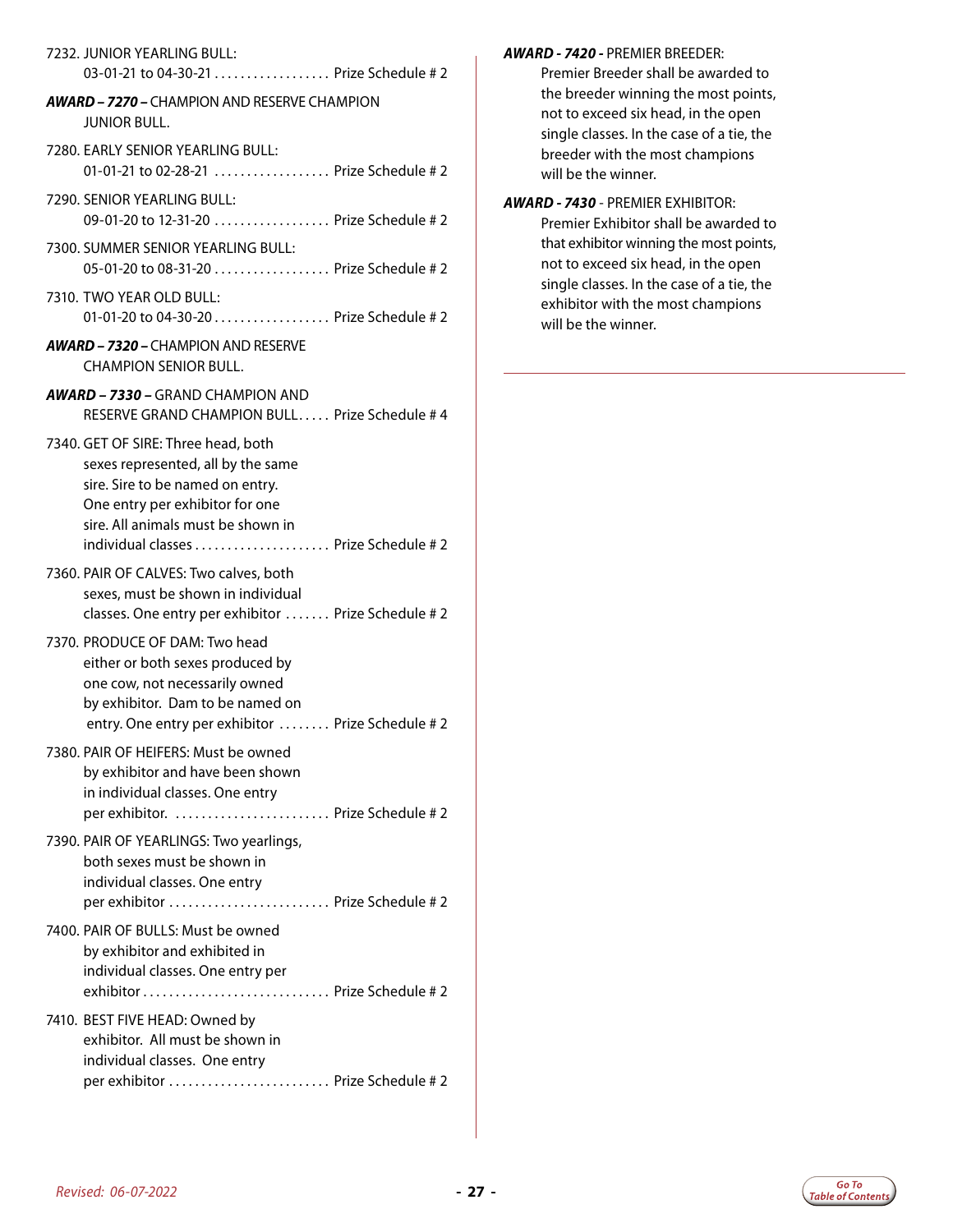# <span id="page-27-0"></span>SIM-ANGUS SHOW

### DIVISION 616

**JUDGING** 

Friday, Sept. 16, 2022, to follow after the Simmental Show

#### JUDGE TBA

### SIM-ANGUS SHOW RULES

Registration papers need to be checked in with office upon arrival.

All animals must be registered with the American Simmental Association. Animals competing in purebred Simmental classes must be 7/8-blood Simmental or higher. Animals compeing in the Sim-Angus classes must be between 1/2-blood and less than 7/8-blood Simmental (with the remainder being Angus or Red Angus). Original registration papes must accompany all animals at time of check-in. In the junior show, exhibitors may show purebred and/or Sim-Angus heifers.

All bulls 12 months of age or older must be shown with a nose lead or ring.

All animals in class 8130 are required to be bred and must be accompanied with a certificate of pregnancy. Heifers must be bred to calve by thirty months of age. Papers must be shown at vet check to Association representative. NO PAPERS, NO ADMITTANCE. FAXING THESE PAPERS WILL NOT BE ALLOWED.

Females will be judged first, starting with the youngest class. Animals are to enter the ring in order of age, oldest to youngest. All animals will be at ringside, one class ahead of the class in which they are to show. Any animal not at ringside when its class enters the ring will be scratched from the class.

All animals must have a legible tattoo that corresponds with the animal's tattoo on registration papers. All entries will be subject to an inspection for tattoos, registration and health papers prior to the show. No tattooing will be allowed at The Fair.

ENTRY FEE IS \$15 FOR INDIVIDUAL CLASSES. NO ENTRY FEE FOR GROUP CLASSES.

### SIM-ANGUS SHOW CLASS DESCRIPTIONS

#### **Class**

| 8010. COW/CALF PAIR: Calf must be eligible<br>and entered in one of the following<br>classes: 8020, 8030, 8040, 8180, 8200 Prize Schedule # 2 |
|-----------------------------------------------------------------------------------------------------------------------------------------------|
| 8020. JUNIOR HEIFER CALF:<br>Born 03-01-22 and after  Prize Schedule #2                                                                       |
| 8030. FEBRUARY HEIFER CALF:<br>02-01-22 to 02-28-22  Prize Schedule # 2                                                                       |
| 8040. JANUARY HEIFER CALF:<br>01-01-22 to 01-31-22  Prize Schedule #2                                                                         |
| 8050. SENIOR HEIFER CALF:<br>09-01-21 to 12-31-21  Prize Schedule # 2                                                                         |
| <b>AWARD – 8060 –</b> CHAMPION AND<br>RESERVE CHAMPION HEIFER CALF.                                                                           |
| 8070. SUMMER YEARLING HEIFER:<br>05-01-21 to 08-31-21  Prize Schedule # 2                                                                     |
| 8080. APRIL JUNIOR YEARLING HEIFER:<br>04-01-21 to 04-30-21 Prize Schedule # 2                                                                |
| 8090. MARCH JUNIOR YEARLING HEIFER:<br>03-01-21 to 03-31-21  Prize Schedule # 2                                                               |
| <b>AWARD - 8100 - CHAMPION AND RESERVE</b><br>CHAMPION JUNIOR FEMALE.                                                                         |
| 8110. EARLY SENIOR YEARLING HEIFER:<br>02-01-21 to 02-28-21  Prize Schedule # 2                                                               |
| 8120. EARLY SENIOR YEARLING HEIFER:<br>01-01-21 to 01-31-21 Prize Schedule # 2                                                                |
| 8130. SENIOR YEARLING FEMALE:<br>(Must be bred.)<br>09-01-20 to 12-31-20  Prize Schedule # 2                                                  |
| <b>AWARD - 8140 - CHAMPION AND RESERVE</b><br>CHAMPION SENIOR FEMALE.                                                                         |
| <b>AWARD – 8150 –</b> GRAND CHAMPION AND<br>RESERVE GRAND CHAMPION FEMALE  Prize Schedule #4                                                  |
| 8180. SPRING BULL CALF:<br>03-01-22 and after  Prize Schedule # 2                                                                             |
| 8200. JUNIOR BULL CALF:<br>01-01-22 to 02-28-22  Prize Schedule # 2                                                                           |
| 8210. SENIOR BULL CALF:<br>09-01-21 to 12-31-21  Prize Schedule # 2                                                                           |
| <b>AWARD – 8220 –</b> CHAMPION AND RESERVE<br><b>CHAMPION BULL CALF.</b>                                                                      |
| 8230. LATE SUMMER YEARLING BULL:<br>05-01-21 to 8-31-21  Prize Schedule # 2                                                                   |

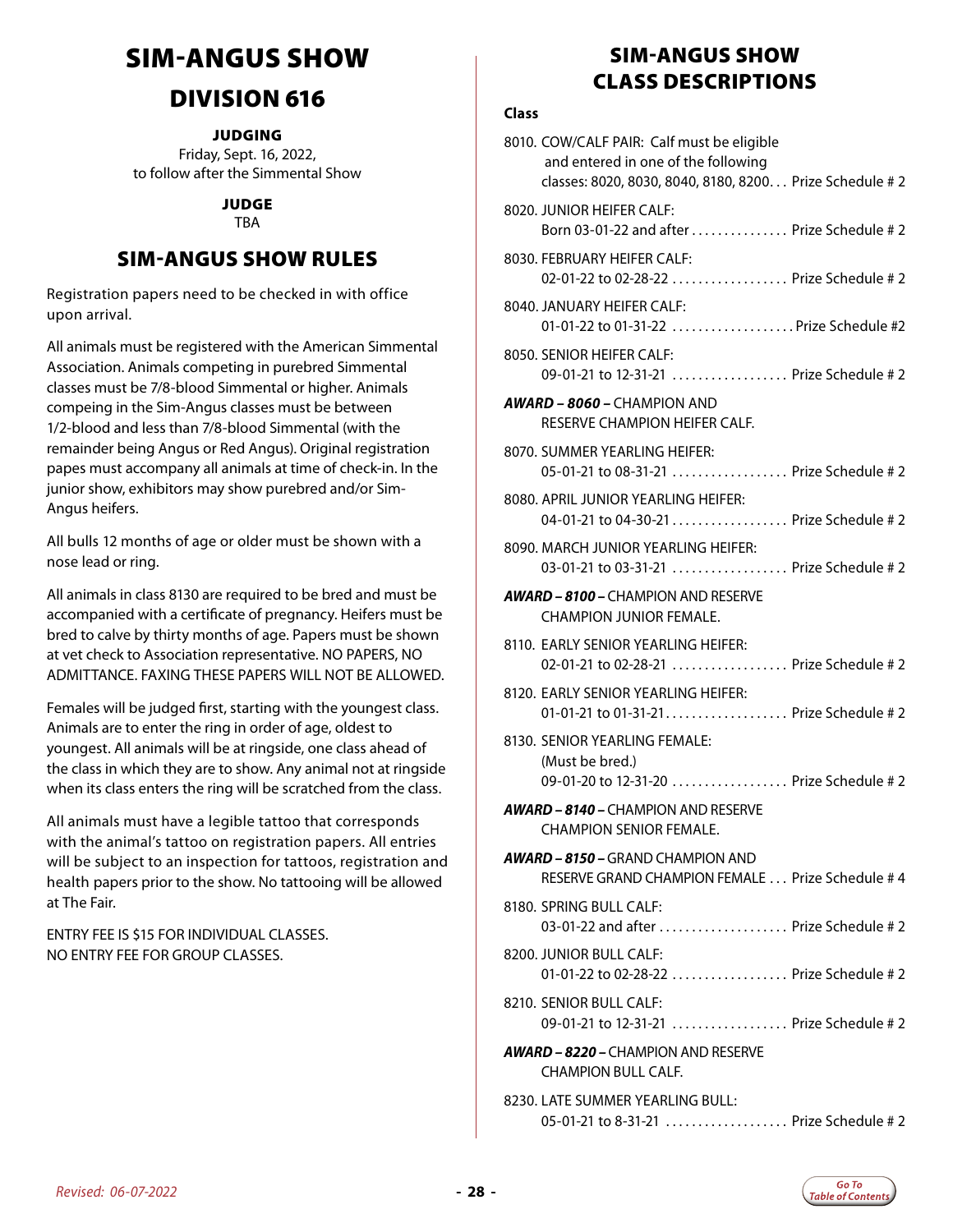#### 8232. JUNIOR YEARLING BULL:

03-01-21 to 04-30-21 . . . . . . . . . . . . . . . . . Prize Schedule # 2

#### *AWARD – 8270 –* CHAMPION AND RESERVE CHAMPION JUNIOR BULL.

- 8280. EARLY SENIOR YEARLING BULL: 01-01-21 to 02-28-21 .................... Prize Schedule # 2
- 8290. SENIOR YEARLING BULL: 09-01-20 to 12-31-20 . . . . . . . . . . . . . . . . . Prize Schedule # 2
- 8300. SUMMER SENIOR YEAR. BULL: 05-01-20 to 08-31-20. . . Prize Schedule # 2
- 8310. TWO YEAR OLD BULL: 01-01-20 to 04-30-20 . . . . . . . . . . . . . . . . Prize Schedule # 2
- *AWARD 8320* CHAMPION AND RESERVE CHAMPION SENIOR BULL.
- *AWARD 8330* GRAND CHAMPION AND RESERVE GRAND CHAMPION BULL. Prize Schedule # 4
- 8340. GET OF SIRE: Three head, both sexes represented, all by the same sire. Sire to be named on entry. One entry per exhibitor for one sire. All animals must be shown in individual classes. . . Prize Schedule # 2
- 8360. PAIR OF CALVES: Two calves, both sexes, must be shown in individual classes. One entry per exhibitor ....... Prize Schedule # 2
- 8370. PRODUCE OF DAM: Two head either or both sexes produced by one cow, not necessarily owned by exhibitor. Dam to be named on entry. One entry per exhibitor ........ Prize Schedule # 2
- 8380. PAIR OF HEIFERS: Must be owned by exhibitor and have been shown in individual classes. One entry per exhibitor. ............................ Prize Schedule #2
- 8390. PAIR OF YEARLINGS: Two yearlings, both sexes must be shown in individual classes. One entry per exhibitor. . . Prize Schedule # 2
- 8400. PAIR OF BULLS: Must be owned by exhibitor and exhibited in individual classes. One entry per exhibitor. . . Prize Schedule # 2
- 8410. BEST FIVE HEAD: Owned by exhibitor. All must be shown in individual classes. One entry per exhibitor. . . Prize Schedule # 2

#### *AWARD - 8420 -* PREMIER BREEDER:

Premier Breeder shall be awarded to the breeder winning the most points, not to exceed six head, in the open single classes. In the case of a tie, the breeder with the most champions will be the winner.

*AWARD - 8430* - PREMIER EXHIBITOR: Premier Exhibitor shall be awarded to that exhibitor winning the most points, not to exceed six head, in the open single classes. In the case of a tie, the exhibitor with the most champions will be the winner.

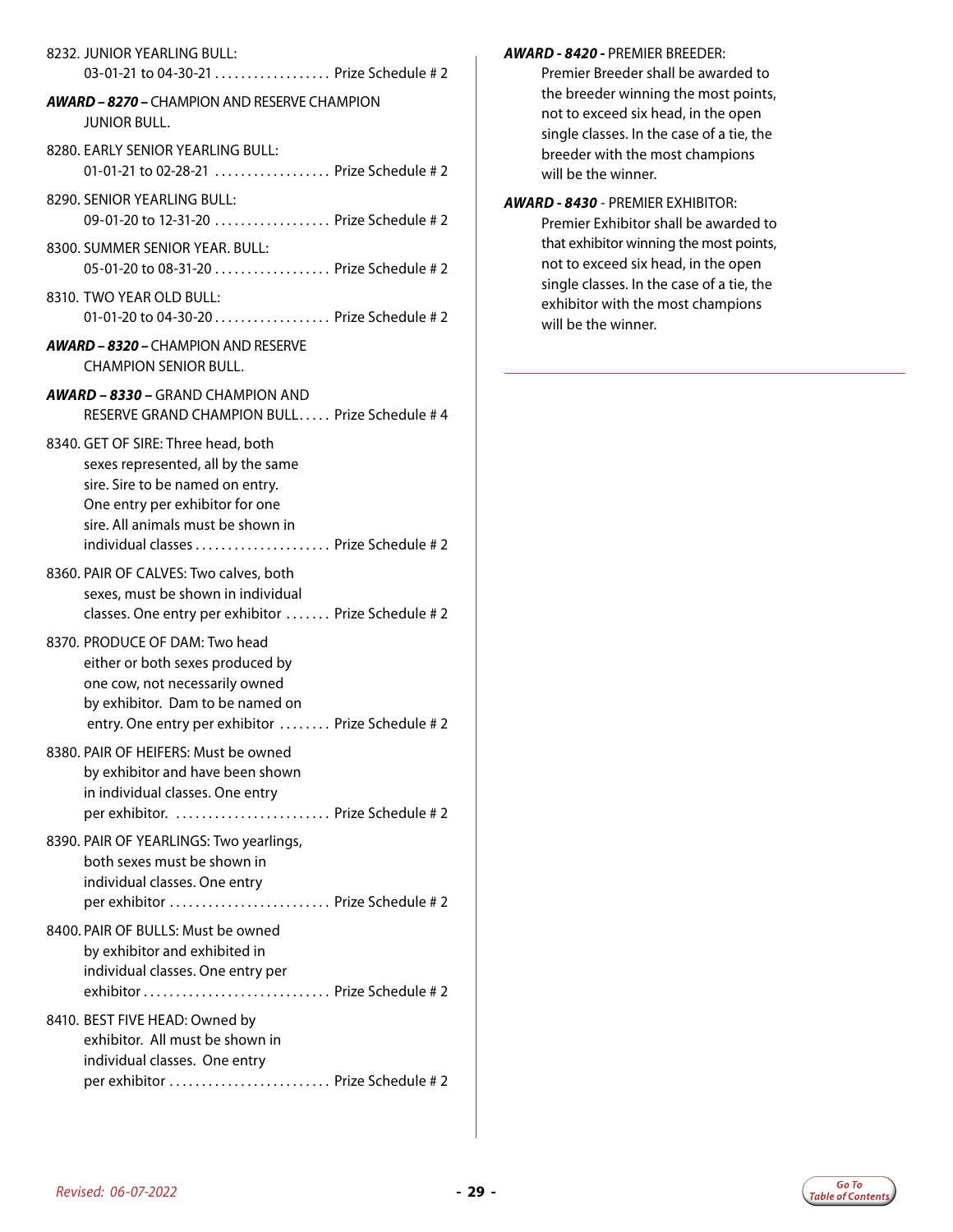# <span id="page-29-0"></span>JUNIOR SIMMENTAL SHOW

### DIVISION 614

**JUDGING** 

Friday, Sept. 16, 2022 30 minutes after the Sim-Angus Show

#### JUDGE TBA

### JUNIOR SIMMENTAL SHOW RULES

Participants must not have reached their 22nd birthday prior to Jan. 1, 2022.

The registration certificate must be issued in the name of the junior exhibitor or in the name of a membership in which the junior exhibitor is an authorized representative.

In the junior show, exhibitors may show purebred (Simmental) 7/8-blood or higher; or they may show percentage(Sim-Angus) cattle between 1/2-blood and less than 7/8-blood Simmental.

Animals used for showmanship must be eligible for Junior Show classes. PLEASE ENTER ALL CLASSES YOU ARE ELIGIBLE FOR AND WISH TO COMPETE IN - INCLUDING SHOWMANSHIP, please use class numbers.

Any animal not having a legible tatoo which matches the registration certificate will be barred from showing.

### JUNIOR SIMMENTAL SHOW PRIZE SCHEDULE #13

Up to \$500.00 in contributions from the Washington Simmental Association.

Up to \$500.00 matching money from the Washington State Fair.

Must have 10 exhibitors for matching money from The Fair.

#### **Washington Simmental Association:**

| lst                        | 2nd | 3rd | 1 L | u  |  |
|----------------------------|-----|-----|-----|----|--|
| $\ddot{\phantom{1}}$<br>יי |     | -   | -   | ′… |  |

#### **Washington State Fair:**

| -+<br>∣>l | )nd | بالغا<br>3rd<br>tlii |                      | นเ  |  |
|-----------|-----|----------------------|----------------------|-----|--|
| . .       |     |                      | $\cdot$ $\sim$<br>~~ | .50 |  |

#### **Total:**

| r f | 100 <sub>1</sub> |  |  |
|-----|------------------|--|--|
|     |                  |  |  |

Up to five places to be paid in 14 individual classes.

### JUNIOR SIMMENTAL SHOW CLASS DESCRIPTIONS

#### **Class**

7505. COW/CALF PAIR: Two year old cow or older with calf at side. . . Prize Schedule # 13

| 7310. JUNIUN HEILEN CALL.<br>Born 03-01-22 and after  Prize Schedule #13         |
|----------------------------------------------------------------------------------|
| 7520. JUNIOR HEIFER CALF:<br>01-01-22 to 02-28-22  Prize Schedule # 13           |
| 7540. SENIOR HEIFER CALF:<br>09-01-21 to 12-31-21  Prize Schedule # 13           |
| <b>AWARD - 7550 - CHAMPION AND</b><br>RESERVE CHAMPION HEIFER CALF.              |
| 7560. SUMMER YEAR. HEIFER:<br>05-01-21 to 08-31-21  Prize Schedule # 13          |
| 7570. APRIL JUNIOR YEARLING HEIFER:<br>04-01-21 to 04-30-21 Prize Schedule # 13  |
| 7580. MARCH JUNIOR YEARLING HEIFER:<br>03-01-21 to 03-31-21  Prize Schedule # 13 |
| <b>AWARD - 7590 - CHAMPION AND RESERVE</b><br>CHAMPION JUNIOR HEIFER.            |
| 7600. FEB. SENIOR YEARLING HEIFER:<br>02-01-21 to 02-28-21  Prize Schedule # 13  |
| 7610. JAN. SENIOR YEARLING HEIFER:<br>01-01-21 to 01-31-21 Prize Schedule # 13   |
| 7630. SENIOR YEARLING FEMALE:<br>09-01-20 to 12-31-20  Prize Schedule # 13       |
| <b>AWARD - 7635 - SENIOR CHAMPION AND</b><br>RESERVE SENIOR CHAMPION.            |
| <b>AWARD - 7636-</b> GRAND CHAMPION AND<br>RESERVE GRAND CHAMPION FEMALE.        |
| 7640. Bred and owned Heifer - Rosette only - no premium                          |

7510. JUNIOR HEIFER CALF:

7650. Bred and owned Bull – Rosette only – no premium

# JUNIOR SIMMENTAL SHOWMANSHIP

### DIVISION 615

**NOTE:** Under 6 years MUST be accompanied by an adult.

7680. JUNIOR SHOWMANSHIP: 12 years old

and under as of Jan 1, 2022.......... Prize Schedule  $# 13$ 

7690. INTERMEDIATE SHOWMANSHIP:

13 – 15 years old as of Jan. 1, 2022. . . Prize Schedule # 13

7700. SENIOR SHOWMANSHIP:

16 – 21 years old as of Jan. 1, 2022. . . Prize Schedule # 13

*AWARD – 7710 –* SHOWMANSHIP OVERALL

GRAND AND RESERVE CHAMPION.

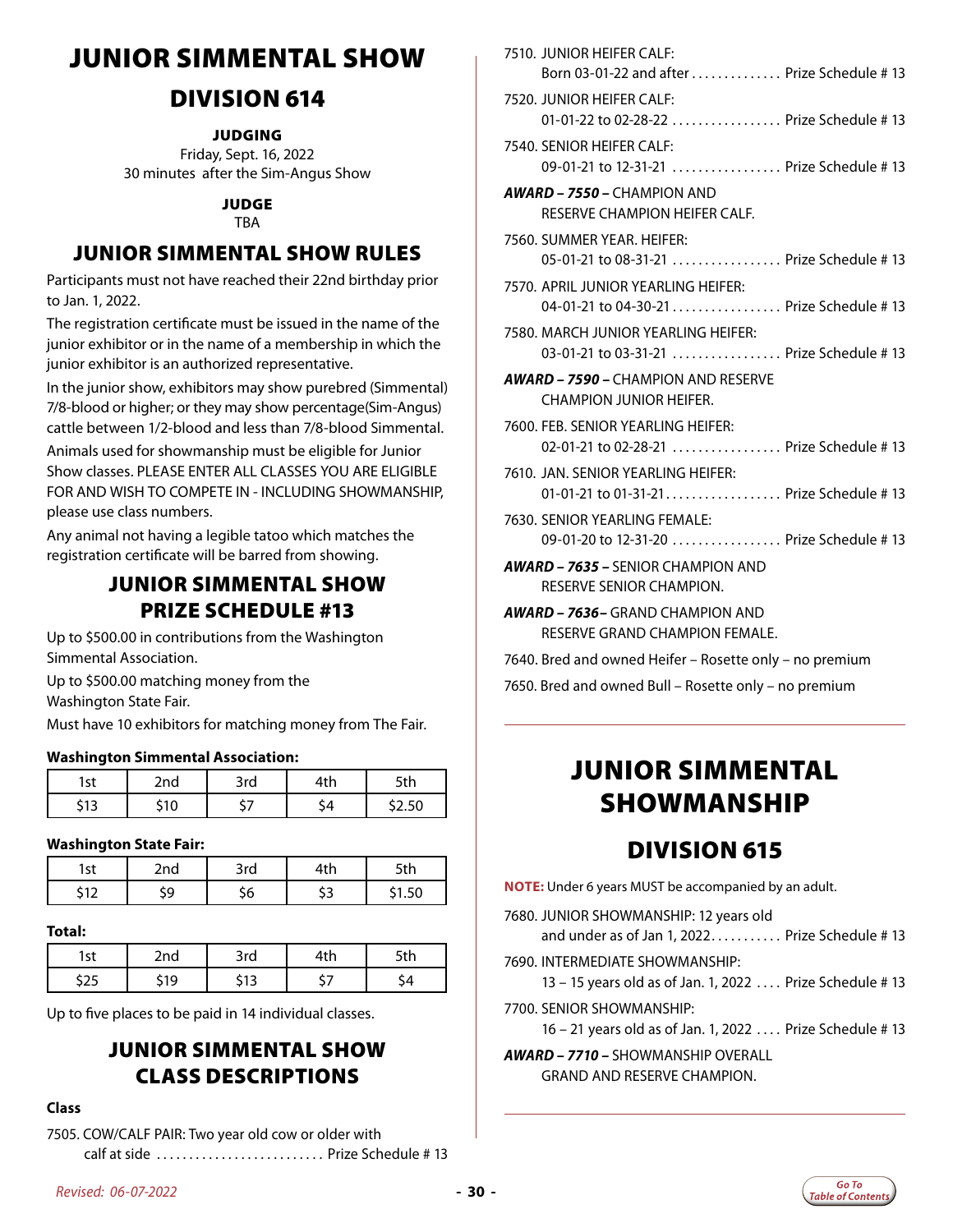# <span id="page-30-0"></span>HORNED HEREFORD REGIONAL POINT SHOW

### DIVISION 603

JUDGING

Saturday, Sept. 17, 2022, 10am

JUDGE

TBA

#### FIELDMAN

TBA

### HEREFORD SHOW RULES

Cattle entered must be registered in the Herd Book of American Hereford Association (AHA). Entries with registrations "pending" or illegible tattoos or improper tattoos as shown on the registration certificate at check-in time are ineligible for competition. Exhibitors are subject to the Association's special rule on class qualification. Entries in these classes are accepted with the understanding that the exhibitor agrees to abide by the rule in all respects.

The exhibition of cattle displaying false hair will not be allowed.

Any product administered internally or used externally to alter the conformation of an animal for exhibition is prohibited. This includes the use of graphite, hemp or other similar substances externally and steroids or growth stimulants internally.

The act of artificially filling animals internally, which includes stomach pumping, drench tubes or any other method by mouth or esophagus, is prohibited.

All animals shown in group classes must have been shown in their respective single-age class. No transfer from one breed to another, after entry, will be permitted.

Expected Progeny Difference (EPD) values will be provided to the judge and audience for all animals shown. Animals without EPD data are eligible to show but will have N/A in place of missing data.

Any animal without a legible tatoo will not be eligible to show. No tatooing on The Washington State Fair grounds.

All animals must be officially recorded (registered) 30 days prior to show date to be eligible to show at a National Hereford Show.

If there are separate shows for horned and polled Herefords at your show, then horned cattle must show in the horned show, while polled and scurred cattle must show in the polled show. Scurs on polled Herefords should be left as is, and should not be tampered with or removed.

Cattle must be entered in either Hereford or Polled Hereford classes at entry time, as they are so registered. No changes may be made after entry closure time of Aug. 16, 2022. Cattle cannot be entered in both shows. Entry fee is \$15 for individual classes. No entry fee for group classes.

It is recommended by the AHA Show Commiittee that classes with 10 or more head be considered to be split, depending on animals' birthdates in each particular class.

The cattle will be judge from youngest to the oldest animal within each class.

### HEREFORD REGIONAL POINT SHOW CLASS DESCRIPTIONS

#### **Class**

2160. COW/CALF PAIR: Any female older than the below ages with a calf at side. Calf is eligible for individual classes but must be entered in the appropriate class. Calf older than 240 days of age on show date is not eligible to show in Cow/Calf class. Born 12-31-21 or after. Must be cow's natural calf.

 If the cow is horned and the calf is polled then the pair will show in the horned cow/calf class. If the cow is polled and the calf is horned then the pair will show in the polled cow/calf class. Cow/calf does not compete for overall champion female. Limit of one entry per exhibitor........ Prize Schedule #2 2000. SPRING HEIFER CALF: Born 03-1-22 and after  $\ldots$   $\ldots$   $\ldots$  . Prize Schedule #2 2010. JUNIOR HEIFER CALF: 01-01-22 to 2-28-22  $\ldots$   $\ldots$   $\ldots$   $\ldots$  Prize Schedule #2 *AWARD – 2020 –* CHAMPION AND RESERVE CHAMPION JUNIOR HEIFER CALVES. 2030. WINTER HEIFER CALF: 11-01-21 to 12-31-21. . Prize Schedule #2 2040. SENIOR HEIFER CALF: 08-01-21 to 10-31-21 ....................Prize Schedule #2 *AWARD – 2050 –* CHAMPION AND RESERVE CHAMPION FALL HEIFER CALVES. 2060. LATE SUMMER YEARLING HEIFER: 06-16-21 to 07-31-21 . . . . . . . . . . . . . . . . . . Prize Schedule #2 2070. EARLY SUMMER YEARLING HEIFER: 05-01-21 to 06-15-21 .................... Prize Schedule #2 *AWARD – 2080 –* CHAMPION AND RESERVE CHAMPION INTERMEDIATE HEIFERS. 2090. SPRING YEARLING HEIFER: 03-01-21 to 04-30-21 . . . . . . . . . . . . . . . . . Prize Schedule #2 *AWARD – 2100 –* CHAMPION AND RESERVE CHAMPION SPRING YEARLING HEIFER. 2110. JUNIOR YEARLING HEIFER: 01-01-21 to 02-28-21 ..................Prize Schedule #2 *AWARD – 2120 –* CHAMPION AND RESERVE CHAMPION YEARLING HEIFER. 2130. SENIOR YEARLING HEIFER:

08-01-20 to 12-31-20 .................Prize Schedule #2

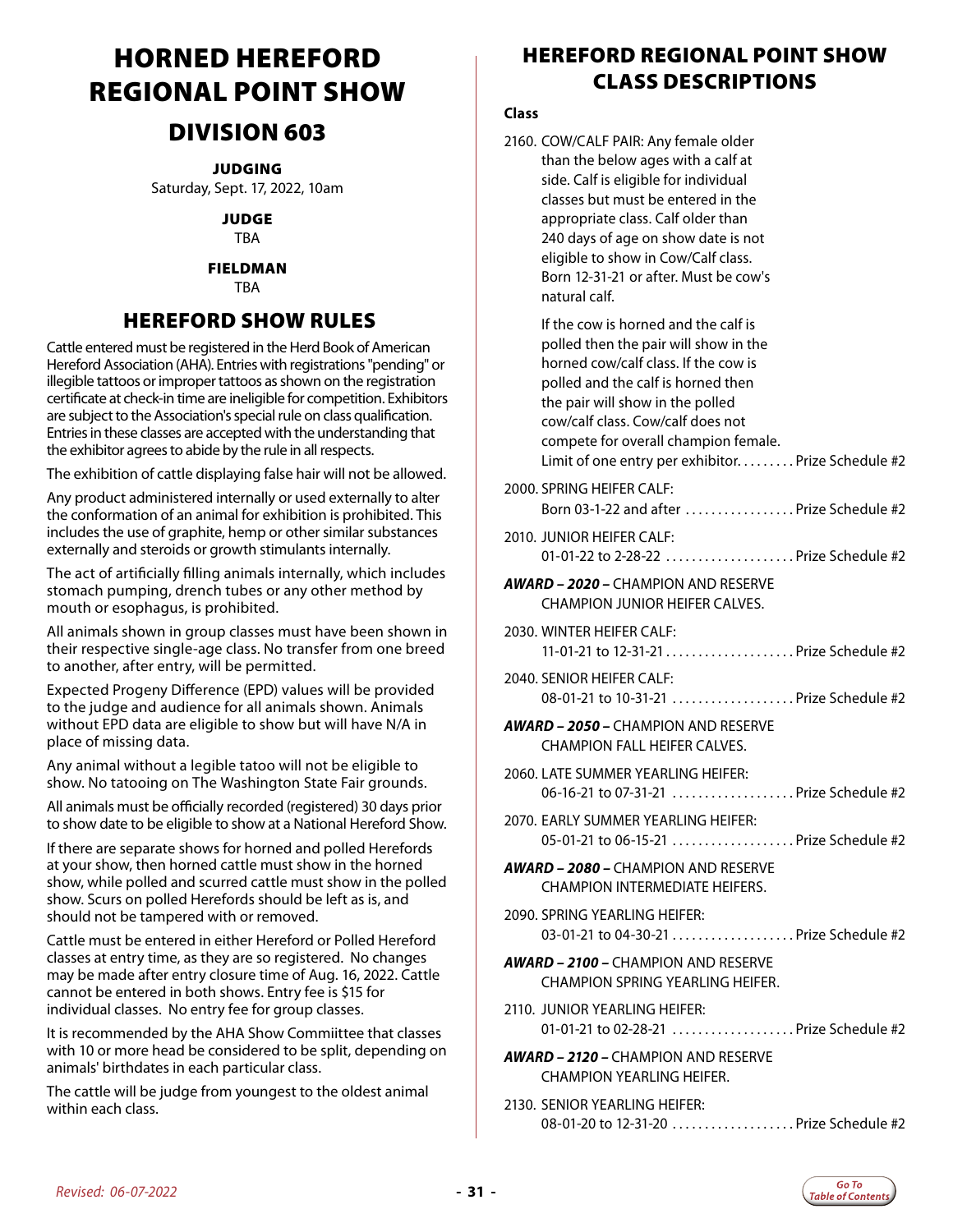| <b>AWARD - 2140 - CHAMPION AND RESERVE</b>                                                                                                                                                                                                                                                                                                                                                                 | 2330. CALF GET OF SIRE: Four calves by                                                                                                   |
|------------------------------------------------------------------------------------------------------------------------------------------------------------------------------------------------------------------------------------------------------------------------------------------------------------------------------------------------------------------------------------------------------------|------------------------------------------------------------------------------------------------------------------------------------------|
| <b>CHAMPION SENIOR FEMALES.</b>                                                                                                                                                                                                                                                                                                                                                                            | one sire, same requirements as for                                                                                                       |
| <b>AWARD - 2150 - GRAND CHAMPION AND</b>                                                                                                                                                                                                                                                                                                                                                                   | Get of Sire Prize Schedule #2                                                                                                            |
| RESERVE GRAND CHAMPION FEMALE Prize Schedule #4                                                                                                                                                                                                                                                                                                                                                            | 2340. PAIR OF CALVES: Two calves, both                                                                                                   |
| 2170. SPRING BULL CALF:<br>03-01-22 to 03-30-22  Prize Schedule #2                                                                                                                                                                                                                                                                                                                                         | sexes, from classes 2000, 2010, 2030,<br>2040, and 2170, 2180, 2200, 2210 one entry<br>owned or co-owned by exhibitor. Prize Schedule #2 |
| 2180. JUNIOR BULL CALF:                                                                                                                                                                                                                                                                                                                                                                                    | 2350. PAIR OF YEARLINGS: Two yearlings,                                                                                                  |
| 01-01-22 to 02-28-22 Prize Schedule #2                                                                                                                                                                                                                                                                                                                                                                     | both sexes, from classes 2060, 2070,                                                                                                     |
| <b>AWARD - 2190 - CHAMPION AND RESERVE</b>                                                                                                                                                                                                                                                                                                                                                                 | 2090, 2110 and 2130, and 2230, 2231,                                                                                                     |
| <b>CHAMPION JUNIOR BULL CALVES.</b>                                                                                                                                                                                                                                                                                                                                                                        | 2250, 2260, 2280. One entry owned                                                                                                        |
| 2200. WINTER BULL CALF:                                                                                                                                                                                                                                                                                                                                                                                    | or co-owned by exhibitor Prize Schedule #2                                                                                               |
|                                                                                                                                                                                                                                                                                                                                                                                                            | 2360. BEST SIX HEAD: Owned by exhibitor                                                                                                  |
| 2210. SENIOR BULL CALF:                                                                                                                                                                                                                                                                                                                                                                                    | or member of immediate family.                                                                                                           |
| 08-01-21 to 10-31-21  Prize Schedule #2                                                                                                                                                                                                                                                                                                                                                                    | All animals must be shown in the                                                                                                         |
| <b>AWARD - 2220 - CHAMPION AND RESERVE</b><br><b>CHAMPION FALL BULL CALVES.</b>                                                                                                                                                                                                                                                                                                                            | individual classes to be eligible.<br>A cow/calf will be considered as<br>two head in the Best Six Head class.                           |
| 2230. LATE SUMMER YEARLING BULL:                                                                                                                                                                                                                                                                                                                                                                           | One entry per exhibitor Prize Schedule #2                                                                                                |
| 06-16-21 to 07-31-21 Prize Schedule #2                                                                                                                                                                                                                                                                                                                                                                     | <b>AWARD - 2370 - PREMIER BREEDER:</b>                                                                                                   |
| 2231 EARLY SUMMER YEARLING BULL                                                                                                                                                                                                                                                                                                                                                                            | Premier Breeder shall be awarded                                                                                                         |
| 05-01-21 to 06-15-21 Prize Schedule #2                                                                                                                                                                                                                                                                                                                                                                     | with the following point system:                                                                                                         |
| <b>AWARD - 2232 - CHAMPION AND RESERVE</b><br>CHAMPION INTERMEDIATE YEARLING BULL.                                                                                                                                                                                                                                                                                                                         | 1st place $=$ 5 points<br>2nd place $=$ 4 points<br>3rd place $=$ 3 points                                                               |
| 2250. SPRING YEARLING BULL:                                                                                                                                                                                                                                                                                                                                                                                | 4th place $= 2$ points                                                                                                                   |
| 03-01-21 to 04-30-21  Prize Schedule #2                                                                                                                                                                                                                                                                                                                                                                    | 5th place = $1$ point                                                                                                                    |
| 2260. JUNIOR YEARLING BULL:                                                                                                                                                                                                                                                                                                                                                                                | No points will be given for champions.                                                                                                   |
| 01-01-21 to 02-28-21  Prize schedule #2                                                                                                                                                                                                                                                                                                                                                                    | AWARD - 2380 - PREMIER EXHIBITOR:                                                                                                        |
| <b>AWARD - 2270 - CHAMPION AND RESERVE</b>                                                                                                                                                                                                                                                                                                                                                                 | Premier Exhibitor shall be awarded                                                                                                       |
| <b>CHAMPION YEARLING BULLS.</b>                                                                                                                                                                                                                                                                                                                                                                            | with the following point system:                                                                                                         |
| 2280. SENIOR YEARLING BULL:<br>08-01-20 to 12-31-20  Prize schedule #2                                                                                                                                                                                                                                                                                                                                     | 1st place $=$ 5 points<br>2nd place = $4$ points,<br>3rd place $=$ 3 points                                                              |
| 2290. TWO YEAR OLD BULL:                                                                                                                                                                                                                                                                                                                                                                                   | 4th place $= 2$ points                                                                                                                   |
| 01-01-20 to 07-31-20Prize Schedule #2                                                                                                                                                                                                                                                                                                                                                                      | 5th place $= 1$ point                                                                                                                    |
| <b>AWARD - 2300 - CHAMPION AND RESERVE</b><br><b>CHAMPION SENIOR BULLS.</b>                                                                                                                                                                                                                                                                                                                                | No points will be given for champions.<br>Points will be awarded for the Best<br>Six Head for Premier Exhibitor.                         |
| <b>AWARD - 2310 - GRAND CHAMPION AND</b><br>RESERVE GRAND CHAMPION BULLS  Prize Schedule #4                                                                                                                                                                                                                                                                                                                |                                                                                                                                          |
| 2320. GET OF SIRE: Four animals, shown in<br>above single entry classes with both<br>sexes represented, and all the<br>progeny of one sire. It is permissible<br>to use either the cow or calf from a<br>cow/calf pair for the Get of Sire.<br>Get of Sire may be comprised of<br>animals from one or more owners.<br>Sire to be named on entry. One<br>entry per exhibitor for one sire Prize Schedule #2 |                                                                                                                                          |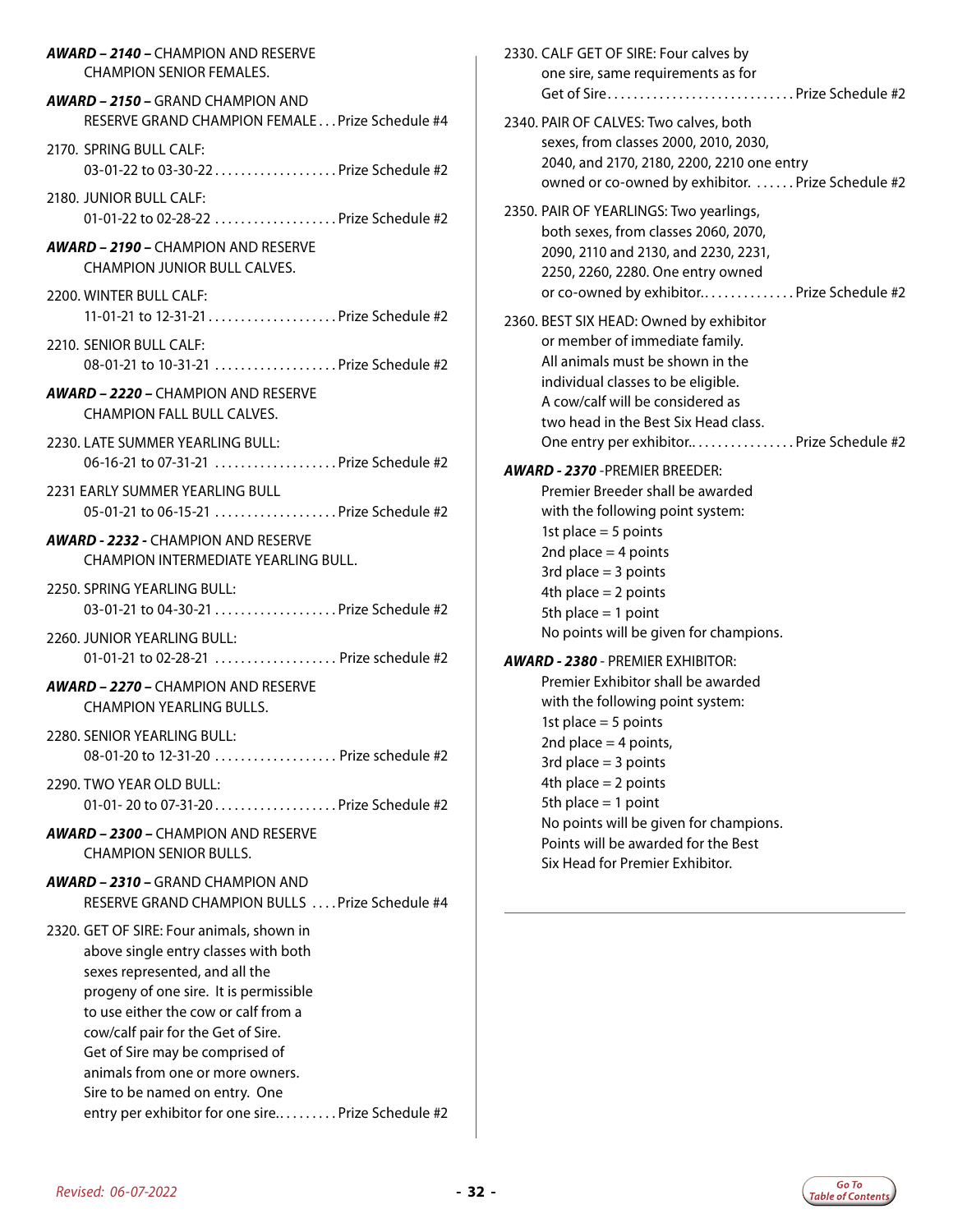# <span id="page-32-0"></span>POLLED HEREFORD REGIONAL POINT SHOW

### DIVISION 606

JUDGING Sunday, Sept. 18, 2022, 10am

> JUDGE TBA

#### FIELDMAN

TBA

### POLLED HEREFORD SHOW RULES

Cattle entered must be registered in the Herd Book of American Hereford Association (AHA). Entries with registrations "pending" or illegible tattoos or improper tattoos as shown on the registration certificate at check-in time are ineligible for competition. Exhibitors are subject to the Association's special rule on class qualification. Entries in these classes are accepted with the understanding that the exhibitor agrees to abide by the rule in all respects.

The exhibition of cattle displaying false hair will not be allowed.

Any product administered internally or used externally to alter the conformation of an animal for exhibition is prohibited. This includes the use of graphite, hemp or other similar substances externally and steroids or growth stimulants internally.

The act of artificially filling animals internally, which includes stomach pumping, drench tubes or any other method by mouth or esophagus, is prohibited.

All animals shown in group classes must have been shown in their respective single-age class. No transfer from one breed to another, after entry, will be permitted.

Expected Progeny Difference (EPD) values will be provided to the judge and audience for all animals shown. Animals without EPD data are eligible to show but will have N/A in place of missing data.

Any animal without a legible tatoo will not be eligible to show. No tatooing on The Washington State Fair grounds.

All animals must be officially recorded (registered) 30 days prior to show date to be eligible to show at a National Hereford Show.

If there are separate shows for horned and polled Herefords at your show, then horned cattle must show in the horned show, while polled and scurred cattle must show in the polled show. Scurs on polled Herefords should be left as is, and should not be tampered with or removed.

Cattle must be entered in either Hereford or Polled Hereford classes at entry time, as they are so registered. No changes may be made after entry closure time of August 16, 2022. Cattle cannot be entered in both shows. Entry fee is \$15 for individual classes. No entry fee for group classes.

It is recommended by the AHA Show Commiittee that classes with 10 or more head be considered to be split, depending on animals' birthdates in each particular class.

The cattle will be judge from youngest to the oldest animal within each class.

### POLLED HEREFORD REGIONAL POINT SHOW CLASS DESCRIPTIONS

#### **Class**

| 3160. COW/CALF PAIR: Any female older   |
|-----------------------------------------|
| than the above ages with a calf at      |
| side. Calf older than 240 days of age   |
| on show date is not eligible to show    |
| in Cow/Calf class. If the cow is horned |
| and the calf is polled, then the pair   |
| will show in the horned cow/calf class. |
| Must be cows natural calf.              |
|                                         |

 If the cow is polled and the calf is horned, then the pair will show in the polled cow/calf class. Calf is eligible for individual classes, but must be entered in the appropriate class. Born 12-31-21 or after. Cow/Calf does not compete for overall champion female. Limit of one entry per exhibitor............................... Prize Schedule #2 3000. SPRING HEIFER CALF: Born 03-1-22 and after ................Prize Schedule #2 3010. JUNIOR HEIFER CALF: 01-01-22 to 02-28-22 ...................Prize Schedule #2 *AWARD – 3020 –* CHAMPION AND RESERVE CHAMPION JUNIOR HEIFER CALVES. 3030. WINTER HEIFER CALF: 11-01-21 to  $12-31-22$ ......................Prize Schedule #2 3040. SENIOR HEIFER CALF: 08-01-21 to 10-31-21 . . . . . . . . . . . . . . . . . . Prize Schedule #2 *AWARD – 3050 –* CHAMPION AND RESERVE CHAMPION FALL HEIFER CALVES. 3060. LATE SUMMER YEARLING HEIFER: 06-16-21 to 07-31-21 . . . . . . . . . . . . . . . . . . Prize Schedule #2 3070. EARLY SUMMER YEARLING HEIFER: 05-01-21 to 06-15-21  $\ldots$   $\ldots$   $\ldots$   $\ldots$   $\ldots$  Prize Schedule #2 *AWARD – 3080 –* CHAMPION AND RESERVE CHAMPION INTERMEDIATE HEIFERS. 3090. SPRING YEARLING HEIFER: 03-01-21 to 04-30-21 . . . . . . . . . . . . . . . . . Prize Schedule #2 *AWARD – 3100 –* CHAMPION AND RESERVE CHAMPION SPRING YEARLING HEIFER. 3110. JUNIOR YEARLING HEIFER: 01-01-21 to 02-28-21 . . . . . . . . . . . . . . . . . . Prize Schedule #2 *AWARD – 3120 –* CHAMPION AND RESERVE CHAMPION YEARLING HEIFER.

3130. SENIOR YEARLING HEIFER: 08-1-20 to 12-31-20. . Prize Schedule #2

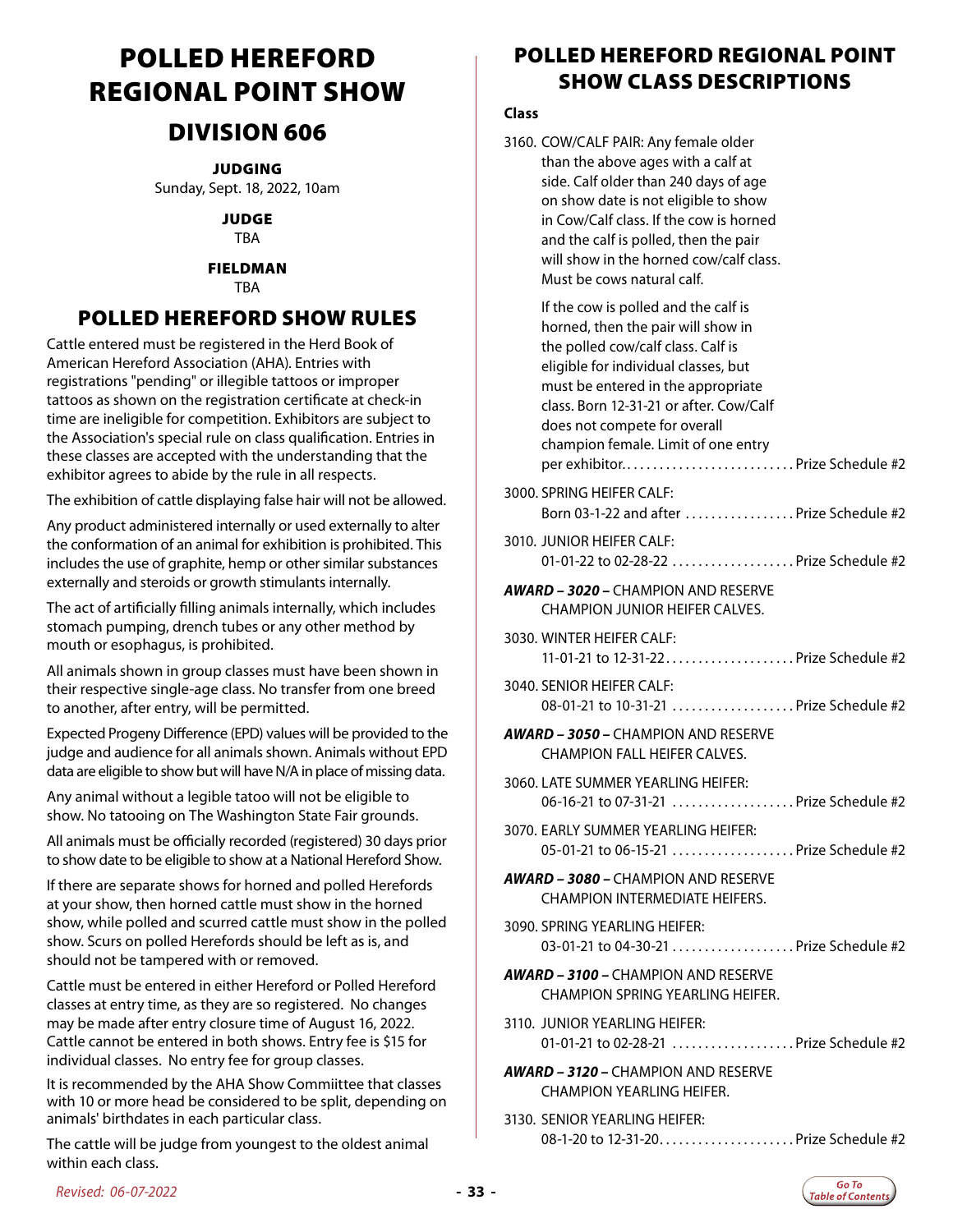| <b>AWARD - 3140 - CHAMPION AND RESERVE</b>                                                                                                                                                                                                                                                                                                                                                                  | 3330. CALF GET OF SIRE: Four calves by                                                                           |
|-------------------------------------------------------------------------------------------------------------------------------------------------------------------------------------------------------------------------------------------------------------------------------------------------------------------------------------------------------------------------------------------------------------|------------------------------------------------------------------------------------------------------------------|
| <b>CHAMPION SENIOR HEIFERS.</b>                                                                                                                                                                                                                                                                                                                                                                             | one sire, same requirements as for                                                                               |
| <b>AWARD - 3150 - GRAND CHAMPION AND</b>                                                                                                                                                                                                                                                                                                                                                                    |                                                                                                                  |
| RESERVE GRAND CHAMPION FEMALES Prize Schedule #4                                                                                                                                                                                                                                                                                                                                                            | 3340. PAIR OF CALVES: Two calves, both                                                                           |
| 3170. SPRING BULL CALF:<br>after March 1, 2022  Prize Schedule #2                                                                                                                                                                                                                                                                                                                                           | sexes, from classes 3000, 3010, 3030,<br>3040, and 3170, 3180, 3200, 3210,<br>one entry owned or co-owned        |
| 3180. JUNIOR BULL CALF:                                                                                                                                                                                                                                                                                                                                                                                     | by exhibitor Prize Schedule #2                                                                                   |
| 01-01-22 to 02-28-22  Prize Schedule #2                                                                                                                                                                                                                                                                                                                                                                     | 3350. PAIR OF YEARLINGS: Two yearlings,                                                                          |
| <b>AWARD - 3190 - CHAMPION AND RESERVE</b>                                                                                                                                                                                                                                                                                                                                                                  | both sexes, from classes 3060, 3070,                                                                             |
| <b>CHAMPION JUNIOR BULL CALVES.</b>                                                                                                                                                                                                                                                                                                                                                                         | 3090, 3110, 3130 and 3230, 3231, 3250,                                                                           |
| 3200. WINTER BULL CALF:                                                                                                                                                                                                                                                                                                                                                                                     | 3260, 3280, one entry owned or                                                                                   |
|                                                                                                                                                                                                                                                                                                                                                                                                             | co-owned by exhibitor. Prize Schedule #2                                                                         |
| 3210. SENIOR BULL CALF:                                                                                                                                                                                                                                                                                                                                                                                     | 3360. BEST SIX HEAD: Owned by exhibitor                                                                          |
| 08-01-21 to 10-31-21  Prize Schedule #2                                                                                                                                                                                                                                                                                                                                                                     | or member of immediate family. All                                                                               |
| <b>AWARD - 3220 - CHAMPION AND RESERVE</b><br><b>CHAMPION FALL BULL CALVES.</b>                                                                                                                                                                                                                                                                                                                             | animals must be shown in the<br>individual classes to be eligible. A<br>cow/calf will be considered as two       |
| 3230. LATE SUMMER YEARLING BULL:                                                                                                                                                                                                                                                                                                                                                                            | head in the Best Six Head class. One                                                                             |
| 06-16-21 to 07-31-21  Prize Schedule #2                                                                                                                                                                                                                                                                                                                                                                     |                                                                                                                  |
| 3231. EARLY SUMMER YEARLING BULL                                                                                                                                                                                                                                                                                                                                                                            | <b>AWARD - 3370 - PREMIER BREEDER:</b>                                                                           |
| 05-01-21 to 06-15-21  Prize Schedule #2                                                                                                                                                                                                                                                                                                                                                                     | Premier Breeder shall be awarded                                                                                 |
| <b>AWARD - 3232 - CHAMPION AND RESERVE</b><br><b>CHAMPION INTERMEDIATE</b><br>YEARLING BULL.                                                                                                                                                                                                                                                                                                                | with the following point system:<br>1st place $=$ 5 points<br>2nd place $=$ 4 points<br>3rd place $=$ 3 points   |
| 3250. SPRING YEARLING BULL:                                                                                                                                                                                                                                                                                                                                                                                 | 4th place $= 2$ points                                                                                           |
| 03-01-21 to 04-30-21  Prize Schedule #2                                                                                                                                                                                                                                                                                                                                                                     | 5th place $= 1$ point.                                                                                           |
| 3260. JUNIOR YEARLING BULL:                                                                                                                                                                                                                                                                                                                                                                                 | No points will be given for champions.                                                                           |
| 01-01-21 to 02-28-21  Prize schedule #2                                                                                                                                                                                                                                                                                                                                                                     | <b>AWARD - 3380 - PREMIER EXHIBITOR:</b>                                                                         |
| <b>AWARD - 3270 - CHAMPION AND</b><br>RESERVE CHAMPION YEARLING BULLS.                                                                                                                                                                                                                                                                                                                                      | Premier Exhibitor shall be awarded<br>with the following point system:<br>1st place $=$ 5 points                 |
| 3280. SENIOR YEARLING BULL:                                                                                                                                                                                                                                                                                                                                                                                 | 2nd place $=$ 4 points                                                                                           |
| 08-01-20 to 12-31-20  Prize schedule #2                                                                                                                                                                                                                                                                                                                                                                     | 3rd place $=$ 3 points                                                                                           |
| 3290. TWO YEAR OLD BULL:                                                                                                                                                                                                                                                                                                                                                                                    | 4th place $= 2$ points                                                                                           |
| 01-01-20 to 07-31-20  Prize Schedule #2                                                                                                                                                                                                                                                                                                                                                                     | 5th place $= 1$ point                                                                                            |
| <b>AWARD - 3300 - SENIOR CHAMPION AND</b><br>RESERVE SENIOR CHAMPION BULL.                                                                                                                                                                                                                                                                                                                                  | No points will be given for champions.<br>Points will be awarded for the<br>Best Six Head for Premier Exhibitor. |
| <b>AWARD - 3310 - GRAND CHAMPION AND</b><br>RESERVE GRAND CHAMPION BULLPrize Schedule #4                                                                                                                                                                                                                                                                                                                    |                                                                                                                  |
| 3320. GET OF SIRE: Four animals, shown in<br>above single entry classes with both<br>sexes represented, and all the<br>progeny of one sire. It is permissible<br>to use either the cow or calf from a<br>cow/calf pair for the Get of Sire.<br>Get of Sire may be comprised of<br>animals from one or more owners.<br>Sire to be named on entry. One entry<br>per exhibitor for one sire. Prize Schedule #2 |                                                                                                                  |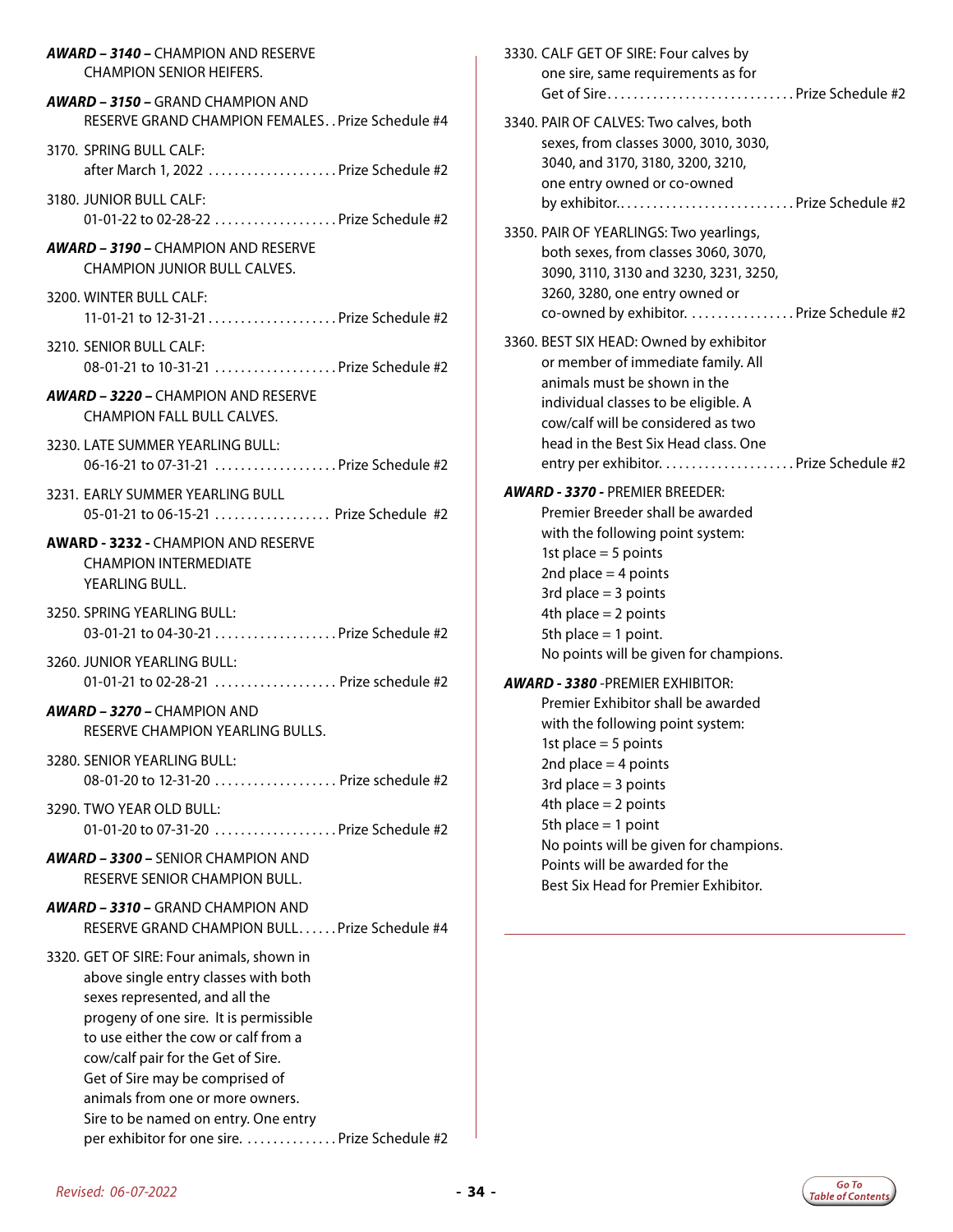# <span id="page-34-0"></span>HEREFORD JUNIOR SHOW

### DIVISION 604

**JUDGING** Saturday, Sept. 17, 2022, 1pm

JUDGE

TBA

### HEREFORD JUNIOR SHOW RULES

#### PLEASE ENTER ALL CLASSES YOU ARE ELIGIBLE TO COMPETE IN, INCLUDING SHOWMANSHIP – USE CLASS NUMBERS

For Showmanship classes, age division will be determined as follows: Pee Wee Showmanship 7-9 years; Junior Showmanship 10-13 years; Intermediate Showmanship 14-17 years; Senior Showmanship 18-22 years. A Junior's age shall be determined as of January 1 of current year. He/she will then show in that division for the entire year.

Entries for Showmanship must be made on the entry form along with the animal entries. Upon checking in at The Fair, juniors shall check the accuracy of entries with show management.

The Junior Association will assess a \$10 fee per animal to be collected before the show. Please send to Washington Junior Hereford Association, Ryan Rogers, 33025 Webster Rd. E. Eatonville, WA 98328. Phone number (253) 847-7748. Due by Sept. 1, 2022. DO NOT mail to The Fair with your entries.

### HEREFORD JUNIOR SHOW PRIZE SCHEDULE #11

Up to \$750 in contributions from the Washington Hereford Association.

Up to \$750 in contributions from the Washington State Fair.

Must have 10 exhibitors for matching money from The Fair.

#### **Washington Hereford Assn:**

| Ist  | 2nd | 3rd                 | 4th | 5th | 6th | 7th |
|------|-----|---------------------|-----|-----|-----|-----|
| \$18 | 14  | ۰ م<br>$\mathbf{I}$ | ۲Q  |     | ຸວ  |     |

#### **The Washington State Fair:**

| . e t<br>っぃ | h∩^          | 3rd | `ŧh | r±L<br>วเม | $6 + h$ | th |
|-------------|--------------|-----|-----|------------|---------|----|
|             | - 1 -<br>. . |     | \$8 |            |         |    |

**Total:**

| ˈst | 2nd          | 3rd               | $4 + L$ | u   | .t⊦ | $7 + h$<br>ีแ |
|-----|--------------|-------------------|---------|-----|-----|---------------|
| נכי | $\leftarrow$ | <b>Ani</b><br>. . |         | داڊ | ۲Q  |               |

### HEREFORD JUNIOR SHOW CLASS DESCRIPTIONS

#### **Class**

| 3400. COW/CALF PAIR: Any female older<br>than the below ages with a calf at<br>side. Calf older than 240 days of<br>age on show date is not eligible to<br>show in Cow/Calf class. Calf is<br>eligible for individual classes but<br>must be entered in the appropriate<br>class. Born 12-31-21 or after. Must<br>be cows natural calf. Limit of one<br>entry per exhibitor. Will not<br>compete for Grand Champion. Prize Schedule #11 |
|-----------------------------------------------------------------------------------------------------------------------------------------------------------------------------------------------------------------------------------------------------------------------------------------------------------------------------------------------------------------------------------------------------------------------------------------|
| 3500. SPRING HEIFER CALF:<br>Born 03-1-22 and after  Prize Schedule #11                                                                                                                                                                                                                                                                                                                                                                 |
| 3510. JUNIOR HEIFFR CALF:<br>01-01-22 to 02-28-22  Prize Schedule #11                                                                                                                                                                                                                                                                                                                                                                   |
| <b>AWARD – 3520 –</b> CHAMPION AND RESERVE<br><b>CHAMPION JUNIOR HEIFER CALVES.</b>                                                                                                                                                                                                                                                                                                                                                     |
| 3530. WINTER HEIFER CALF:<br>11-01-21 to 12-31-21  Prize Schedule #11                                                                                                                                                                                                                                                                                                                                                                   |
| 3540. SENIOR HEIFER CALF:<br>08-01-21 to 10-31-21  Prize Schedule #11                                                                                                                                                                                                                                                                                                                                                                   |
| <b>AWARD - 3550 - CHAMPION AND RESERVE</b><br><b>CHAMPION FALL HEIFER CALVES.</b>                                                                                                                                                                                                                                                                                                                                                       |
| 3560. LATE SUMMER YEARLING HEIFER:<br>06-16-21 to 07-31-21  Prize Schedule #11                                                                                                                                                                                                                                                                                                                                                          |
| 3570. EARLY SUMMER YEARLING HEIFER:<br>05-01-21 to 06-15-21  Prize Schedule #11                                                                                                                                                                                                                                                                                                                                                         |
| <b>AWARD – 3580 –</b> CHAMPION AND RESERVE<br>CHAMPION INTERMEDIATE HEIFERS.                                                                                                                                                                                                                                                                                                                                                            |
| 3590. SPRING YEARLING HEIFER:<br>03-01-21 to 04-30-21  Prize Schedule #11                                                                                                                                                                                                                                                                                                                                                               |
| <b>AWARD - 3600 - CHAMPION AND RESERVE</b><br><b>CHAMPION SPRING YEARLING HEIFER.</b>                                                                                                                                                                                                                                                                                                                                                   |
| 3610. JUNIOR YEARLING HEIFER:<br>01-01-21 to 02-28-21  Prize Schedule #11                                                                                                                                                                                                                                                                                                                                                               |
| <b>AWARD - 3620 - CHAMPION AND RESERVE</b><br><b>CHAMPION YEARLING HEIFER.</b>                                                                                                                                                                                                                                                                                                                                                          |
| 3630. SENIOR YEARLING HEIFER:<br>08-01-20 to 12-31-20 Prize Schedule #11                                                                                                                                                                                                                                                                                                                                                                |
|                                                                                                                                                                                                                                                                                                                                                                                                                                         |

*AWARD – 3640 –* CHAMPION AND RESERVE CHAMPION SENIOR HEIFERS.

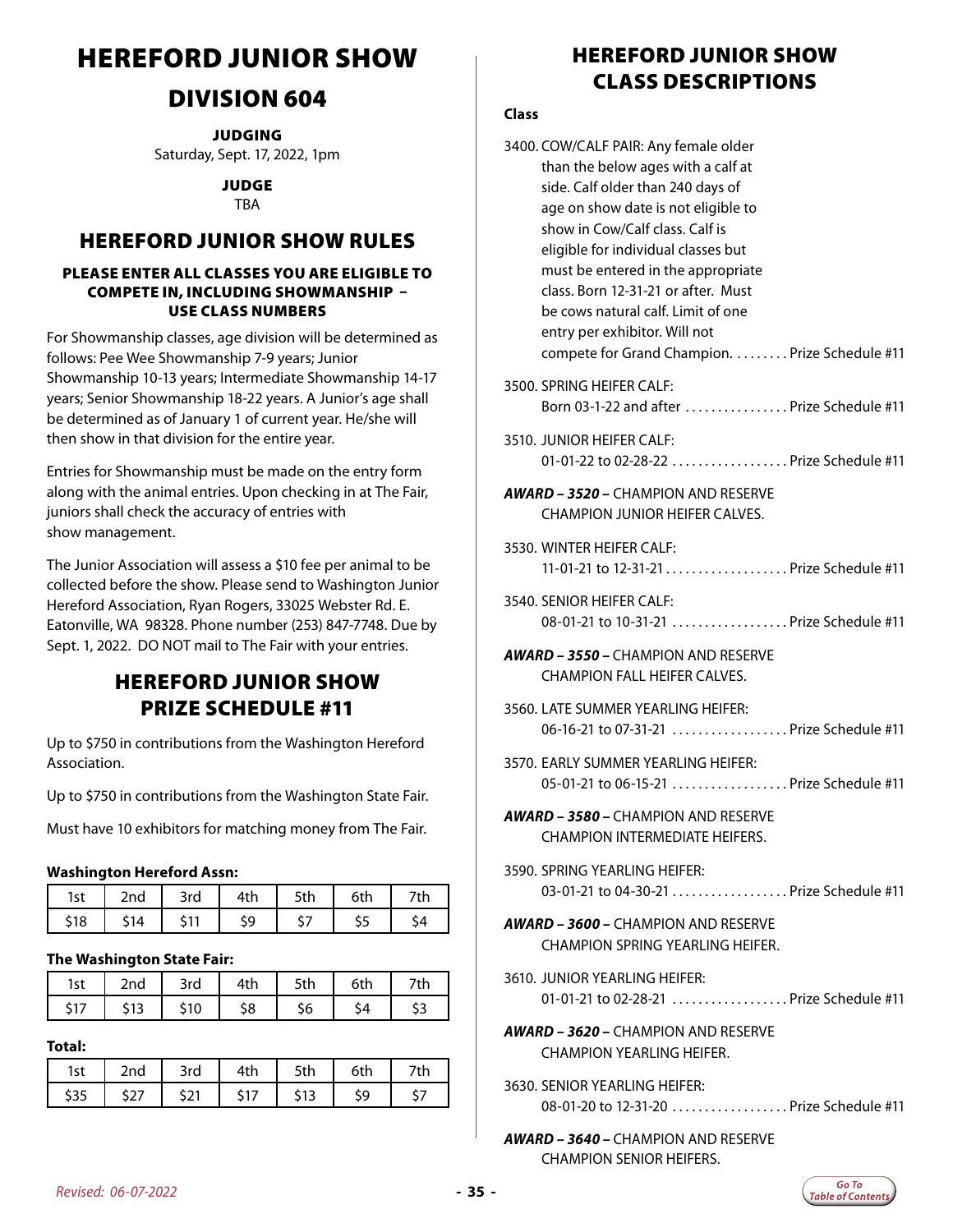#### <span id="page-35-0"></span>*AWARD – 3650 –* GRAND CHAMPION AND RESERVE GRAND CHAMPION FEMALE.

*3660 -* BRED AND OWNED HEIFER . . Rosettes only, no premiums *3670* - BRED AND OWNED BULL . . Rosettes only, no premiums

# **HEREFORD** JUNIOR SHOWMANSHIP DIVISION 605

- 3680. PEE WEE SHOWMANSHIP: ............ Prize Schedule #11 7–9 years old (as of Jan. 1, 2022).
- 3690. JUNIOR SHOWMANSHIP: ............. Prize Schedule #11 10-13 years old (as of Jan. 1, 2022).
- 3700. INTERMEDIATE SHOWMANSHIP: ....... Prize Schedule #11 14-17 years old (as of Jan. 1, 2022).
- 3710. SENIOR SHOWMANSHIP: ............. Prize Schedule #11 18-22 years old (as of Jan. 1, 2022).

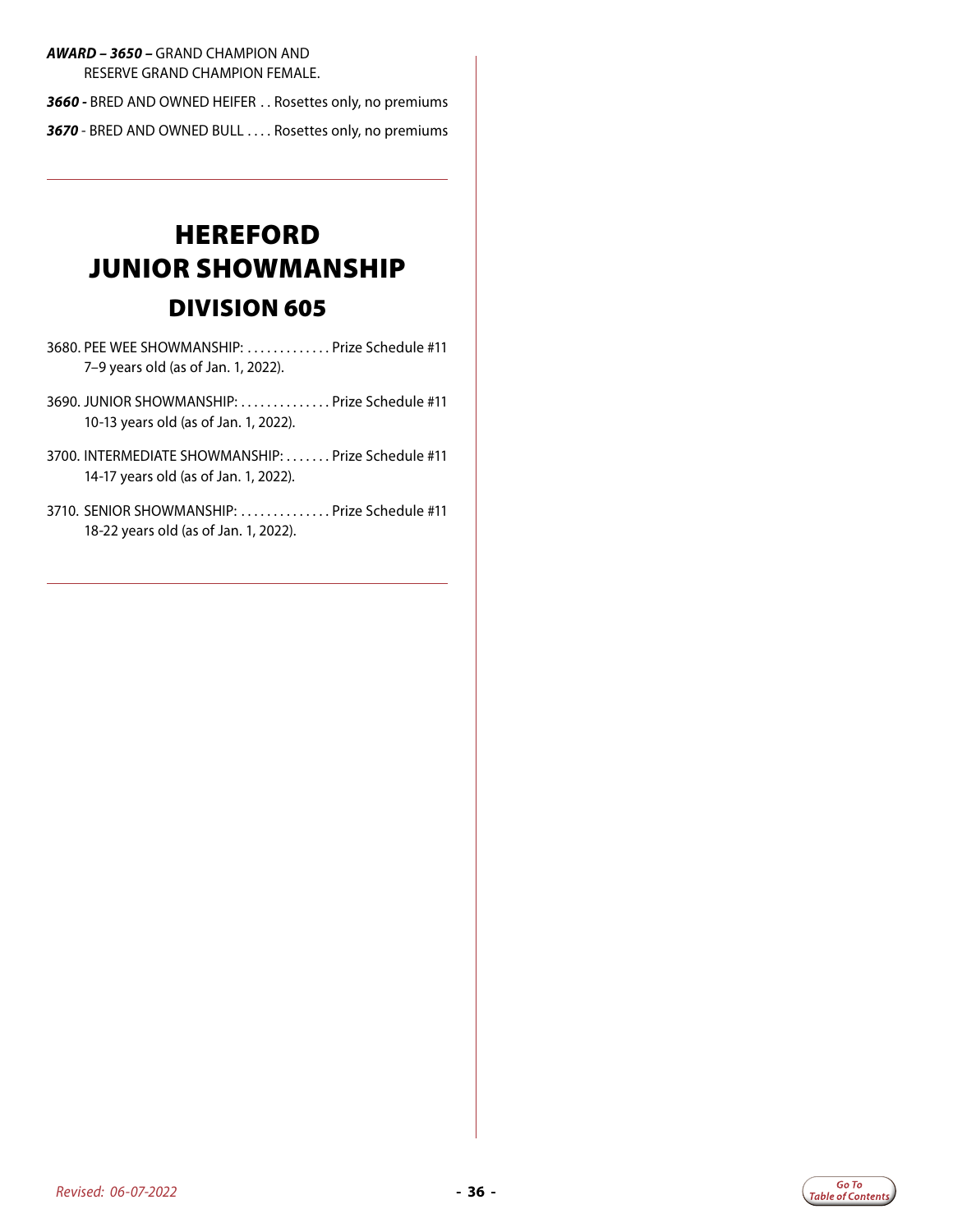# <span id="page-36-0"></span>NORTHWEST HIGHLAND CATTLE ASSOCIATION REGIONAL SHOW DIVISION 610

#### JUDGING

Sunday, Sept. 18, 2022, 2pm

JUDGE TBA

### HIGHLAND CATTLE SHOW RULES

- 1. All animals must be registered with the American Highland Cattle Association (or pending, as verified by AHCA) or the Canadian Cattle Society. In addition, exhibitors must be members in good standing with AHCA or the CHCS.
- 2. Exhibitors must be familiar and adhere to the Beef Cattle Show Rules and Show Schedule of Events.
- 2. Ear tattoos will be checked with the registration papers. Animals without a legible tattoo or permanent identification brand (according to breed standards) are not eligible for showing.
- 3. No animals accepted for which there is no class or entry. Animals must be of show quality as determined by department superintendent and/or judge.
- 4. Entry fees are non refundable and are collected at time of online entry. Entry substitution is allowed only with prior superintendent approval. All beef cattle will be checked in at the west entrance of the Beef Barn. IMPORTANT: Please fill out entry form correctly and completely. Be sure to include the section titled "Breed of Animal". All eligible animals must have been vaccinated against Brucellosis. It is strongly recommended that cattle be vaccinated in the current show year against respiratory diseases. NO NURSE COWS ALLOWED. ALL ANIMALS MUST BE ENTERED FOR SHOW. All livestock must be checked by the contracted veterinarian prior to admittance. Exhibitor must present registration papers to the superintendent, upon request. All animals must remain on site for the duration of The Fair.
- 5. All breeds must follow show rules as outlined in class listings. All bulls over 12 months old must have a bull lead whenever they are not double tied in the stall. They must be shown with a bull lead. No tie-outs are allowed in show ring. The American System is used for judging and placing. Tampering and misrepresentation: Any artificial means of removing or altering the physical characteristics or conformation in the exhibition of cattle, such as cutting ties or lifting and filling under the skin will be considered as fraud and deception. All animals showing evidence of such treatment will be barred from competition. Misrepresentation of the age of an animal will be considered in the same light. The

Fair and/or superintendent reserve the right to add, split or combine lots as deemed necessary in the best interest of the show. Exhibitors agree to abide by the IAFE (International Association of Fair and Expositions) National Code of Ethics. The Fair reserves the right to substitute the judge, as necessary.

- 6. ANIMALS MUST BE IN THEIR PLACE BY TIMES STATED IN THE SCHEDULE. Double tie required on all animals. Animal exhibits are not allowed out of the general vicinity of the barns and the show rings. Exceptions are made with the superintendent's approval only. Best exhibit competition is mandatory. All persons exhibiting animals are expected to display them in a professional manner. Refer to Best Exhibit scorecard that addresses all areas of responsibility.
- 7. The Fair provides bedding and hay. No overnight sleeping in the barn. Pets are not allowed in barns/ buildings, except those being exhibited, plus service dogs (as defined by ADA). All exhibits must be presentable to the public and on display in assigned area during public hours (exception: judging/showing and practice times).
- 8. No clipping or blocking of Highland breeding stock is allowed. Trimming of hair on belly, for purpose of leveling the bottom line, is acceptable in the area between the front and back legs.

ENTRY FEE IS \$15 FOR INDIVIDUAL CLASSES. NO ENTRY FEE FOR GROUP CLASSES.

### HIGHLAND CATTLE CLASS DESCRIPTIONS

#### **Class**

| 5000. COW/CALF: Cow born after<br>01-01-18 Calf born between<br>01-01-22 and 06-30-22  Prize Schedule # 2  |
|------------------------------------------------------------------------------------------------------------|
| 5010. COW/CALF: Cow born before<br>01-01-18 Calf born between<br>01-01-22 and 06-30-22  Prize Schedule # 2 |
| <b>AWARD – 5020 –</b> CHAMPION/RESERVE<br>COW: Does not compete for<br>champion female.                    |
| 5030. HEIFER CALF:<br>Born 06-01-22 and after Prize Schedule # 2                                           |
| 5040. HFIFFR CAI F:<br>05-01-22 to 05-31-22 Prize Schedule # 2                                             |
| <b>AWARD – 5050 –</b> INTERMEDIATE HEIFER<br>CALF CHAMPION/RESERVE.                                        |
| 5060. HEIFER CALF:<br>04-01-22 to 04-30-22 Prize Schedule # 2                                              |
| 5070. HEIFER CALF:<br>03-01-22 to 03-31-22  Prize Schedule # 2                                             |
|                                                                                                            |

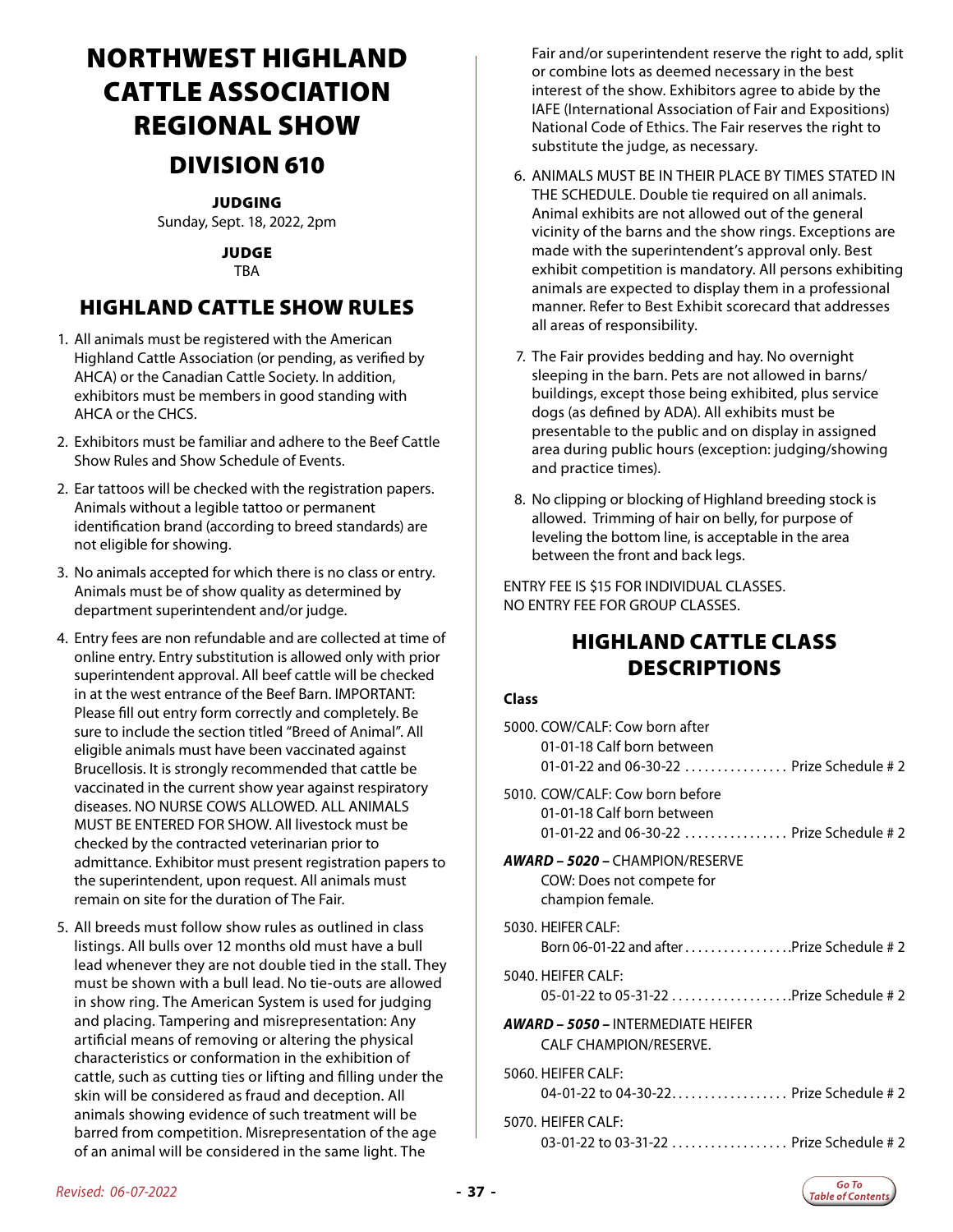| 5080. HEIFER CALF:<br>01-01-22 to 02-28-22  Prize Schedule # 2                                |
|-----------------------------------------------------------------------------------------------|
| <b>AWARD - 5090 - JUNIOR HEIFER CALF</b><br>CHAMPION/RESERVE.                                 |
| 5100. HEIFER CALF:<br>09-01-21 to 12-31-21  Prize Schedule # 2                                |
| <b>AWARD - 5110 - SENIOR HEIFFR CALE</b><br>CHAMPION/RESERVE.                                 |
| 5120. HEIFER:<br>07-01-21 to 08-31-21  Prize Schedule # 2                                     |
| 5130. HEIFER:<br>05-01-21 to 06-30-21  Prize Schedule # 2                                     |
| <b>AWARD - 5140 - INTERMEDIATE YEARLING</b><br>CHAMPION/RESERVE.                              |
| 5150. HEIFER:<br>03-01-21 to 04-30-21  Prize Schedule # 2                                     |
| 5160. HEIFER:<br>01-01-21 to 02-28-21  Prize Schedule # 2                                     |
| <b>AWARD – 5170 – JUNIOR YEARLING</b><br>HEIFER CHAMPION/RESERVE.                             |
| 5180. HEIFER:<br>01-01-20 to 12-31-20. Prize Schedule # 2                                     |
| AWARD – 5190 – SENIOR HEIFER<br>CHAMPION/RESERVE.                                             |
| <b>AWARD – 5200 –</b> GRAND CHAMPION FEMALE<br>AND RESERVE CHAMPION FEMALE  Prize Schedule #4 |
| 5210. BULL CALE:<br>Born 05-01-22 or after Prize Schedule #2                                  |
| <b>AWARD - 5220 - INTERMEDIATE BULL CALE</b><br>CHAMPION/RESERVE.                             |
| 5230. BULL CALF:<br>03-01-22 to 04-30-22 Prize Schedule # 2                                   |
| 5240. BULL CALF:<br>01-01-22 to 02-28-22  Prize Schedule # 2                                  |
| <b>AWARD - 5250 - JUNIOR BULL CALF</b><br>CHAMPION/RESERVE.                                   |
| 5260. BULL:<br>09-01-20 to 12-31-20 Prize Schedule # 2                                        |
| <b>AWARD - 5270 - SENIOR BULL CALF</b><br>CHAMPION/RESERVE.                                   |
| 5280. BULL:<br>05-01-21 to 08-31-21  Prize Schedule # 2                                       |
| <b>AWARD – 5290 – INTERMEDIATE YEARLING</b><br>BULL CHAMPION/RESERVE.                         |
| 5300. BULL:<br>01-01-21 to 04-30-21 Prize Schedule # 2                                        |

| <b>AWARD - 5310 - JUNIOR YEARLING BULL</b><br>CHAMPION/RESERVE.                                                                                                                                                                                                               |
|-------------------------------------------------------------------------------------------------------------------------------------------------------------------------------------------------------------------------------------------------------------------------------|
| 5320. BULL:                                                                                                                                                                                                                                                                   |
| 5330. BULL:<br>01-01-20 to 06-30-20  Prize Schedule # 2                                                                                                                                                                                                                       |
| <b>AWARD - 5340 - SENIOR BULL</b><br>CHAMPION/RESERVE.                                                                                                                                                                                                                        |
| $AWARD - 5350 - GRAND CHAMPION BULL$<br>AND RESERVE CHAMPION BULL  Prize Schedule # 4                                                                                                                                                                                         |
| 5440. GET OF SIRE: Three animals both<br>sexes represented from above<br>classes sired by same bull. Sire to<br>be named on entry. One entry<br>per exhibitor.  Prize Schedule #2                                                                                             |
| 5450. PRODUCE OF DAM: Two animals<br>from above classes produced by<br>same Dam. One entry per<br>exhibitor.  Prize Schedule # 2                                                                                                                                              |
| 5460. PAIR OF CALVES: Both sexes<br>represented from above, owned<br>by same exhibitor. One entry per<br>exhibitor.  Prize Schedule #2                                                                                                                                        |
| 5470. BEST FIVE HEAD: Five animals<br>from above classes owned by one<br>exhibitor. One entry per exhibitor.  Prize Schedule #2                                                                                                                                               |
| <b>AWARD - 5480 - PREMIER BREEDER:</b><br>Premier Breeder shall be awarded<br>to that breeder winning the most<br>points, not to exceed six head, in the<br>open single classes. In the case of a<br>tie, the breeder with the most<br>champions will be the winner.          |
| <b>AWARD - 5490 - PREMIER EXHIBITOR:</b><br>Premier Exhibitor shall be awarded<br>to that exhibitor winning the most<br>points, not to exceed six head, in the<br>open, single classes. In the case of a<br>tie, the exhibitor with the most<br>champions will be the winner. |